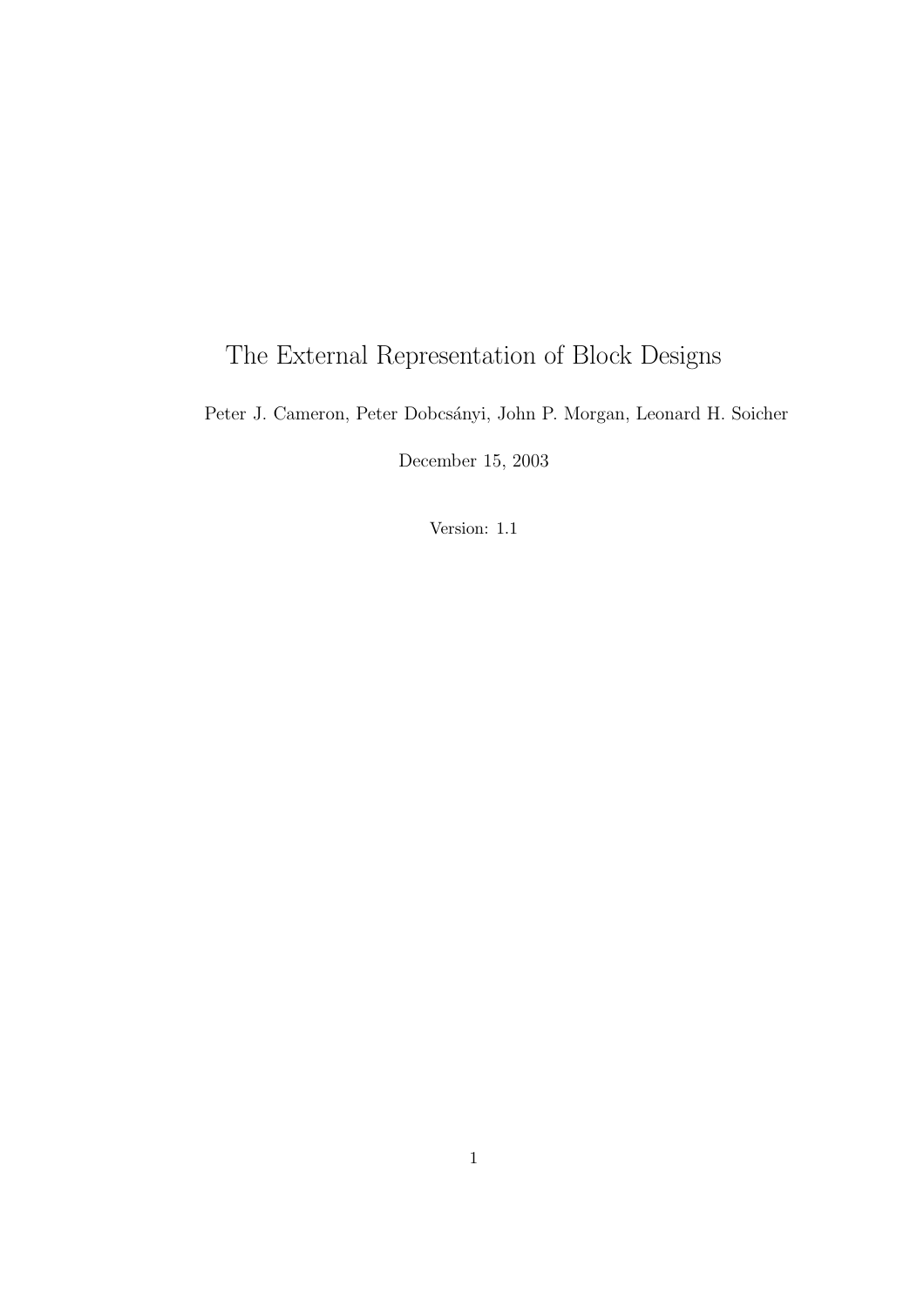Copyright (c) 2003 Peter J. Cameron, Peter Dobcsányi, John P. Morgan, Leonard H. Soicher.

Permission is granted to copy, distribute and/or modify this document under the terms of the GNU Free Documentation License, Version 1.2 or any later version published by the Free Software Foundation; with the Invariant Section DESIGN.RNC, no Front-Cover Texts, and no Back-Cover Texts. A copy of the license is included in the Appendix entitled "GNU Free Documentation License".

This document and the information contained herein is provided on an "AS IS" basis and the Authors DISCLAIM ALL WARRANTIES, EXPRESS OR IMPLIED, INCLUDING BUT NOT LIMITED TO ANY WARRANTY THAT THE USE OF THE INFORMATION HEREIN WILL NOT IN-FRINGE ANY RIGHTS OR ANY IMPLIED WARRANTIES OF MER-CHANTABILITY OR FITNESS FOR A PARTICULAR PURPOSE.

Please send comments, questions, bug reports to extrep@designtheory.org .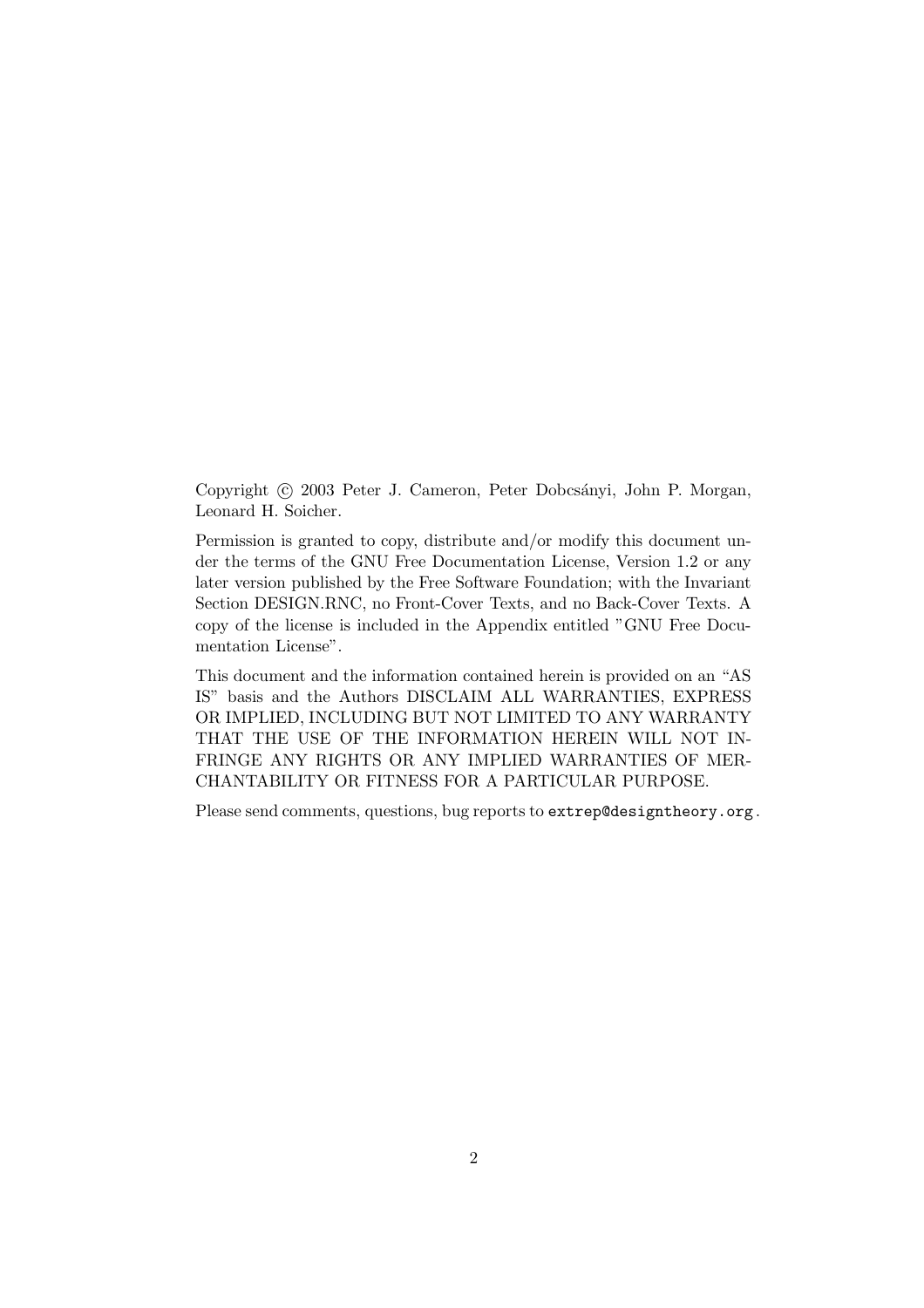# Contents

| 1                       |                               | <b>Introduction</b>     |                                                                      | 4              |  |  |  |  |  |  |  |
|-------------------------|-------------------------------|-------------------------|----------------------------------------------------------------------|----------------|--|--|--|--|--|--|--|
|                         | $1.1\,$                       |                         |                                                                      | $\overline{4}$ |  |  |  |  |  |  |  |
| $\overline{\mathbf{2}}$ |                               | What is a Block Design? |                                                                      |                |  |  |  |  |  |  |  |
| 3                       |                               |                         | The Concept of External Representation                               | 6              |  |  |  |  |  |  |  |
| 4                       | <b>Indexing and Functions</b> |                         |                                                                      |                |  |  |  |  |  |  |  |
|                         | 4.1                           |                         |                                                                      | 8              |  |  |  |  |  |  |  |
|                         | 4.2                           |                         | Functions and Index Flags                                            | 9              |  |  |  |  |  |  |  |
| $\bf{5}$                |                               |                         | <b>Permutation groups</b>                                            | 12             |  |  |  |  |  |  |  |
| $\bf{6}$                |                               |                         | <b>Numerical Data Types</b>                                          | 15             |  |  |  |  |  |  |  |
| 7                       | <b>Block Designs</b>          |                         |                                                                      |                |  |  |  |  |  |  |  |
|                         | 7.1                           |                         |                                                                      | 17             |  |  |  |  |  |  |  |
|                         | 7.2                           |                         |                                                                      |                |  |  |  |  |  |  |  |
|                         | 7.3                           |                         |                                                                      |                |  |  |  |  |  |  |  |
|                         |                               | 7.3.1                   |                                                                      | 21             |  |  |  |  |  |  |  |
|                         |                               | 7.3.2                   |                                                                      | 22             |  |  |  |  |  |  |  |
|                         |                               | 7.3.3                   |                                                                      | 23             |  |  |  |  |  |  |  |
|                         |                               | 7.3.4                   | $\alpha$ -resolvability                                              | 25             |  |  |  |  |  |  |  |
|                         |                               | 7.3.5                   | $t$ -wise balance $\ldots \ldots \ldots \ldots \ldots \ldots \ldots$ | 25             |  |  |  |  |  |  |  |
|                         | 7.4                           |                         |                                                                      | 25             |  |  |  |  |  |  |  |
|                         | 7.5                           |                         |                                                                      |                |  |  |  |  |  |  |  |
|                         | 7.6                           |                         |                                                                      |                |  |  |  |  |  |  |  |
|                         |                               | 7.6.1                   |                                                                      | 32             |  |  |  |  |  |  |  |
|                         |                               | 7.6.2                   |                                                                      | 33             |  |  |  |  |  |  |  |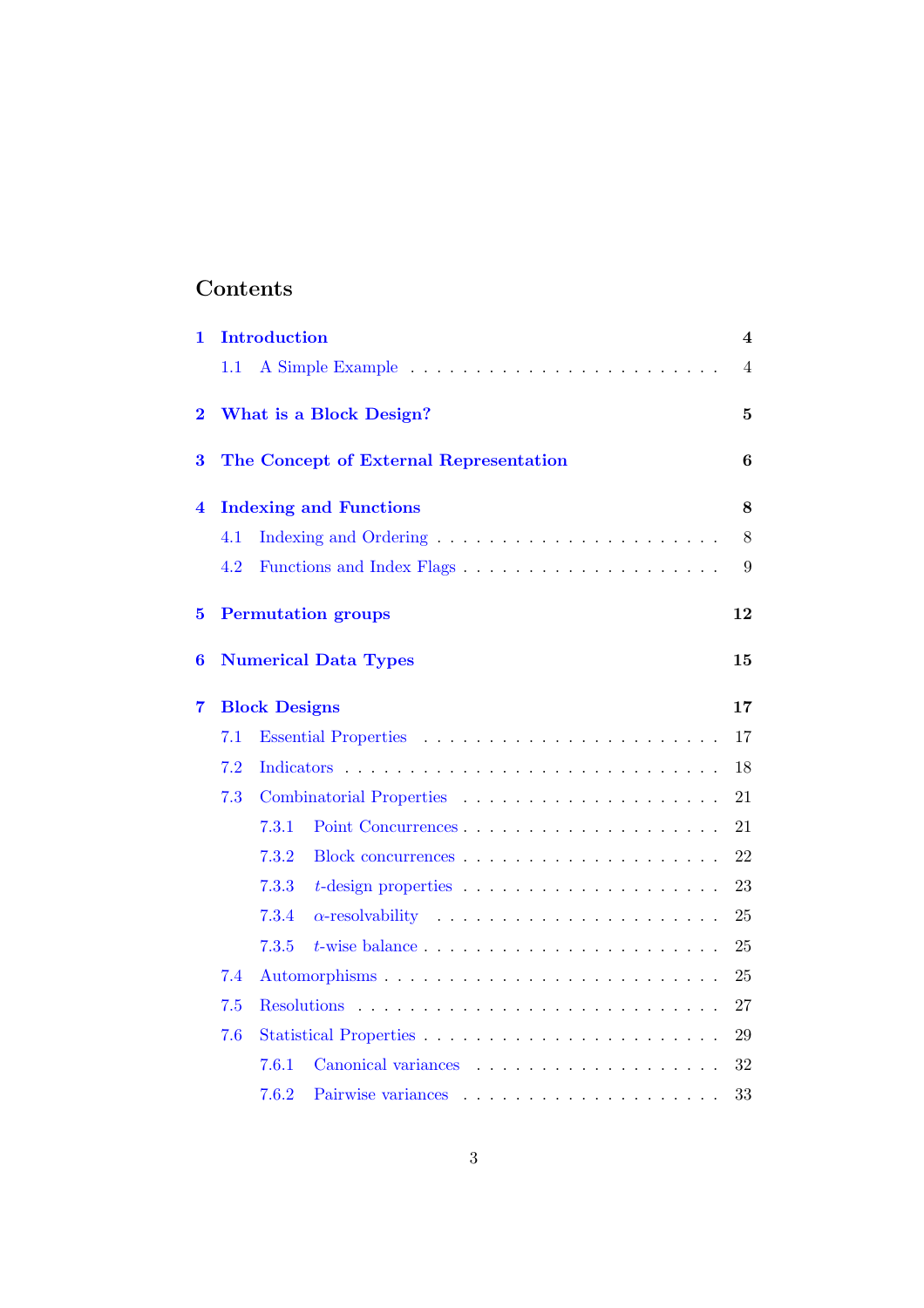| 7.6.3                                   |                                                                      |    |  |  |  |
|-----------------------------------------|----------------------------------------------------------------------|----|--|--|--|
| 7.6.4                                   |                                                                      |    |  |  |  |
| 7.6.5                                   |                                                                      |    |  |  |  |
| 7.6.6                                   | Robustness properties $\ldots \ldots \ldots \ldots \ldots \ldots$ 42 |    |  |  |  |
| 7.6.7                                   | Computational details 43                                             |    |  |  |  |
| 7.6.8                                   | Design orderings based on the information matrix . 44                |    |  |  |  |
|                                         | 8 Lists of Block Designs                                             | 48 |  |  |  |
|                                         | 9 Implementation Policies                                            | 49 |  |  |  |
| A design.rnc                            |                                                                      |    |  |  |  |
| <b>B</b> An example                     |                                                                      | 67 |  |  |  |
| <b>C</b> GNU Free Documentation License |                                                                      |    |  |  |  |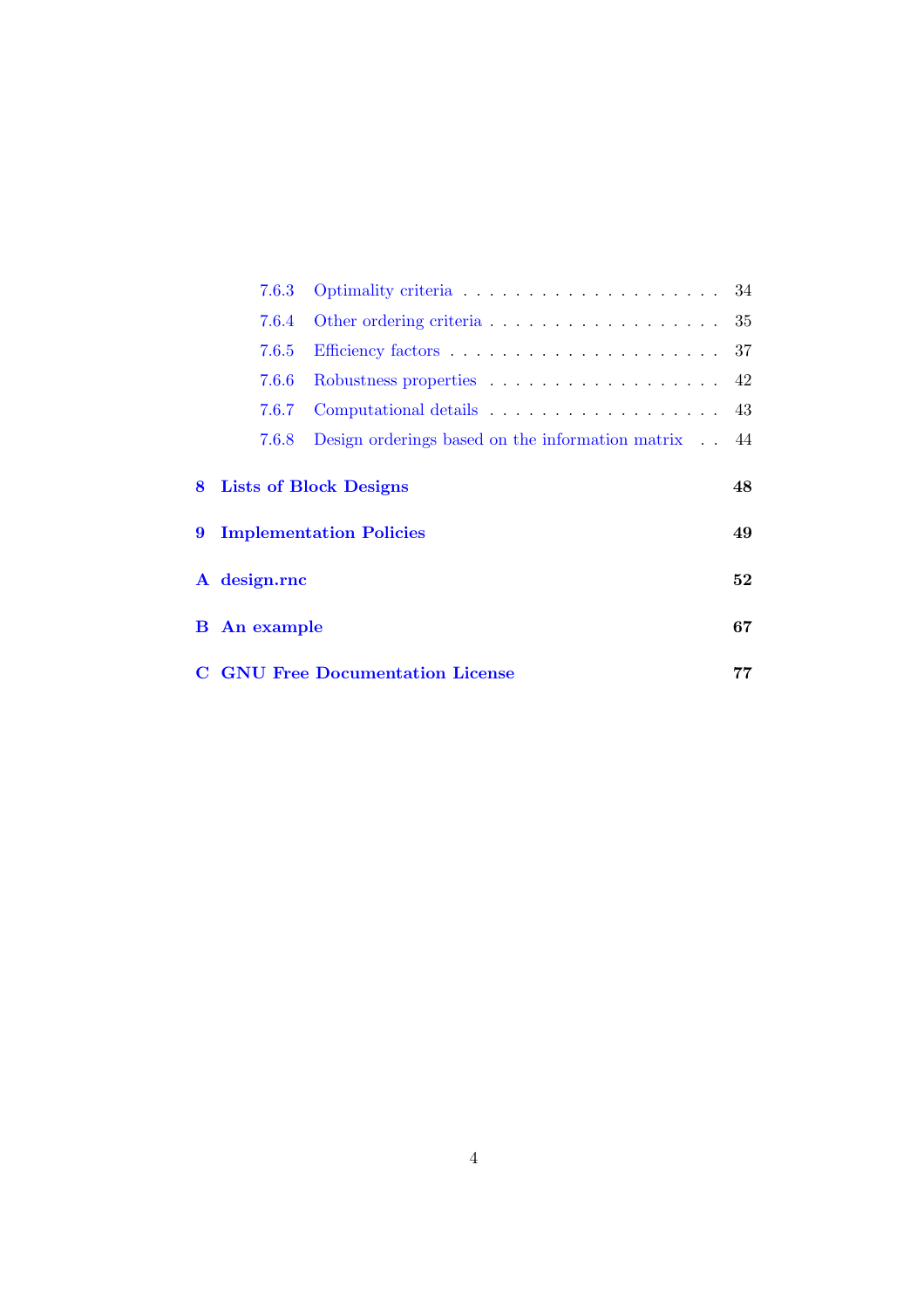# <span id="page-4-0"></span>1 Introduction

This document should be of interest to those working in combinatorial or statistical design theory, as well as those interested in the development of standard electronic formats for mathematical objects.

We at *DesignTheory.org* are in the process of developing a web-based Design Theory Resource Server [\(DTRS\)](http://designtheory.org) for combinatorial and statistical design theory. One critical element is our External Representation of Designs which will be used to store designs and their combinatorial, group theoretical and statistical properties in a standard platform-independent manner (external means external to any software). This will allow for the straightforward exchange of designs and their properties between various computer systems, including databases and web servers, and combinatorial, group theoretical and statistical packages. The external representation will also be used for outside submissions to our design database.

We have concentrated our initial development effort in the area of block designs, and in this document we present our standard for the External Representation of Block Designs. We shall give a full explanation and provide examples. We have tried to make the document readable by non-experts, since we don't expect everyone to be an expert in all the areas covered.

# <span id="page-4-1"></span>1.1 A Simple Example

We start with a simple example. It is a list of designs, in our external representation, containing a single design, known as the Fano plane.

```
<list_of_designs design_type="block_design" dtrs_protocol="1.1" no_designs="1"
pairwise_nonisomorphic="true" xmlns="http://designtheory.org/xml-namespace">
    <block_design b="7" id="t2-v7-k3-L1-1" v="7">
        <blocks ordered="true">
            <block><z>0</z><z>1</z><z>2</z></block>
            <block><z>0</z><z>3</z><z>4</z></block>
            <block><z>0</z><z>5</z><z>6</z></block>
            <block><z>1</z><z>3</z><z>5</z></block>
            <block><z>1</z><z>4</z><z>6</z></block>
            <block><z>2</z><z>3</z><z>6</z></block>
            <block><z>2</z><z>4</z><z>5</z></block>
        </blocks>
    </block_design>
</list_of_designs>
```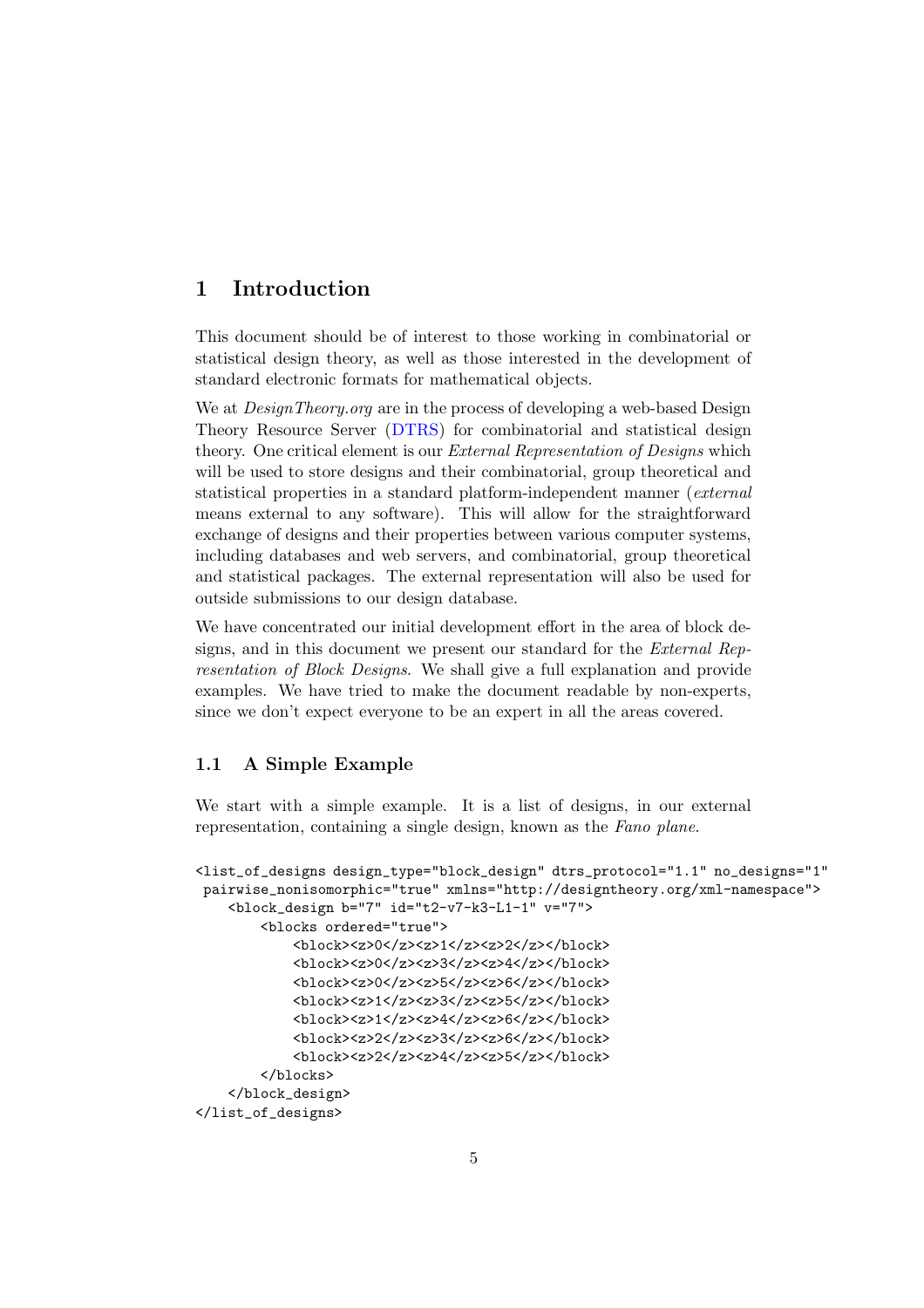The design is described in XML. Later in this document we discuss why we have chosen XML for the specification of block designs. For now, if you stare at the code, you will see that, at the first level of indentation, between the opening and closing tags block design, we have indeed specified the design: it has  $v = 7$  points,  $b = 7$  blocks, and the seven blocks are listed (the first one is  $[0, 1, 2]$ , and there are tags to identify each of  $[0, 1, 2]$  as an integer). There is also a identification string for the design.

In XML, there are two ways of providing information, which we refer to as "attributes" and "elements". An "attribute", such as v, b or id, occurs within a tag, whereas an "element", such as blocks occurs within the scope of the tag. An XML document has the structure of a tree; the elements are the nodes of the tree, and the attributes are associated with nodes. We will use the general term "properties" in something like its mathematical sense, describing both attributes and elements.

This document contains our specification of an "external representation" of block designs, together with an explanation of the terms used, and some justification for doing it in the way we have chosen.

# <span id="page-5-0"></span>2 What is a Block Design?

Block designs are viewed in different ways by combinatorialists and statisticians. To a statistician, a block design is a set of "plots" or "experimental units" which carries a partition into "blocks", and a function from this set to the set of "treatments". A combinatorialist regards the set of treatments as basic (and usually calls them "points"), and identifies each block with the multiset of treatments occurring on plots in that block; thus, a block design is a set of points together with a multiset of multisets of points.

A multiset is essentially the same thing as a sorted list which may contain repeated items. In this documentation, we represent a multiset as a list in square brackets [ ]. (The XML representation is a bit more complicated, as the above example shows.)

For the purpose of this specification, we have chosen to use the representation as a multiset of multisets.

Here is a small example. Suppose that we have six plots, numbered 1, 2, 3, 4, 5, 6, with blocks  $[1, 2, 3]$  and  $[4, 5, 6]$ . Suppose that treatment A is applied to plots 1, 2, 4, 5, and treatment B to plots 3 and 6. Then we represent the block design as having point set  $[A, B]$  and blocks  $[[A, A, B], [A, A, B]]$ . (Since the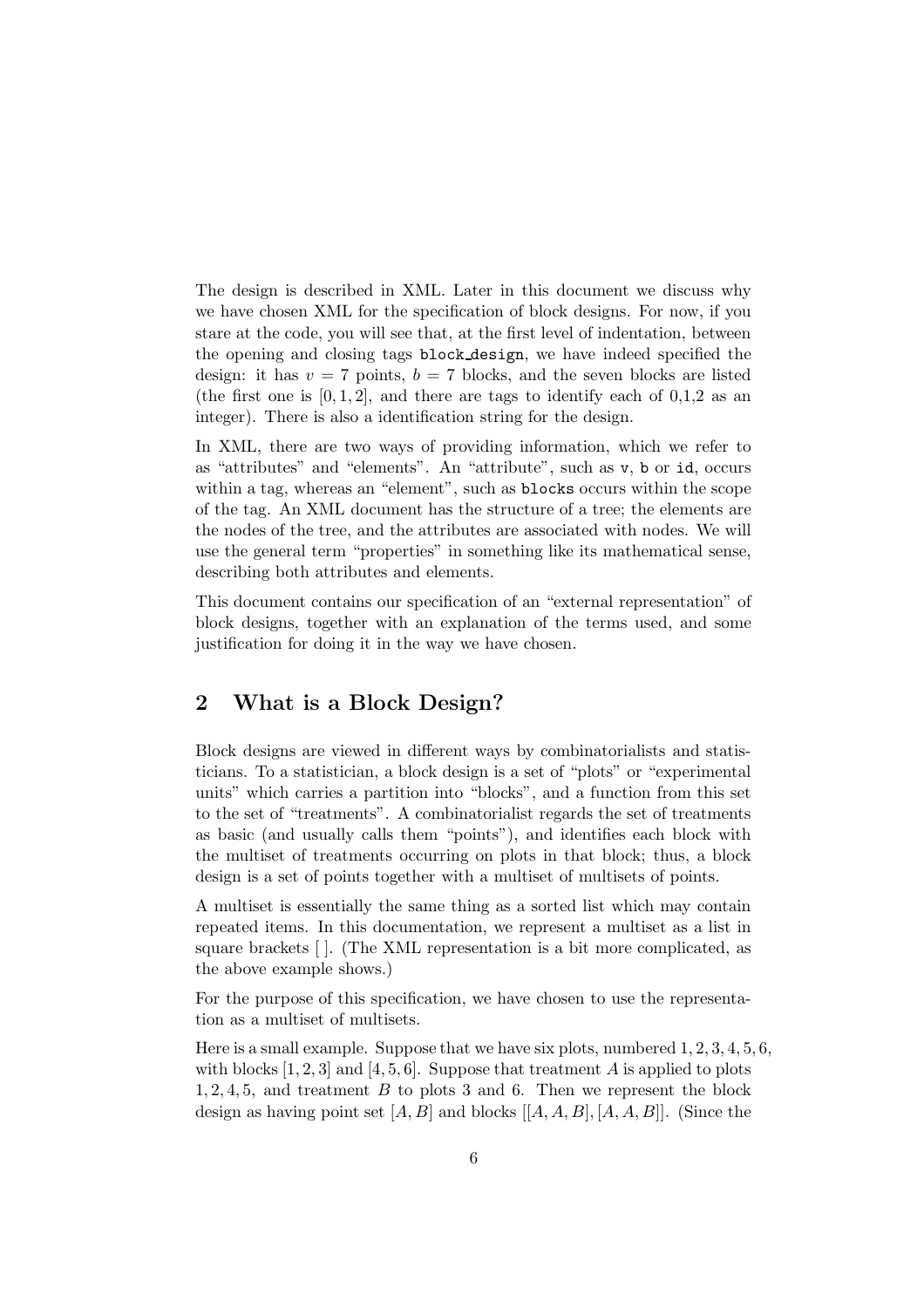lists are sorted, we would represent the design in same way even if, say, treatment  $B$  was applied to plots 1 and 5.) The names of the plots have disappeared, but the plots can be recovered as incident point-block pairs or "flags". We always represent block designs in this way.

In this example, blocks have the awkward property that they are multisets (rather than sets) of points. While this does occur in practice, we have decided to exclude such designs for the time being, for various reasons. A block design is called binary if no treatment occurs more than once in a block, that is, if the blocks are represented by sets (rather than general multisets) of points. All block designs in this document will be binary.

Here is an example of a binary design. It is the Fano plane from the Introduction, viewed in a slightly different way. There are 21 plots, partitioned into seven blocks of three; there are seven treatments, numbered from 0 to 6, as shown in the following table (whose columns represent the blocks):

| $\overline{0}$ | $\boldsymbol{0}$ | $\overline{0}$ |                |                |                  | $\overline{2}$ |
|----------------|------------------|----------------|----------------|----------------|------------------|----------------|
|                | $\boldsymbol{3}$ | $\overline{5}$ | 3              | $\overline{4}$ | $\boldsymbol{3}$ |                |
| $\overline{2}$ |                  | 6              | $\overline{5}$ | $\sqrt{6}$     | $\,6$            | 5              |

Further details can be found in the items on block designs in the [Encyclopaedia](http://designtheory.org/library/encyc) of Design Theory, or in our survey paper [\[1\]](#page-51-0).

# <span id="page-6-0"></span>3 The Concept of External Representation

The concept of External Representation of designs can be best understood through its role in the operation of the Design Theory [Resource](http://designtheory.org) Server (DTRS). DTRS has many faces, it will be an ever growing database of designs, application server, web server for design related online documents, software repository etc. The main purpose of the external representation is to provide a platform independent method for information exchange about designs. With other words, the external representation acts as a communication protocol specialized for "talking about designs". This protocol is used in communication between various components of DTRS and its users. Here the concept "users" covers both human and software agents. Some examples for such communicating agents: database back-end for storing designs, middle layers between the database and the web and/or application servers, a researcher uploading some particular collection of designs, a user searching for designs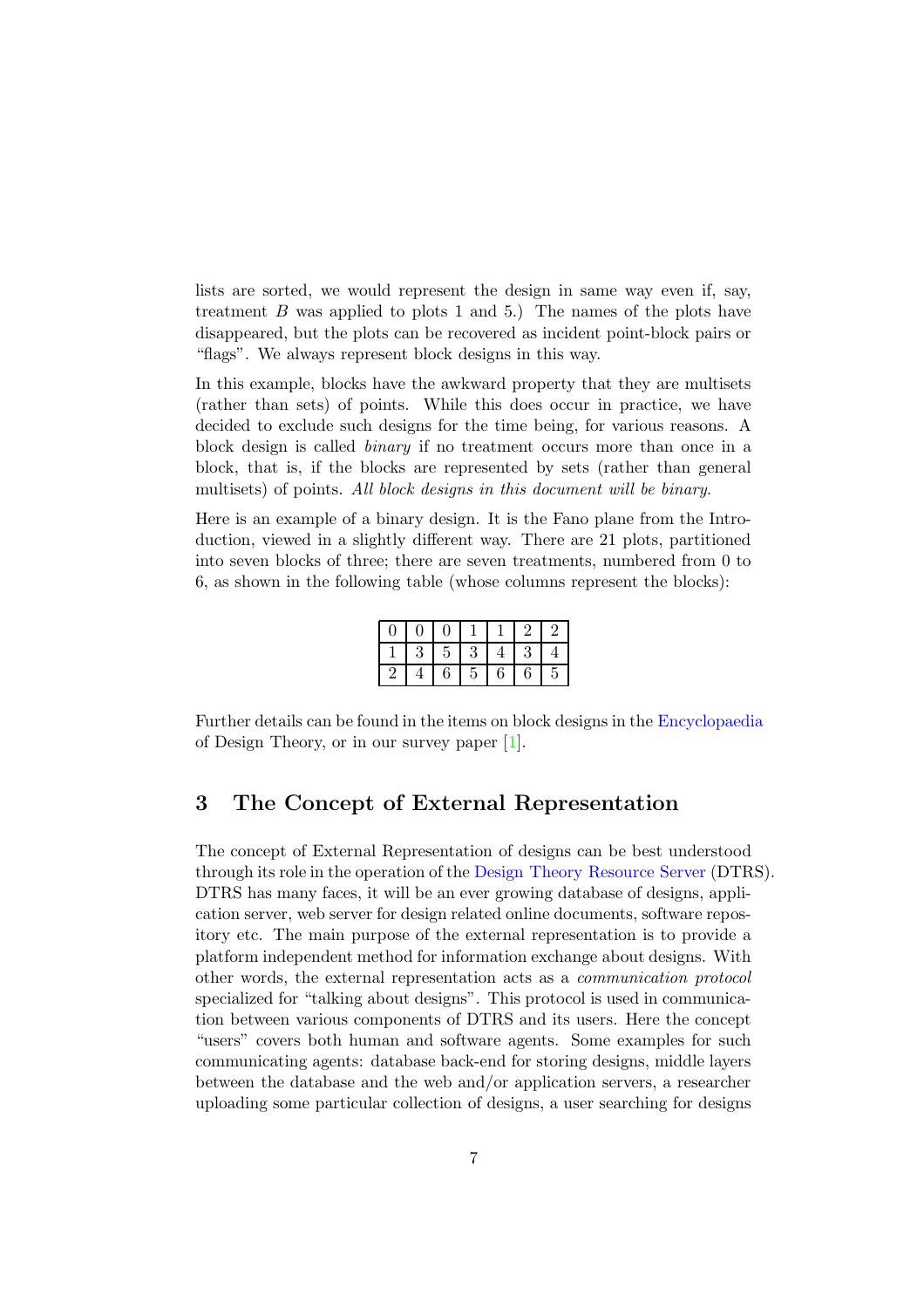having given properties, a statistical application program directly accessing the DTRS database etc. While these agents are free to use any internal representation of designs, they must use the standard external representation when they communicate with each other.

The external representation is used in three main areas:

- 1. An external representation is a formalism to encode various classes of designs as mathematical objects together with their most important properties. Many of these properties are complex mathematical objects in their own right.
- 2. The external representation can define invariants of a given list of designs. The use of such invariants provides a method for formulating complex queries about designs. A query will be expressed in terms of list invariants and the reply to this query will be a list of designs satisfying these invariants.
- 3. The external representation will be used as a specification tool to determine the content and, to some extent, the structure of the DTRS design database. Note, however, the database's internal representation can (and probably will) be quite different from this format.

Based on the above functionalities, we have determined the main technical requirements for an external representation as it follows.

- It can express the particular mathematical structures.
- It represents a hierarchical structure: a rooted, labelled tree.
- It is hardware/software platform independent and text based.
- It can be easily parsed.

Satisfying the requirements outlined above, one can think of many different implementations fitting the bill. We mention here two possibilities: the oldest, Lisp S-expressions; and the recently most popular, XML. Out of practical considerations, we have decided to use XML.

This document specifies an XML based implementation of the external representation for block designs. We focus mainly on the first area listed above,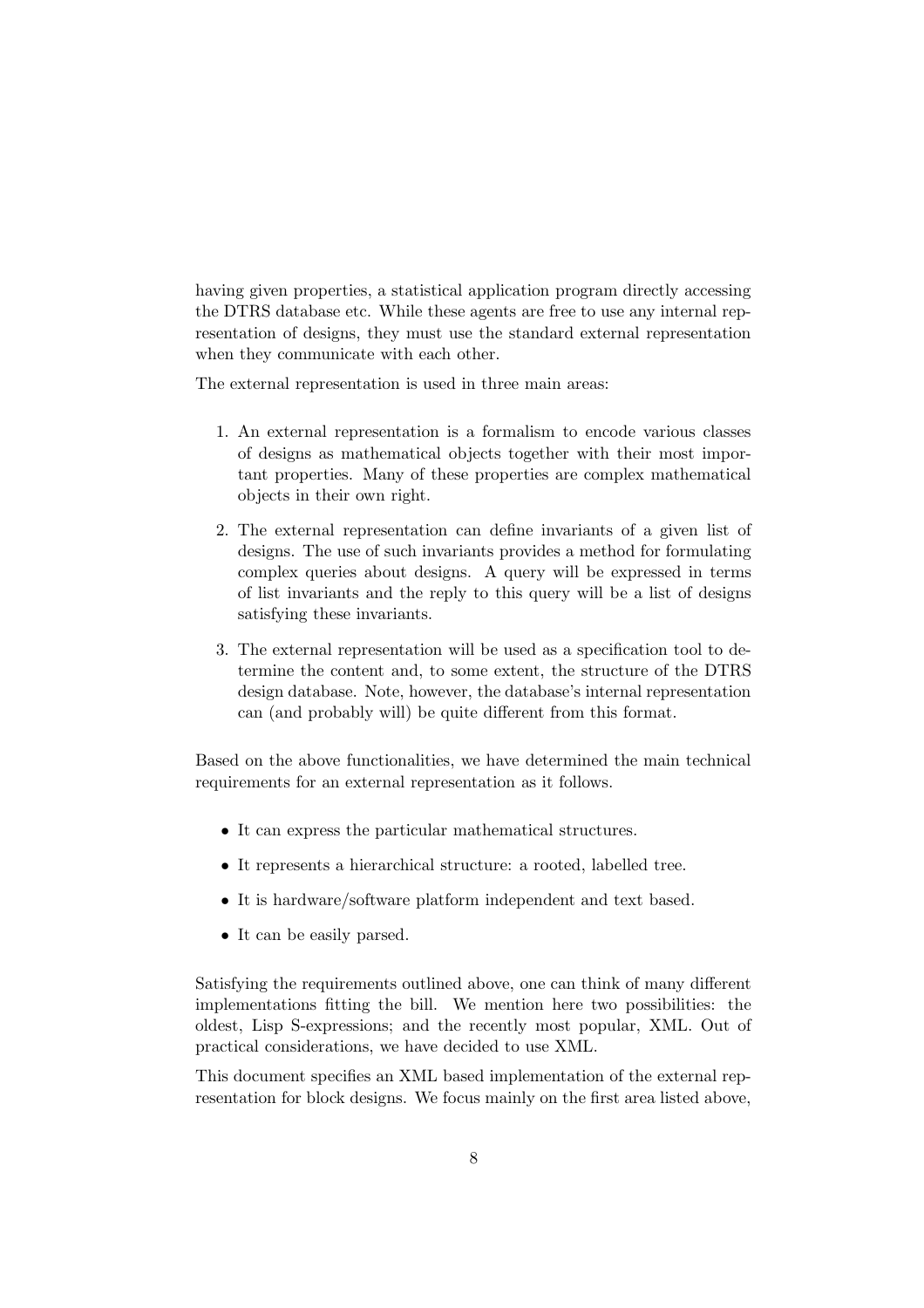that is encoding block designs and their properties. The other two functionalities and other types of designs are subjects of further research and development.

We use the Relax NG [\[6\]](#page-51-1) schema language for XML in *compact syntax* to specify the external representation. The reader can find the complete schema in Appendix A. It is also available as a separate file design.rnc for the purpose of direct computer use.

# <span id="page-8-0"></span>4 Indexing and Functions

We describe here some conventions referring to the indexing of objects, and the representation of functions.

# <span id="page-8-1"></span>4.1 Indexing and Ordering

We adopt the convention that, if a block design has  $v$  points, then the points are the integers  $0, 1, \ldots, v - 1$ . This is a combination of two assumptions: the points are ordered; and the index set starts at 0 (rather than 1).

There are several choices of ordering of sets (or multisets) of points. We have chosen to order in the following way:

- first compare the length of the two lists; the shorter comes first.
- for lists of the same length, we order lexicographically. (Recall that the lists are sorted.)

So for example, here are a few sets in order:

 $[2], [0, 1], [0, 2], [1, 2], [1, 2], [0, 1, 3], [1, 2, 3], [0, 1, 2, 3]$ 

For the purpose of defining functions on the collection of blocks, we now index these blocks from 0 to  $b - 1$ , where b is the number of blocks of the design. If the above list contains all the blocks of a certain design  $D$ , then we can refer to block 5 of D, which will be the set  $[0, 1, 3]$  in this case.

The same principle can be extended to lists of lists. Assuming that the "inner" lists are already ordered, we first compare the length of the two lists,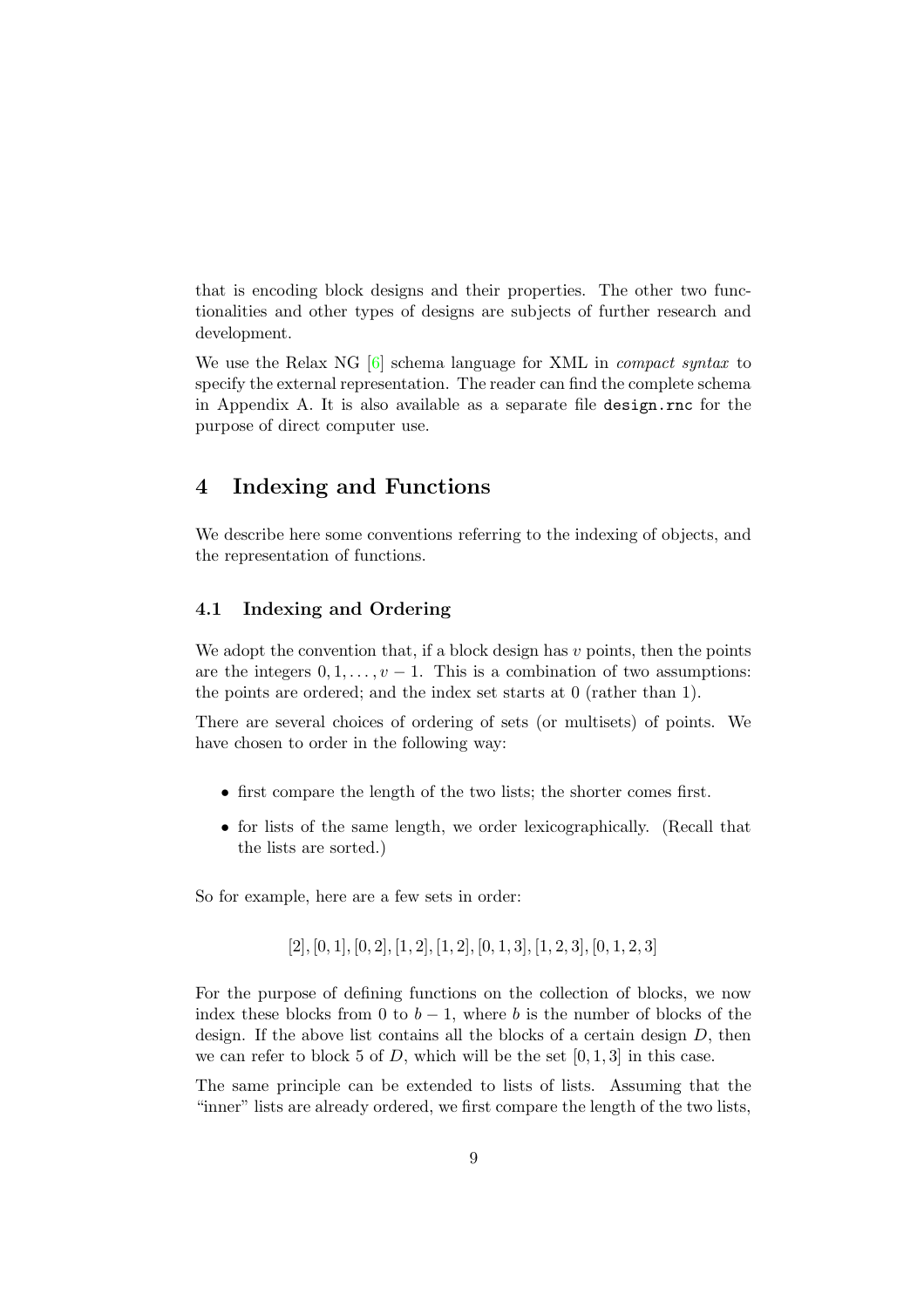and if they are equal, we order the lists "lexicographically" (with the order previously defined between list elements). This process can be continued recursively to any level of nesting.

However, we do not require that this ordering is adhered to throughout the tree. The following objects may be required to be ordered (they have a boolean attribute ordered):

- blocks
- function on indices
- function on ksubsets of indices
- cycle type

Functions on indices, and on k-subsets of indices, are described next. For cycle types, see the section [7.4](#page-25-2) on Automorphisms.

# <span id="page-9-0"></span>4.2 Functions and Index Flags

A function f with finite domain can be given by listing all  $(x, f(x))$  pairs. Note that this list when spelled out in XML format can be a very large one, in particular, if the  $x$ -s are complex objects on their own. To help on this problem we can do several things:

• Instead of using  $x$ -s themself we use only indices referring to them. function on indices is defined to do this.

The underlying principle is that if the external representation explicitly contains the related objects in a well defined (canonical) order then, in general, we use indexing as a way to refer to these objects. Nesting, in this sense, is not allowed.

- Frequently the domain of our functions is the set of  $k$ -subsets of some of our objects. function on ksubsets of indices is defined for this situation.
- Regarding the  $(x, f(x))$  pair, we allow several kinds of "contractions" (see map below):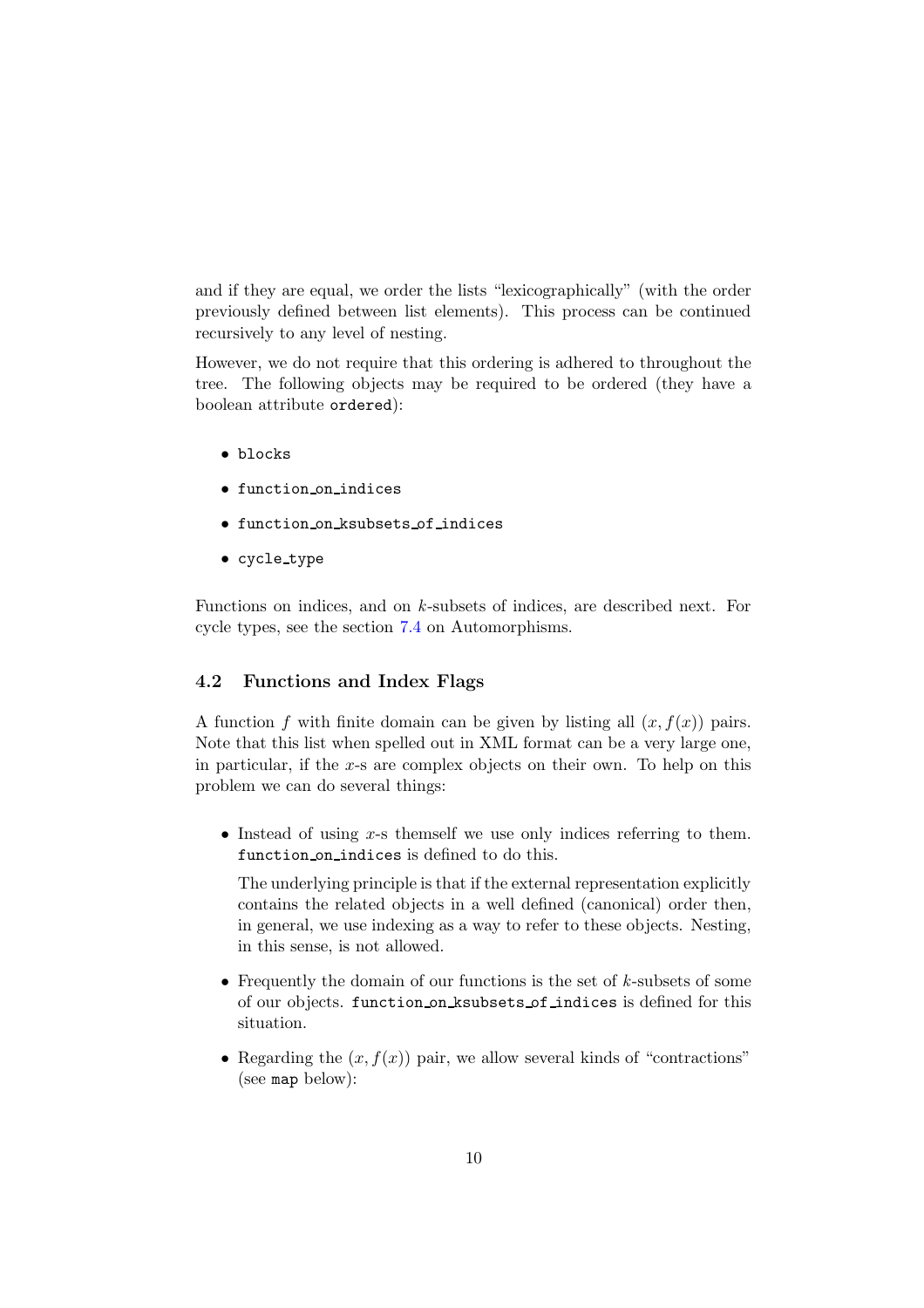- $-$  If different x-s map to the same image, then instead of listing all these pairs we say  $({x, x_1, x_2, \ldots}, f(x))$ . If the function f has just one image  $f(x)$  we may say (entire domain,  $f(x)$ ).
- Sometimes the user is not interested in the preimage  $\{x, x_1, x_2, \ldots\}$ of  $f(x)$ , but only in its cardinality, so we allow  $(|\{x, x_1, x_2, \ldots\}|, f(x))$ .
- Finally, we even allow leaving the preimage part of the pair blank, just giving the list of function values  $(f(x))$ .

In fact, the user may only be interested in the image cardinality, in which case the entire function body may be blank.

In more detail:

```
function_on_indices = element function_on_indices {
   attribute domain \{ "points" | "blocks" },
   attribute n <br> {xsd:nonNegativeInteger},
   attribute ordered { "true" | "unknown" } ,
   attribute image_cardinality { xsd:positiveInteger } ? ,
   attribute precision { xsd:positiveInteger } ? ,
   attribute title { text } ?,
   ( map + | blank )
}
```
This specifies a function on either points or blocks. n is the cardinality of the domain. ordered specifies whether the function entries are ordered (by preimages): if the function body is not blank and each preimage is given explicitly or (if there is just one function image) as the empty element entire domain (i.e. neither as a preimage cardinality nor blank), then the value of ordered must be "true", otherwise it is "unknown". precision is required if the function values are real numbers and specifies the precision to which they have been computed. A function is given by a sequence of map's, each of which is specified as follows:

```
map = element map { } f( preimage | preimage_cardinality | blank )
    ,
    element image { z | d | q | not_applicable }
}
preimage = element preimage {
```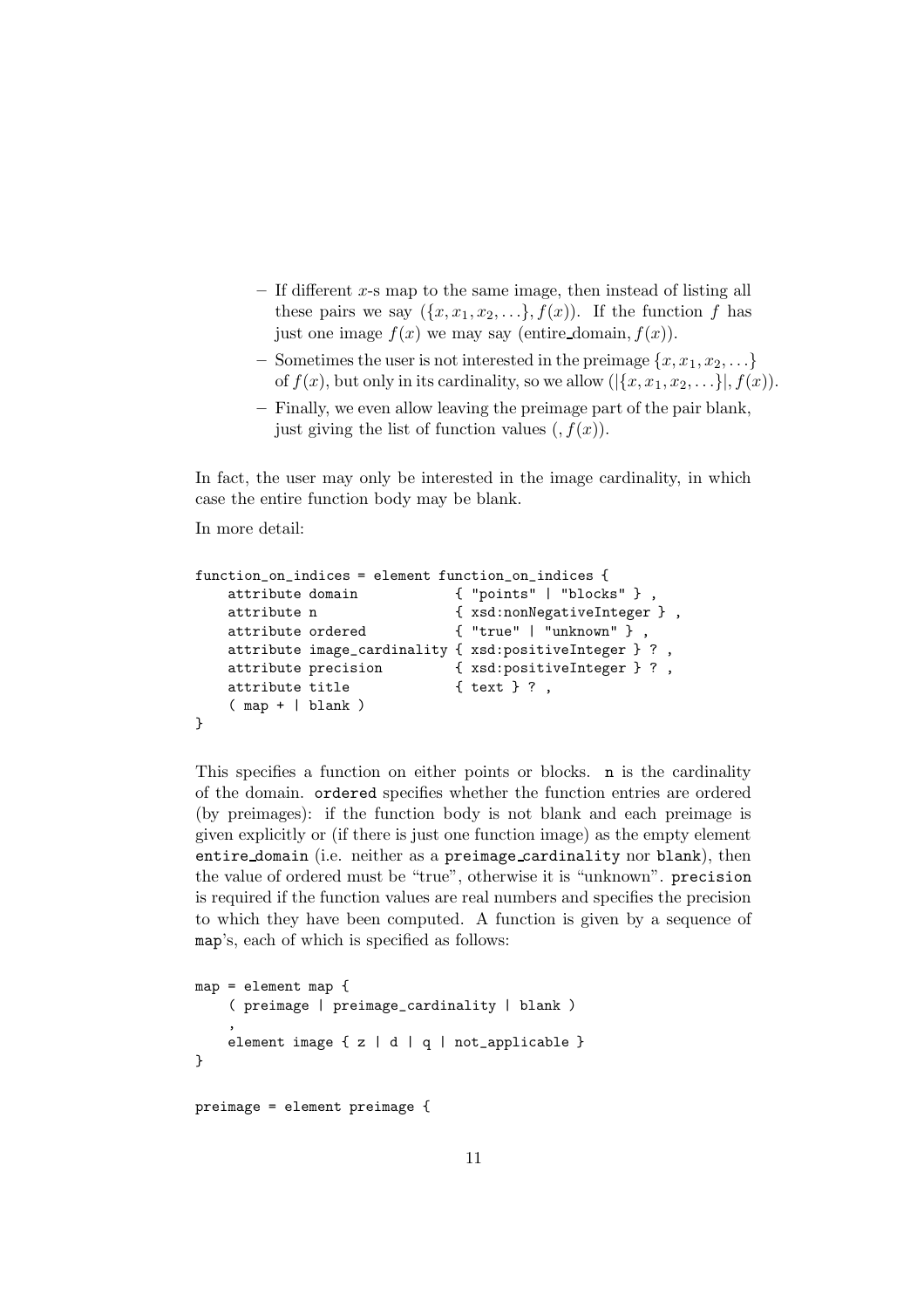```
z +\blacksquareelement ksubset { z+ } +
     \blacksquareentire_domain
}
```

```
preimage_cardinality = element preimage_cardinality { z }
```
For an example of the use of function on indices, see section [7.5](#page-27-0) on Resolutions.

The function on ksubsets of indices specification works in the same way when the domain consists of all sets of points or blocks of fixed size  $k$ :

```
function_on_ksubsets_of_indices = element function_on_ksubsets_of_indices {
   attribute domain_base { "points" | "blocks" } ,
   attribute n <br> \{ xsd: nonNegativeInteger \},
   attribute k <br> {xsd:nonNegativeInteger},
   attribute ordered { "true" | "unknown" } ,
   attribute image_cardinality { xsd:positiveInteger } ? ,
   attribute precision { xsd:positiveInteger } ? ,
   attribute title \{ text } ?,
   ( map + | blank )
}
```
For an example of its use, see the section [7.3.1](#page-21-1) on Point concurrences.

We use the concept of index flag to store an element in a list of "fuzzy booleans":

```
index_flag = element index_flag {
   attribute index { xsd:nonNegativeInteger },
    attribute flag { "true" | "false" | "unknown" }
}
```
For example, we may want to record for which values of  $\alpha$  a design is  $\alpha$ resolvable; for each value of  $\alpha$ , the answer may be "true", "false", or "unknown".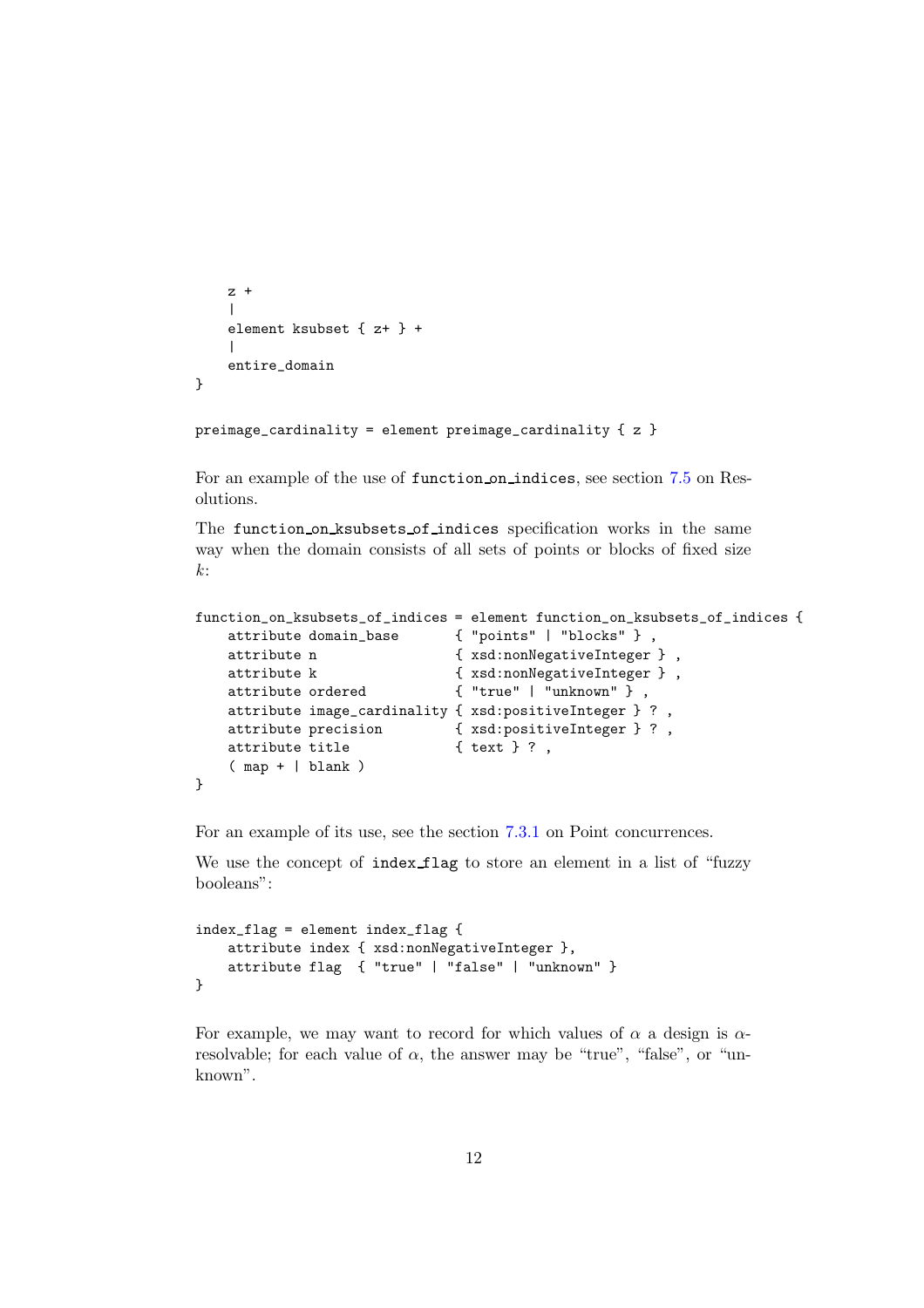# <span id="page-12-0"></span>5 Permutation groups

Permutation groups appear in many areas of design theory, in particular as automorphism groups of designs.

The specification of an permutation group is:

```
permutation_group = element permutation_group {
    attribute degree { xsd:positiveInteger } ,
   attribute order { xsd:positiveInteger } ,
   attribute domain { "points" },
   generators ,
   permutation_group_properties?
}
```
There are four compulsory properties:

#### degree

An attribute giving the number  $n$  of points on which the permutations are defined (the permutation group will then act on the indices  $\{0, \ldots, n-1\}$ .

# order

An attribute giving the number of permutations in the group.

domain An attribute specifying the domain indexed by the points  $0, \ldots, n-$ 1.

#### generators

A list of permutations which generate the group. A permutation is represented by the ordered list of its values (the images of the points  $0, \ldots, n-1$  under the permutation).

For example, the permutation group which is the automorphism group of our Fano plane can be given as:

```
<permutation_group degree="7" domain="points" order="168">
    <generators>
        <permutation>
            <z>1</z><z>0</z>
```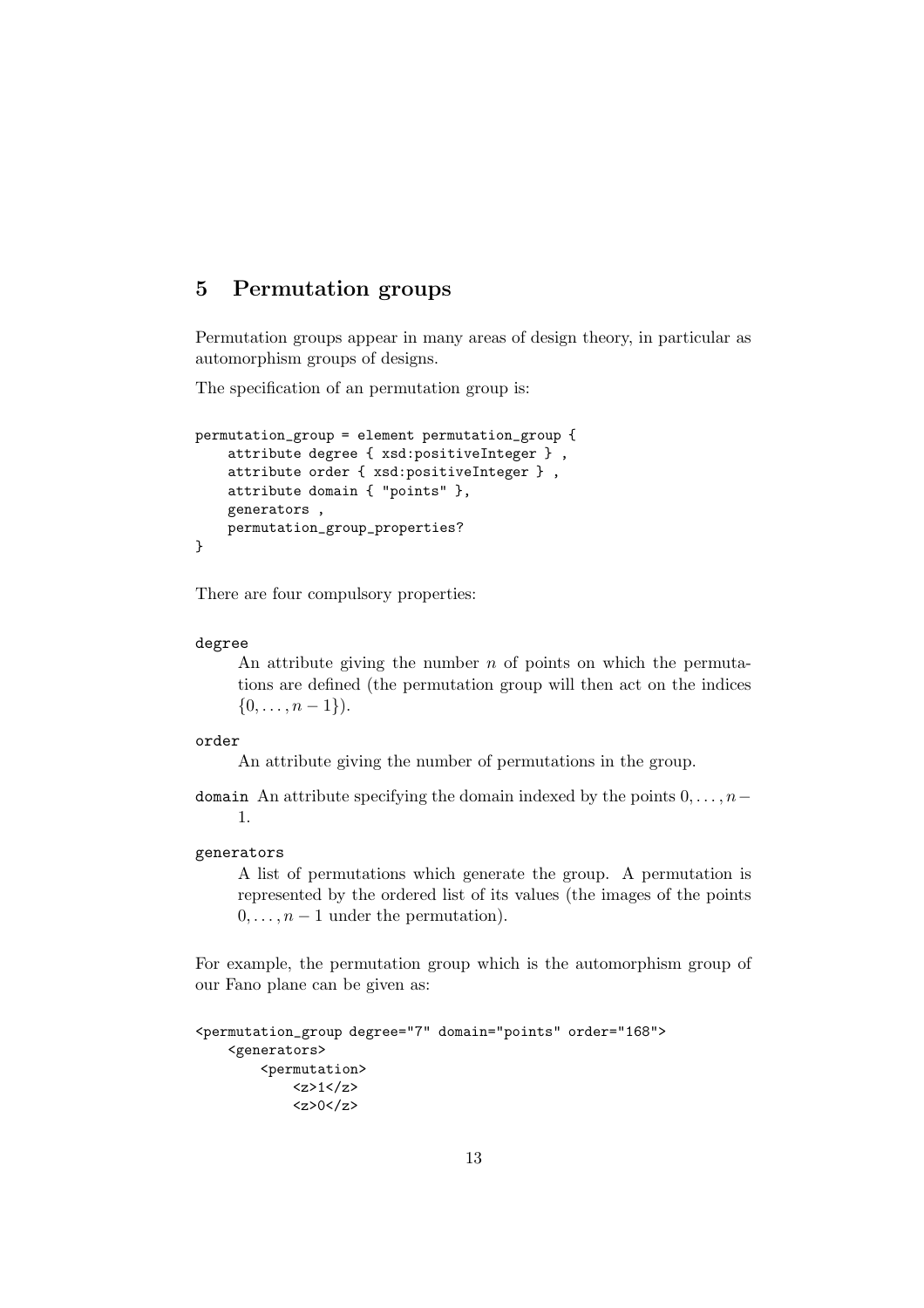<z>2</z> <z>3</z> <z>5</z>  $<$ z>4 $<$ /z>  $<$ z>6 $<$ /z> </permutation> <permutation>  $<$ z>0 $<$ /z>  $<$ z>2 $<$ /z>  $1z$ <z>3</z>  $<$ z>4 $<$ /z> <z>6</z> <z>5</z> </permutation> <permutation>  $<$ z>0 $<$ /z> <z>3</z>  $<sub>z</sub>$  $<sub>4</sub>$  $<sub>z</sub>$ </sub></sub></sub>  $1$ <z>2</z> <z>5</z>  $<$ z>6 $<$ /z> </permutation> <permutation>  $<$ z>0 $<$ /z>  $\langle z \rangle$ 1 $\langle z \rangle$ <z>2</z> <z>5</z>  $<$ z>6 $<$ /z> <z>3</z>  $<$ z>4 $<$ /z> </permutation> <permutation>  $<$ z>0 $<$ /z>  $<$ z>1 $<$ /z>  $<$ z>2 $<$ /z>  $4$ <z>3</z> <z>6</z> <z>5</z> </permutation> </generators> </permutation\_group>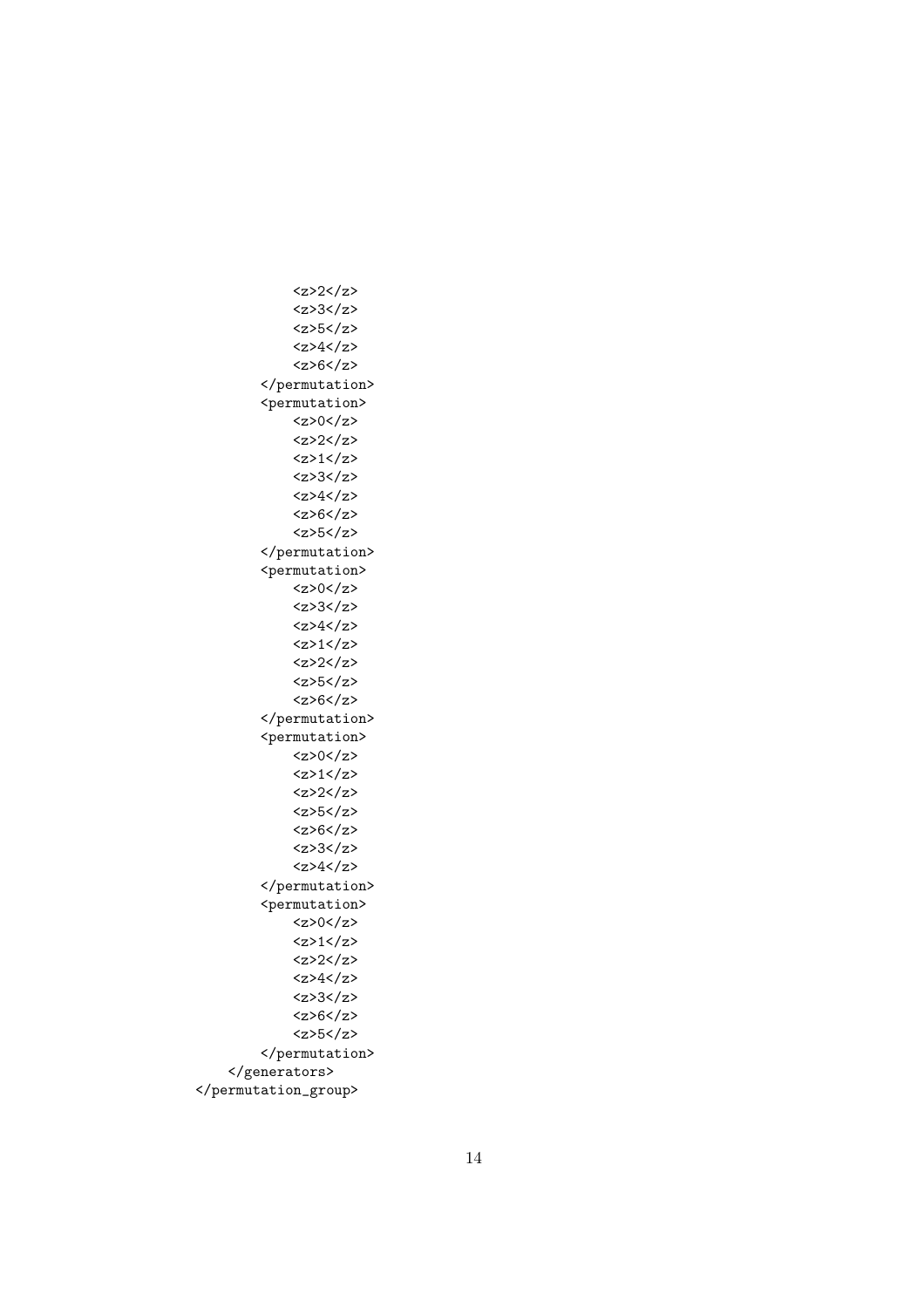There are also various properties which can optionally be specified:

### primitive

True if the group acts primitively on points. A permutation group is primitive if it preserves no non-trivial equivalence relation. By convention, we assume that a primitive group is transitive (that is, any point can be carried to any other by some group element). (So the trivial group acting on two points is not primitive.)

# generously transitive, multiplicity free, stratifiable

Each orbit of the group acting on the set of ordered pairs of points can be represented by a matrix of zeros and ones of order  $n$  (which can be thought of as the characteristic function of the orbit). These basis matrices span the centraliser algebra of the group (the algebra of all matrices commuting with the group elements). Now the group is generously transitive if all the basis matrices are symmetric; it is multiplicity-free if the basis matrices commute; and it is stratifiable if the symmetrised basis matrices commute. Each concept implies its successor in the order given.

A transitive permutation group is generously transitive iff any two points can be interchanged by some element of the group; it is multiplicityfree iff no irreducible constituent of the permutation character occurs with multiplicity greater than 1; and it is stratifiable iff the orbits of the group on unordered pairs form an association scheme. All these properties are false if the group is not transitive.

## no orbits

The number of orbits on points. The group is transitive exactly when there is just one orbit on points.

#### degree transitivity

The maximum number s such that the group is s-transitive on points (that is, any s-tuple of distinct points can be carried to any other by some group element).

# rank

The number of orbits of the group on the set of ordered pairs of points. Note that this is defined for any permutation group; if the group is transitive, it is equal to the number of orbits of the stabiliser of a point.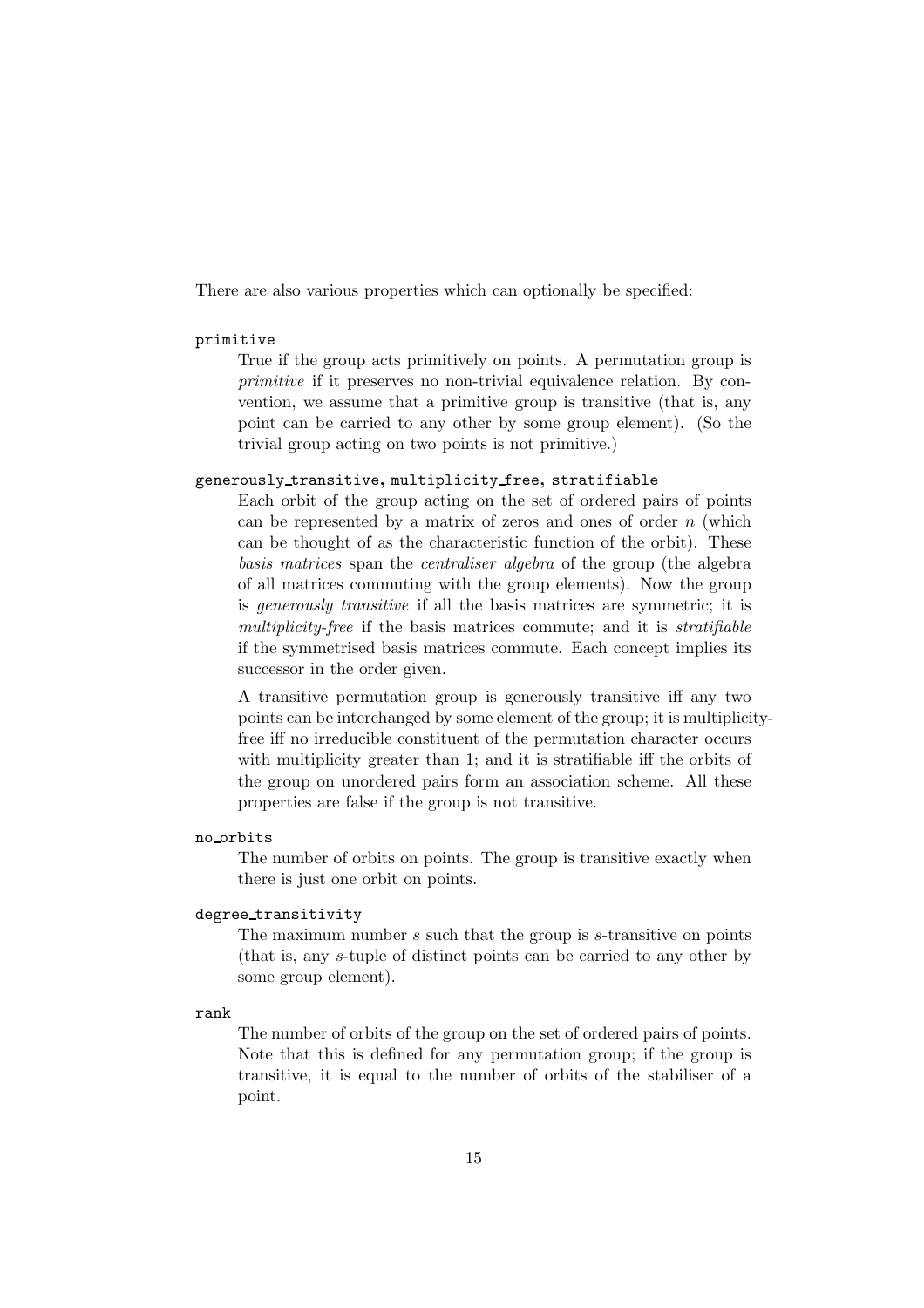```
cycle type representatives
     see below
```
The cycle type of a permutation is the multiset of its cycle lengths (when it is written as a product of disjoint cycles). The element cycle\_type\_representative consists of a cycle type and an element of the group having that cycle type, and optionally the number of elements of the group having that cycle type. cycle type representatives is a list of these cycle type representative elements, one for each cycle type represented by an element of the group.

For the example above, there are five cycle types,  $[7]$ ,  $[1, 2, 4]$ ,  $[1, 3, 3]$ ,  $[1, 1, 1, 2, 2]$ , and  $[1, 1, 1, 1, 1, 1]$  (the last being the identity). The cycle type representative for the second type is:

```
<cycle_type_representative>
    <permutation>
        <z>0</z>
        <z>2</z>
        <z>1</z><z>5</z>
        <z>6</z>
        <z>4</z>
        <z>3</z>
    </permutation>
    <cycle_type ordered="true"><z>1</z><z>2</z><z>4</z></cycle_type>
    <no_having_cycle_type>
        <z>42</z>
    </no_having_cycle_type>
</cycle_type_representative>
```
# <span id="page-15-0"></span>6 Numerical Data Types

Some of the numerical data in the external representation are the result of possibly inexact computations. Basically, there are three sources of this inaccuracy:

- The inaccuracy of the finite floating point representation.
- Arithmetical errors during computation.
- Cutting short an otherwise infinite approximation process.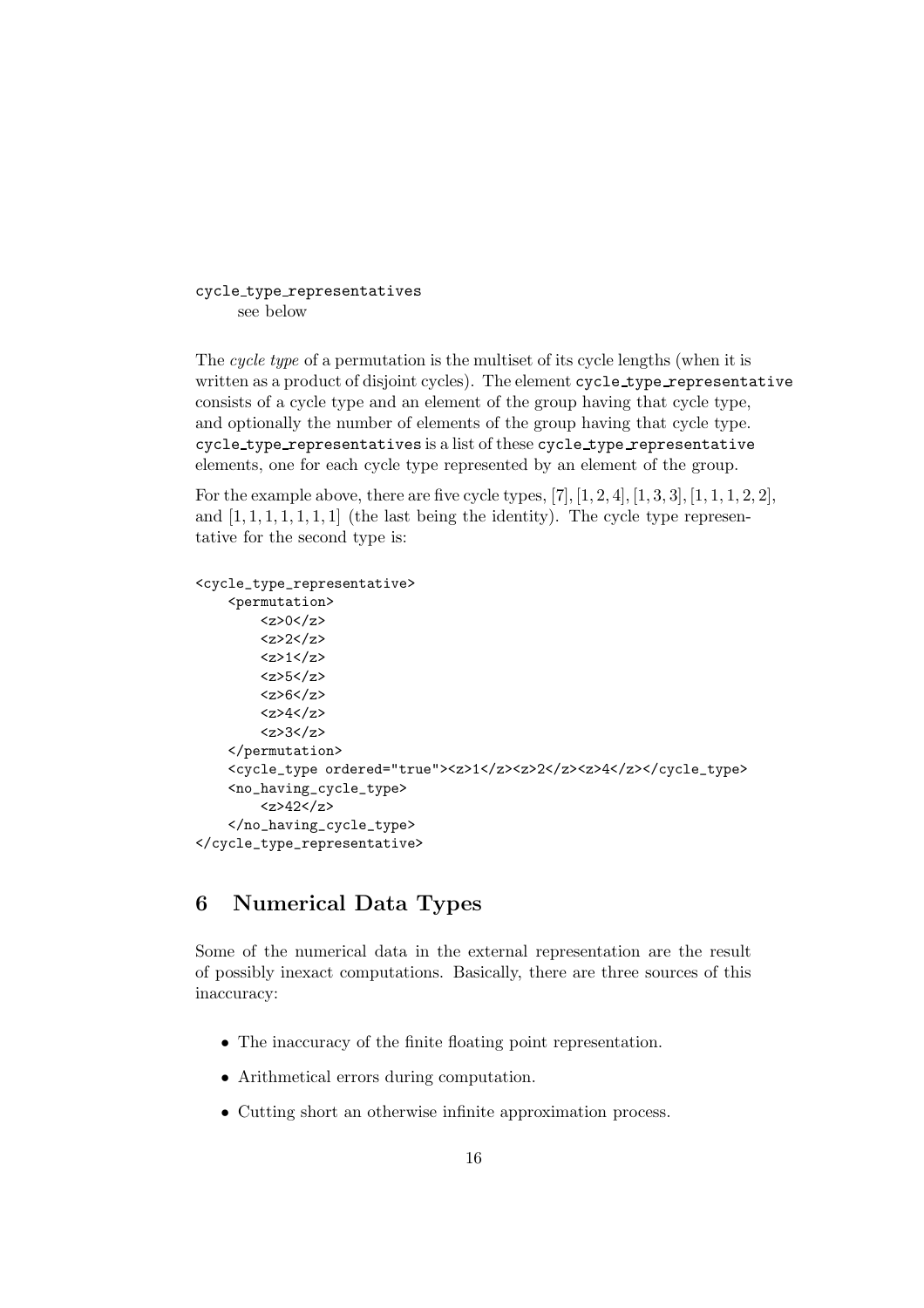The end result is that, in general, numbers in the external representation can be considered correct only within certain limits. We say they are "precise" up to some significant figures (see the details below).

The external representation version 1.1 provides the following numerical data types:

- Arbitrary precision *integers* (element  $\langle z \rangle$ ).
- Arbitrary precision *rationals* (element  $\langle q \rangle$ ) written in a/b format where a and b are integers.
- Floating point *decimals* (element <d>) up to some given precision specified as the number of significant digits.

A conforming software implementation must provide the corresponding internal representations.

Here are the rules for representing numerical data in the external representation:

- If a number is the result of an inexact computation then it must be represented using the decimal data type.
- The decimal representation of an inexact number must always contain the decimal point regardless the number would round up to an integer.
- Exact numbers must be represented either using the integer or the rational data type.

The precision of decimal numbers is indicated by an optional attribute precision of particular elements. The elements which can have this attribute are: <list of designs>, <br/> <br/>block design>, <function on ...>, <statistical properties>. The rationale for having many elements with the optional precision attribute is to provide flexible scoping rules and avoid unnecessary repetition.

The precision attribute gives the *number of significant figures* of all decimal numbers in the tree whose root contains the attribute. This precision can be overridden by giving different precision in one or more subtrees. In general, a precision of a decimal number is the precision given in the root of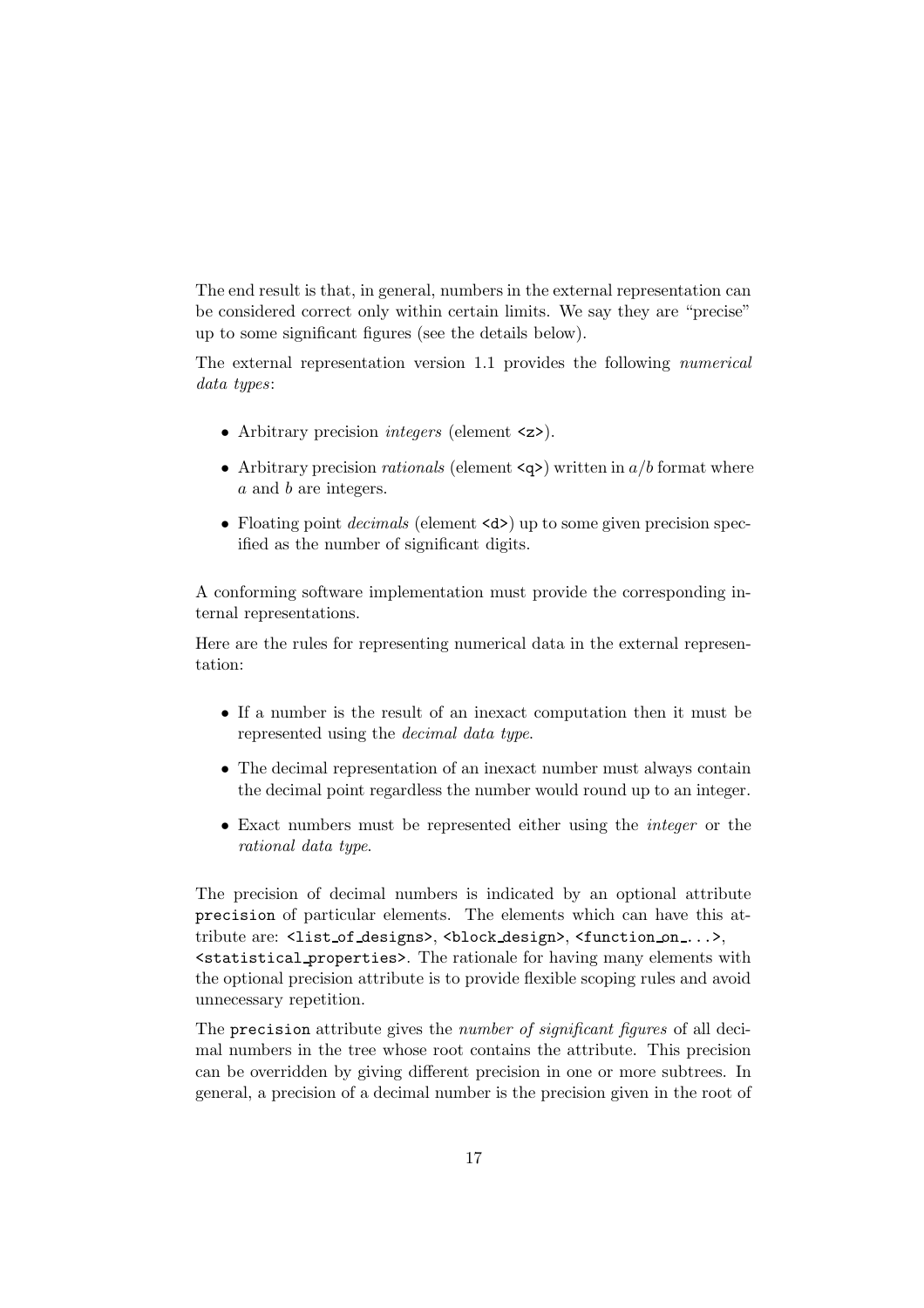the smallest subtree containing the number and with a root having a specified precision attribute. If an external representation document contains any data which is the result result of inexact computation, precision must be specified.

# <span id="page-17-0"></span>7 Block Designs

Recall our blanket assumption that all block designs are binary: this means that no treatment occurs more than once in a block, so that the blocks are sets rather than general multisets. However, it can happen that the same set occurs more than once in the list of blocks; that is, the list of blocks may be a multiset. In this case we say that the design has repeated blocks.

# <span id="page-17-1"></span>7.1 Essential Properties

The specification of block design is as follows:

```
block_design = element block_design {
   attribute id { xsd:ID } ,
   attribute v { xsd:positiveInteger } ,
    attribute b { xsd:positiveInteger } ? ,
    attribute precision { xsd:positiveInteger } ? ,
   blocks ,
   point_labels ? ,
    indicators ? ,
    combinatorial_properties ? ,
   block_design_automorphism_group ? ,
   resolutions ? ,
    statistical_properties ? ,
    alternative_representations ? ,
    info ?
}
```
The first four components of the specification are:

id

An attribute giving a unique identifier for the design.

v

An attribute giving the number of points.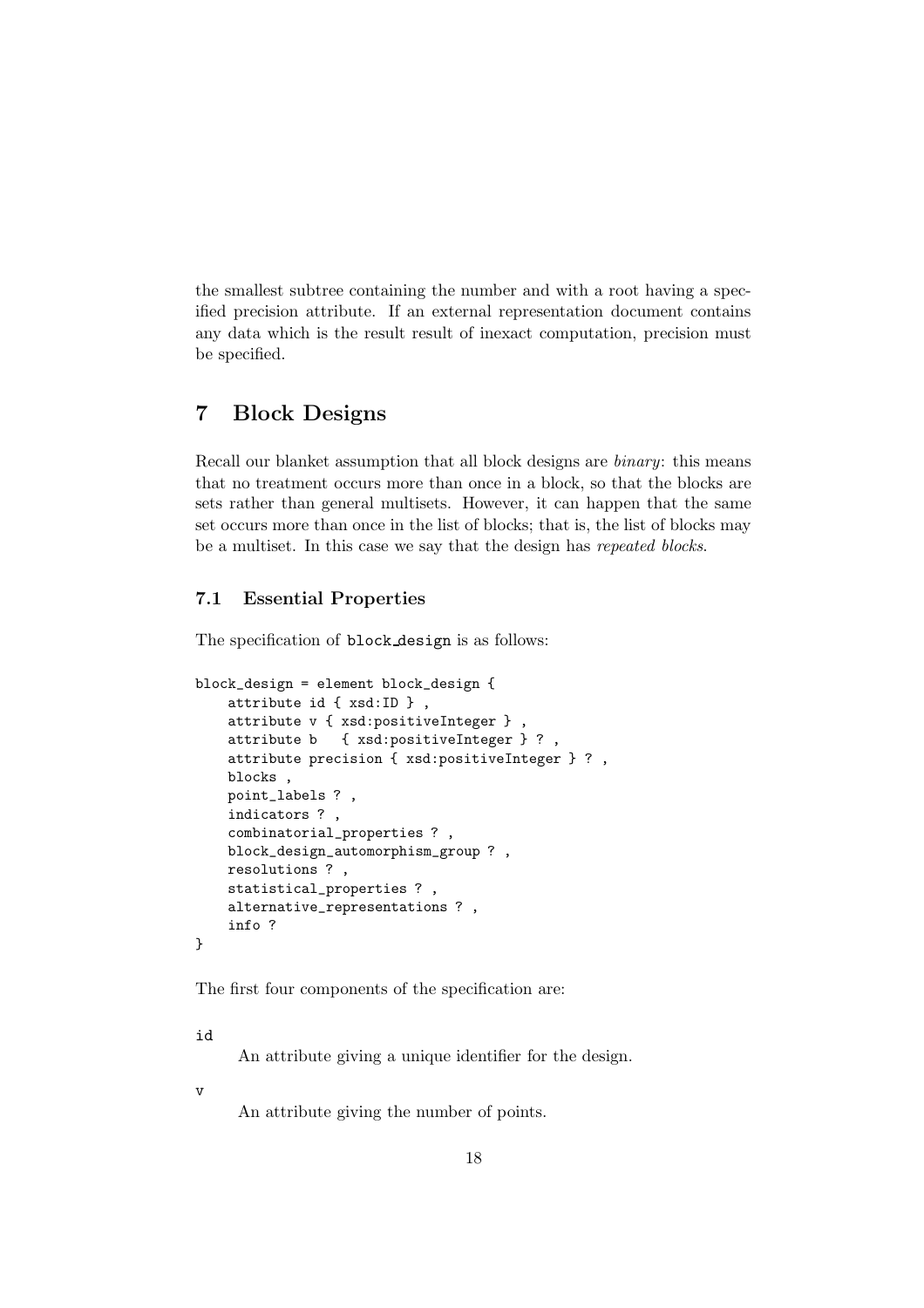b

An attribute giving the number of blocks (optional).

# blocks

The list of blocks (as described above). The list must be ordered:

```
blocks = element blocks {
    attribute ordered { "true" } ,
    block+
}
block = element block \{z^+\}
```
Here is the design from the example in the Introduction, including only the components above:

```
<block_design b="7" id="t2-v7-k3-L1-1" v="7">
    <blocks ordered="true">
        <block><z>0</z><z>1</z><z>2</z></block>
        <block><z>0</z><z>3</z><z>4</z></block>
        <block><z>0</z><z>5</z><z>6</z></block>
        <block><z>1</z><z>3</z><z>5</z></block>
        <block><z>1</z><z>4</z><z>6</z></block>
        <block><z>2</z><z>3</z><z>6</z></block>
        <block><z>2</z><z>4</z><z>5</z></block>
    </blocks>
</block_design>
```
All these components, except the attribute b, are essential. The subsequent elements are optional. The first optional element is point labels. If, for example, the design has been built from a set of points in a projective geometry, the point labels might be the coordinates of the points. More important for applications, the point labels could be the actual treatments associated to the points in the experimental plan (after randomisation). The point labels, if present, should form a list of length  $v$ .

# <span id="page-18-0"></span>7.2 Indicators

Indicators are boolean variables which record certain properties which a block design may have. We have included the following indicators: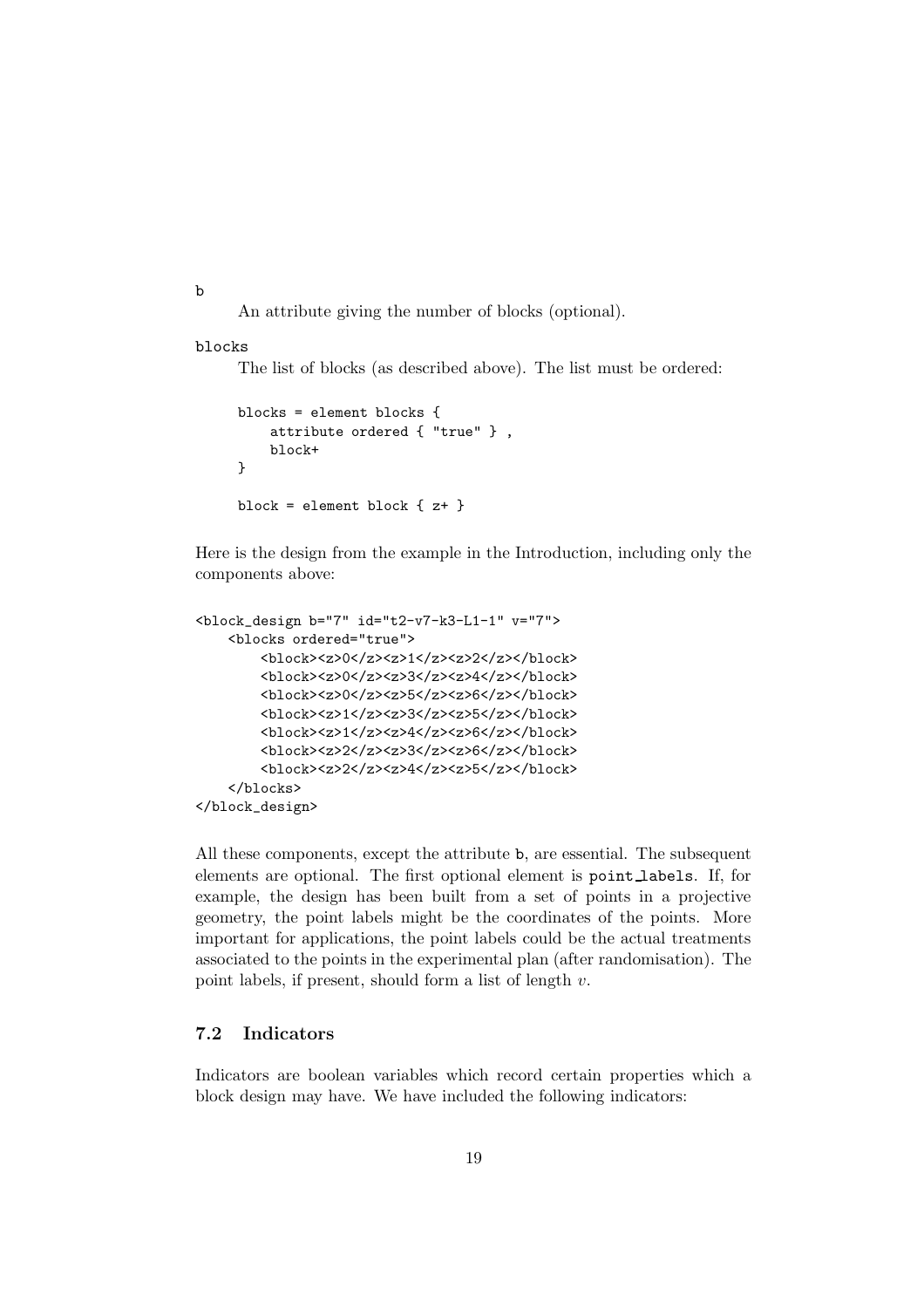## repeated blocks

True if the same set occurs more than once in the list of blocks.

# resolvable

True if the design has a *resolution*, which is a partition of the blocks into subsets called parallel classes or resolution classes, each of which forms a partition of the point set.

#### affine resolvable

True if the design is *affine resolvable*, which means that the design is resolvable and any two blocks not in the same parallel class of a resolution meet in a constant number  $\mu$  of points. If the design is affine resolvable then we optionally give this constant  $\mu$  (unless the design consists of a single parallel class, in which case  $\mu$  is not defined).

#### equireplicate

True if each point lies in a fixed number  $r$  of blocks. If so, then we also optionally give the replication number  $r$ .

# constant blocksize

True if each block contains a fixed number  $k$  of points. If so, then we optionally also give the block size  $k$ .

#### t design

True if the block design is a *t*-design for some  $t > 1$ . This means that the design has constant block size and that any t points are contained in a positive constant number  $\lambda$  of blocks. If so, then we optionally give the maximum value of  $t$  for which this holds.

### connected

True if the incidence graph of the block design is a connected graph. (The incidence graph or Levi graph of a block design is the bipartite graph whose vertices are the points and blocks of the design, a point and block being adjacent if the point is contained in the block.) We optionally give the number of connected components of the incidence graph.

## pairwise balanced

True if  $v > 1$  and the number of blocks containing two distinct points is a positive constant  $\lambda$ . If so, then we optionally give this  $\lambda$ .

# variance balanced

True if  $v > 1$  and the intra-block information matrix has  $v-1$  identical,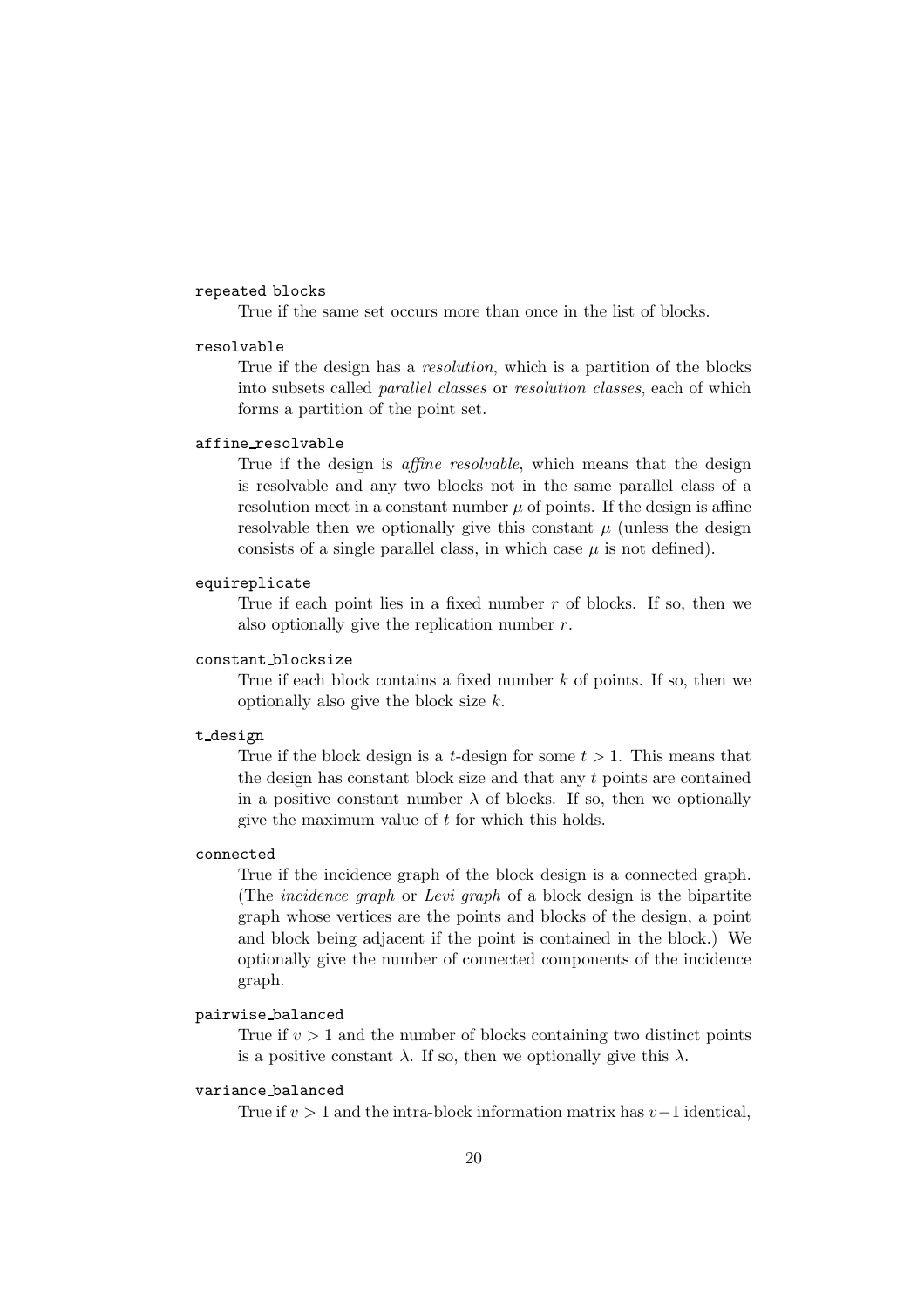nonzero eigenvalues. Equivalently, the  $v - 1$  canonical variances are all equal (and finite). For definitions of terms used here, see section [7.6](#page-29-0) on Statistical Properties.

# efficiency balanced

True if  $v > 1$  and the  $v - 1$  statistical canonical efficiency factors are identical and nonzero. For equireplicate designs, this is equivalent to variance balanced, but not genenerally otherwise. Also see the section [7.6](#page-29-0) Statistical Properties.

#### cyclic

True if the design has an automorphism which permutes all the points in a single cycle.

### one rotational

True if the design has an automorphism which fixes one point and permutes the other  $v - 1$  points in a single cycle.

In the last two cases, an automorphism with the stated properties can be found under cycle type representatives, described in section [7.4](#page-25-2) on Automorphisms.

The several different sorts of balance are explained in the [Encyclopaedia.](http://designtheory.org/library/encyc) For a (binary) design with constant block size, variance balance reduces to pairwise balance. For a equireplicate (binary) design with constant block size, efficiency balance reduces to pairwise balance.

The indicators for our example are:

#### <indicators>

```
<repeated_blocks flag="false">
</repeated_blocks>
<resolvable flag="false">
</resolvable>
<affine_resolvable flag="false">
</affine_resolvable>
<equireplicate flag="true" r="3">
</equireplicate>
<constant_blocksize flag="true" k="3">
</constant_blocksize>
<t_design flag="true" maximum_t="2">
</t_design>
<connected flag="true" no_components="1">
```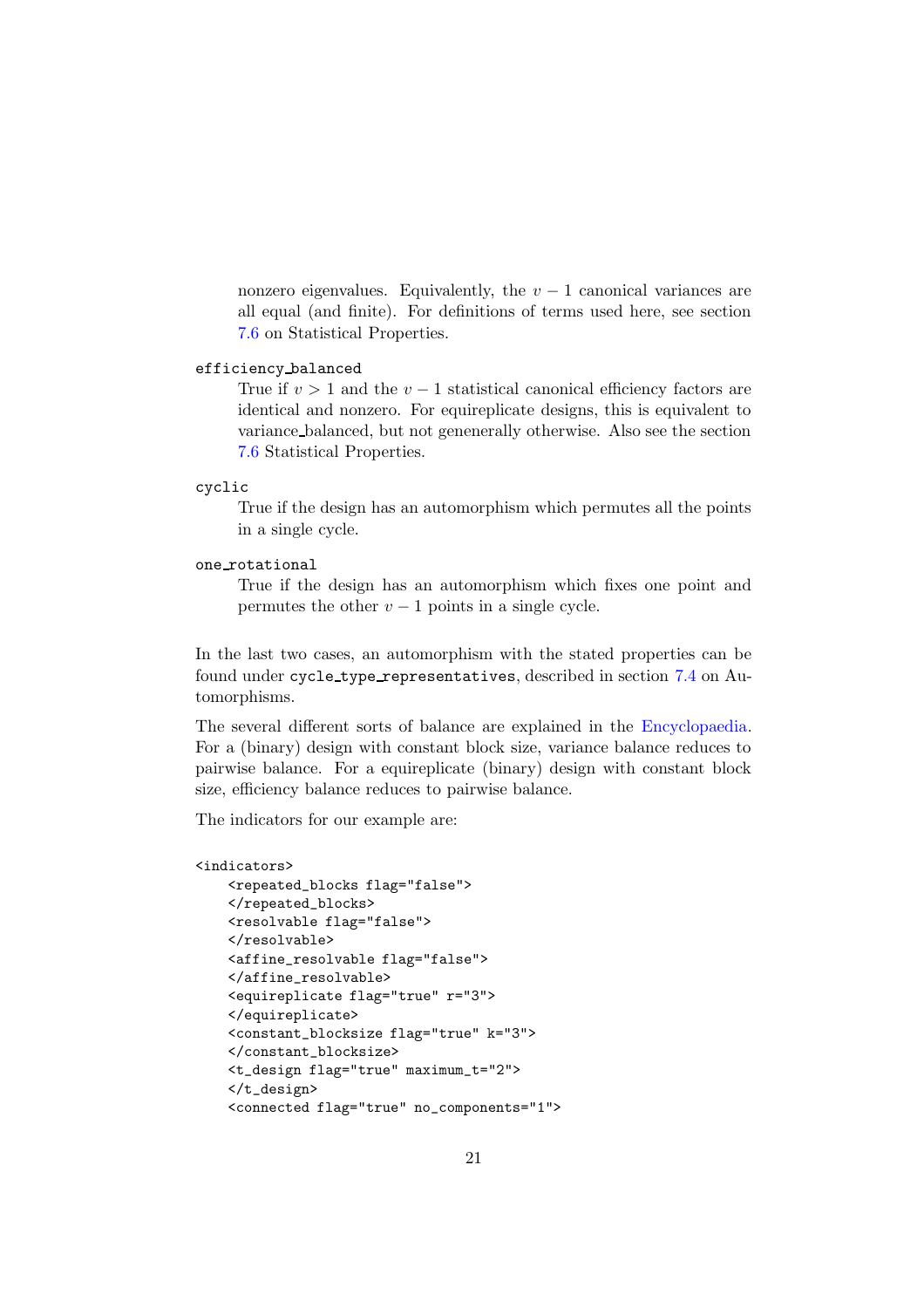```
</connected>
    <pairwise_balanced flag="true" lambda="1">
    </pairwise_balanced>
    <variance_balanced flag="true">
    </variance_balanced>
    <efficiency_balanced flag="true">
    </efficiency_balanced>
    <cyclic flag="true">
    </cyclic>
    <one_rotational flag="false">
    </one_rotational>
</indicators>
```
# <span id="page-21-0"></span>7.3 Combinatorial Properties

Combinatorial properties are those which can be computed exactly from the list of blocks of the design. We include the following:

```
combinatorial_properties = element combinatorial_properties {
   point_concurrences ? ,
   block_concurrences ? ,
   t_design_properties ? ,
   alpha_resolvable ? ,
   t_wise_balanced ?
}
```
# <span id="page-21-1"></span>7.3.1 Point Concurrences

Each entry in the point concurrences is a function on the t-element sets of points, for some positive integer  $t$ , giving the number of blocks containing each t-set. We use the general mechanism for function on ksubsets of indices with  $k = t$ , to do this. Note that a block design is t-wise balanced (see [7.3.5\)](#page-25-1) if and only if the point concurrence function for  $k = t$  takes only a single value.

For example, here is a small block design:

```
<block_design b="5" id="v3-b5-r3-1" v="3">
    <blocks ordered="true">
        <block><z>0</z></block>
        <block><z>2</z></block>
        <block><z>0</z><z>1</z></block>
```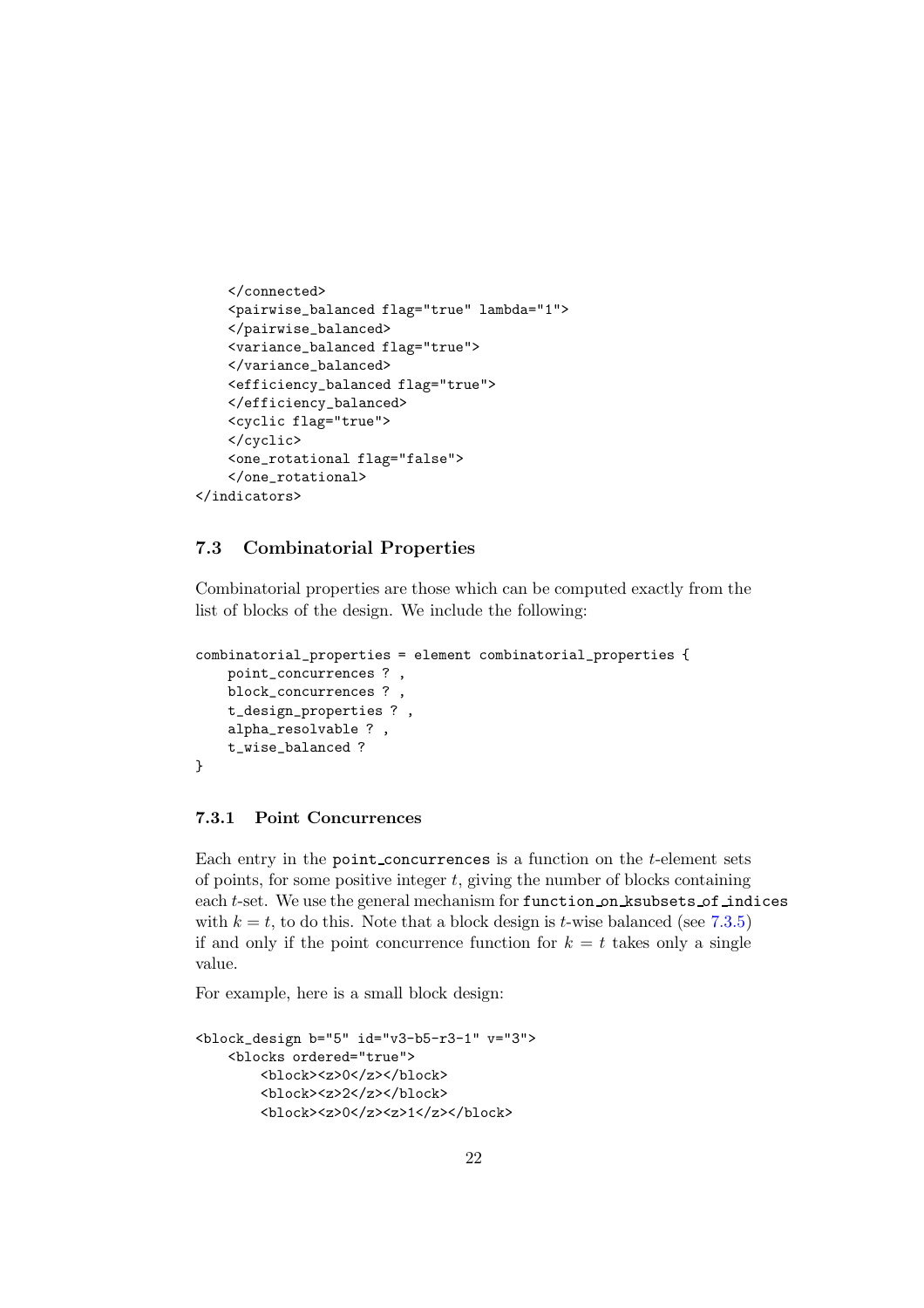```
<block><z>1</z><z>2</z></block>
        <block><z>0</z><z>1</z><z>2</z></block>
    </blocks>
</block_design>
```

```
and here are its t-wise point concurrences for t = 1, 2:
<point_concurrences>
    <function_on_ksubsets_of_indices domain_base="points" k="1" n="3"
     ordered="true" title="replication_numbers">
        <sub>map</sub></sub>
             <preimage>
                 <entire_domain>
                 </entire_domain>
             </preimage>
             <image><z>3</z></image>
        </map>
    </function_on_ksubsets_of_indices>
    <function_on_ksubsets_of_indices domain_base="points" k="2" n="3"
     ordered="true" title="pairwise_point_concurrences">
        <sub>map</sub></sub>
             <preimage>
                 <ksubset><z>0</z><z>2</z></ksubset>
             </preimage>
             <image><z>1</z></image>
        </map>
        <sub>map</sub></sub>
             <preimage>
                 <ksubset><z>0</z><z>1</z></ksubset>
                 <ksubset><z>1</z><z>2</z></ksubset>
             </preimage>
             <image><z>2</z></image>
        </map>
    </function_on_ksubsets_of_indices>
</point_concurrences>
```
# <span id="page-22-0"></span>7.3.2 Block concurrences

Similarly, here we record the functions giving the numbers of points in the intersection of t-sets of blocks. The blocks are indexed from 0 to  $b-1$ , and we again use the general mechanism for function on ksubsets of indices.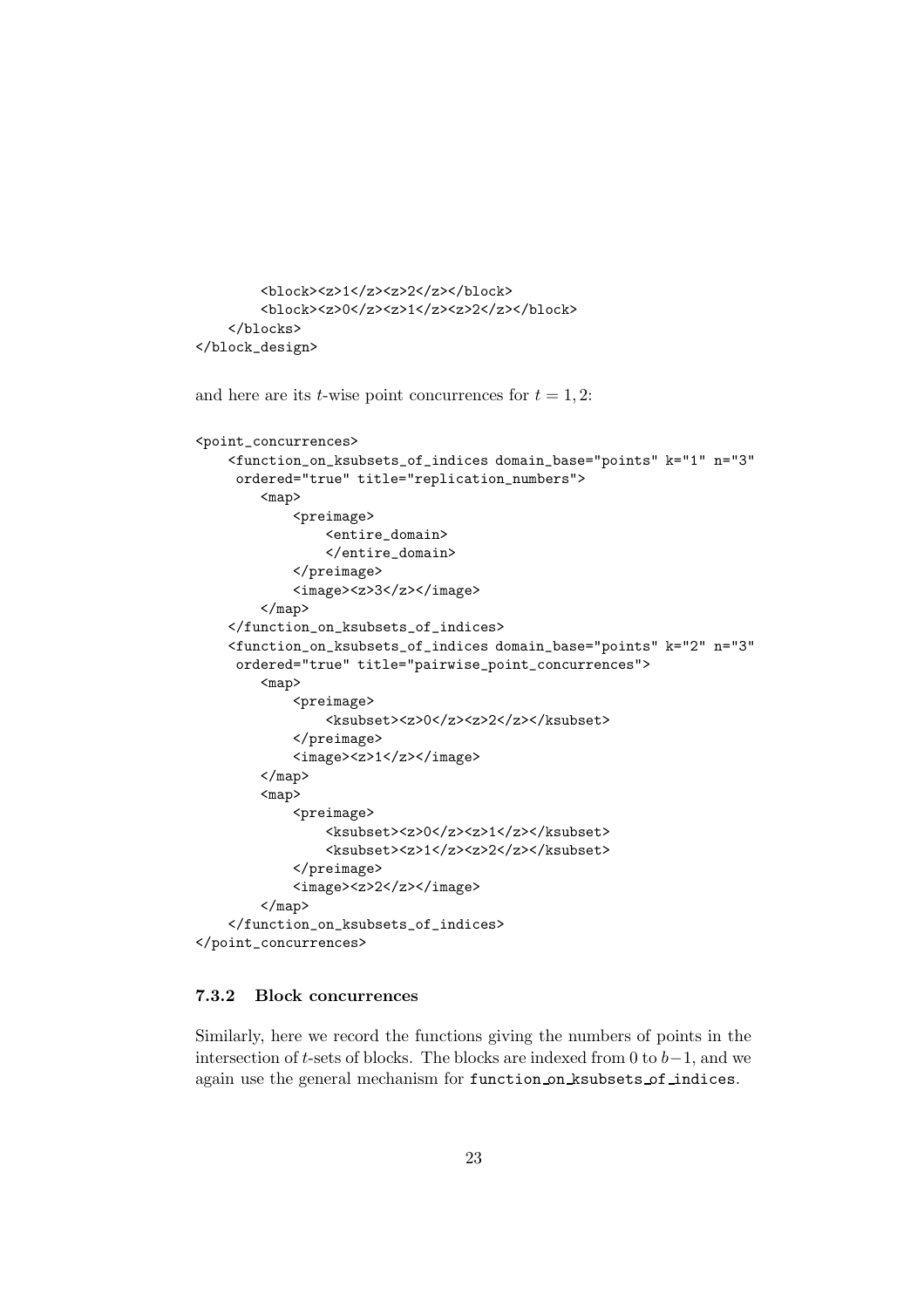In practice, we almost always use the compressed representation of this function where we give only the preimage cardinalities (as described in section [4.2](#page-9-0) on Functions and index flags).

For example, in the Fano plane, any block contains three points, and any two blocks meet in one point. This is recorded as follows:

```
<block_concurrences>
    <function_on_ksubsets_of_indices domain_base="blocks" k="1" n="7"
     ordered="unknown" title="block_sizes">
        <sub>map</sub></sub>
            <preimage_cardinality><z>7</z></preimage_cardinality>
            <image><z>3</z></image>
        </map>
    </function_on_ksubsets_of_indices>
    <function_on_ksubsets_of_indices domain_base="blocks" k="2" n="7"
     ordered="unknown" title="pairwise_block_intersection_sizes">
        <sub>map</sub></sub>
            <preimage_cardinality><z>21</z></preimage_cardinality>
            <image><z>1</z></image>
        </map>
    </function_on_ksubsets_of_indices>
</block_concurrences>
```
# <span id="page-23-0"></span>7.3.3 t-design properties

```
(To be extended)
```
This is the area of greatest interest to combinatorialists.

Let  $t, v, k, \lambda$  be natural numbers with  $t \leq k \leq v$  and  $\lambda > 0$ . A  $t-(v, k, \lambda)$ design is a block design with the properties

- $\bullet$  there are v points;
- each block contains exactly  $k$  points;
- any t points are contained in exactly  $\lambda$  blocks.

A t-design is a block design which is a  $t-(v, k, \lambda)$  design for some  $v, k, \lambda$ .

If our design is a t-design for some  $t > 1$ , we record in the element **t** design properties the attributes  $t, v, b, r, k, \lambda$ . Here v and b have their usual meaning, r and k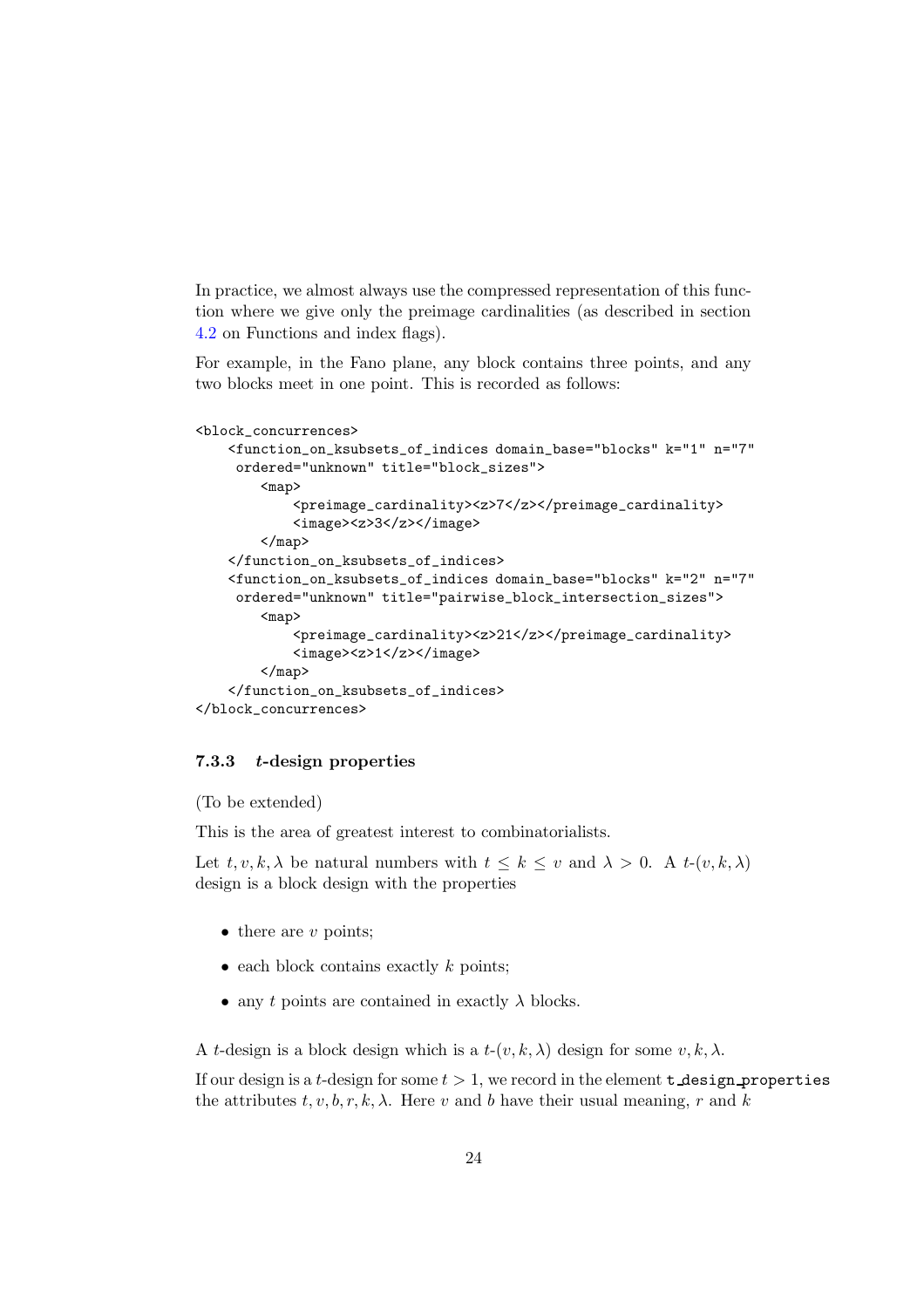are the replication number and block size, and t and  $\lambda$  have the properties of the definition. We do not guarantee that the design is not a  $t'$ -design for some  $t' > t$ . (On the other hand, a t-design is also an s-design for any  $s < t$ .

We also record some properties of the t-design. At present, we have the following:

#### square

True if the numbers of points and blocks are equal.

```
projective plane
```
True if the design is a projective plane.

```
affine plane
```
True if the design is an affine plane.

```
steiner system
```
True if the design is a  $t-(v, k, 1)$  design for some  $t, v, k$ . We also record the relevant value of  $t$  (which may not be the same as the attribute called t).

```
steiner triple system
```
True if the design is a  $2 - (v, 3, 1)$  design.

For example, the t-design properties of the Fano plane are as follows:

```
<t_design_properties>
    <parameters b="7" k="3" lambda="1" r="3" t="2" v="7">
    </parameters>
    <square flag="true">
    </square>
    <projective_plane flag="true">
    </projective_plane>
    <affine_plane flag="false">
    </affine_plane>
    <steiner_system flag="true" t="2">
    </steiner_system>
    <steiner_triple_system flag="true">
    </steiner_triple_system>
</t_design_properties>
```
More properties will be included here. Among others, these will include different specific types of t-designs, and intersection triangles for Steiner systems.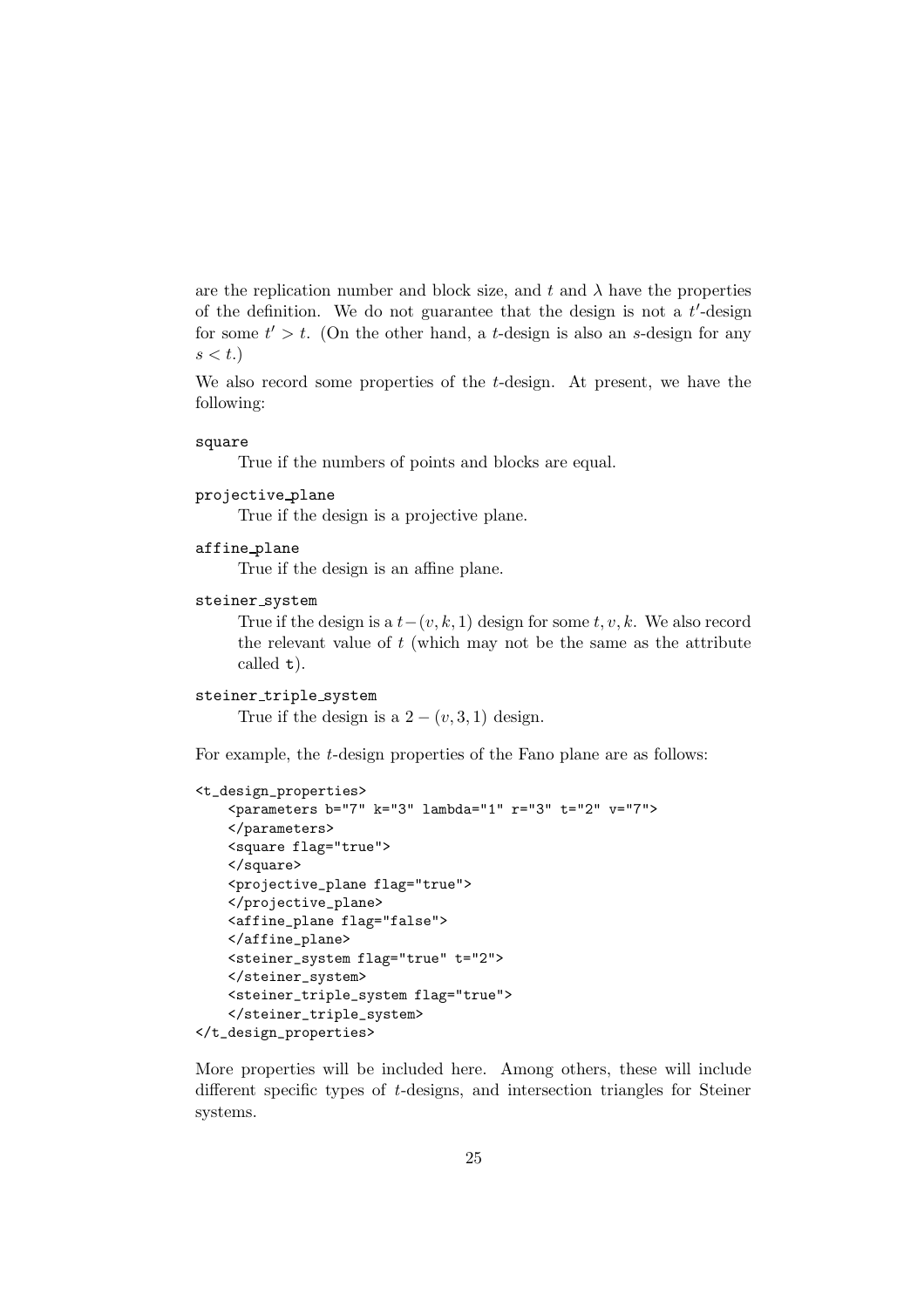# <span id="page-25-0"></span>7.3.4  $\alpha$ -resolvability

A resolution was defined above, but it can be described as a partition of the block multiset of the design into subdesigns, each of which is equireplicate with  $r = 1$ . More generally, an  $\alpha$ -resolution is a partition of the design into subdesigns, each of which is equireplicate with  $r = \alpha$ .

The element alpha resolvable is a list of index flags, which record, for relevant positive values of  $\alpha$ , whether the property is true, false or unknown.

```
alpha_resolvable = element alpha_resolvable {
    index_flag +
}
```
## <span id="page-25-1"></span>7.3.5 t-wise balance

A block design is  $t$ -wise balanced if each set of t distinct points is contained in a constant number of blocks; it does not imply constant block size. (The two properties together specify a t-design.) Unlike for t-designs, a block design may be t-wise balanced but not s-wise balanced for  $s < t$ . We store information about the values of  $t$  for which the design is  $t$ -wise balanced as list of index flags.

Here is an example of the **t** wise balanced element for the Fano plane:

```
<t_wise_balanced>
    <index_flag flag="true" index="1">
    </index_flag>
    <index_flag flag="true" index="2">
    </index_flag>
</t_wise_balanced>
```
# <span id="page-25-2"></span>7.4 Automorphisms

An automorphism of a block design is a permutation of the set of points of the design such that, if this permutation is applied to the elements of each block, the multiset of blocks is the same as before. (In other words: the block multiset is a list of lists; if we apply the permutation to all elements of the inner lists, re-sort each inner list, and then re-sort the outer list, the result is the same as the original list.)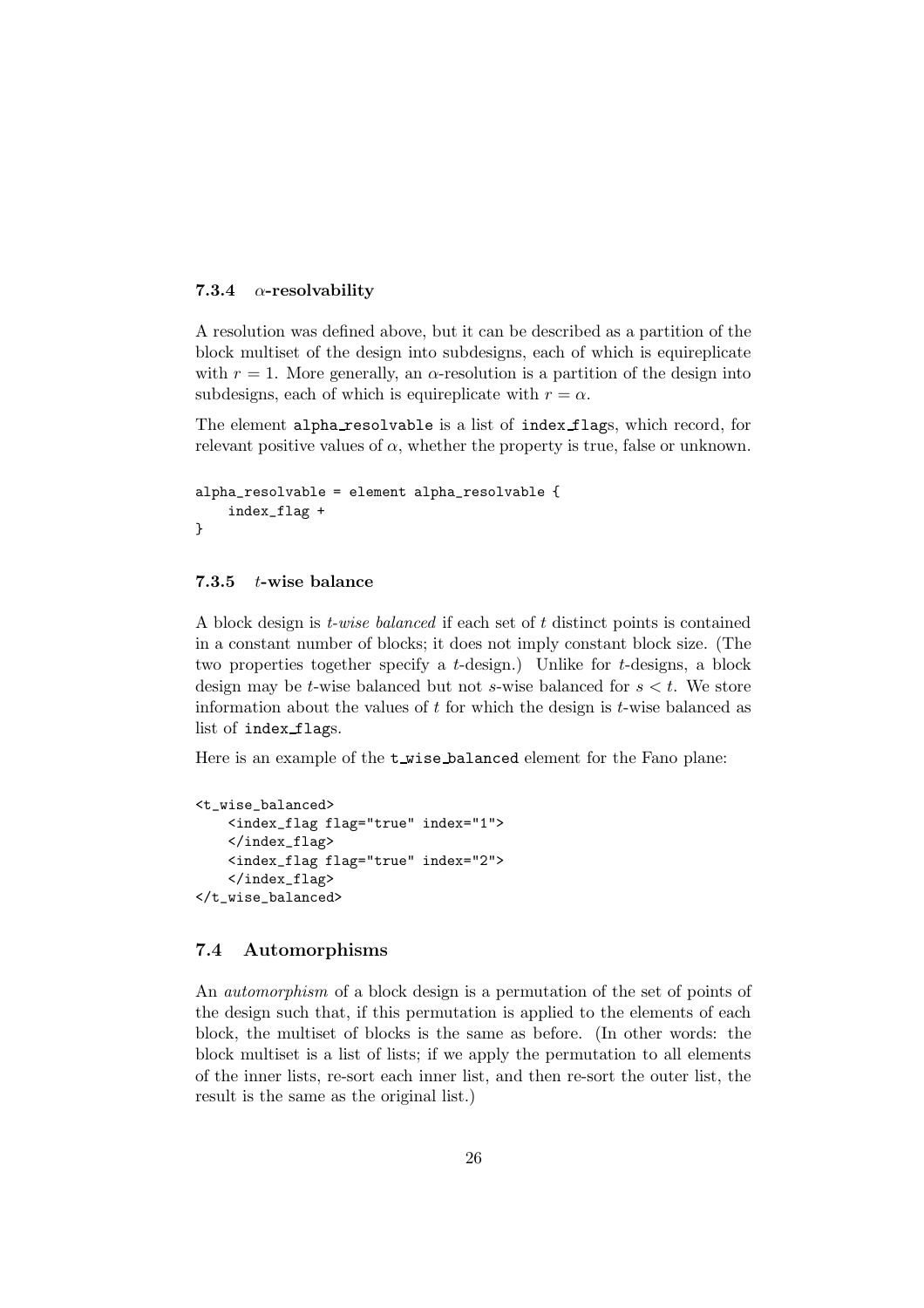The collection of all automorphisms forms a group, that is, it is closed under composition of permutations. Thus, the automorphism group of a design is a permutation group on the set of points.

If the block design does not have repeated blocks, then each automorphism induces a permutation on the set  $[0, \ldots, b-1]$  of block indices: this permutation carries i to j if the image of the i-th block under the automorphism is the j-th block. In this case, the automorphism group has an induced action on the set of block indices. If there are repeated blocks, the action on the set of block indices is undefined.

For example, the example in the Introduction has an automorphism [1, 3, 5, 2, 0, 6, 4] (mapping 0 to 1, 1 to 3, etc.) Altogether this famous design has 168 automorphisms.

The specifications for automorphism groups and their properties for block designs are:

```
block_design_automorphism_group = element automorphism_group {
    permutation_group,
   block_design_automorphism_group_properties ?
}
block_design_automorphism_group_properties = element automorphism_group_properties {
element block_primitive {
    attribute flag { "true" | "false" | "not_applicable" }
} ?
,
element no_block_orbits {
   attribute value { xsd:positiveInteger | "not_applicable" }
} ?
,
element degree_block_transitivity {
   attribute value { xsd:nonNegativeInteger | "not_applicable" }
} ?
}
```
Permutation groups and their properties have already been described in section [5.](#page-12-0) Some properties of the automorphism group are specific to block designs, and are (optionally) described separately under automorphism group properties. They are: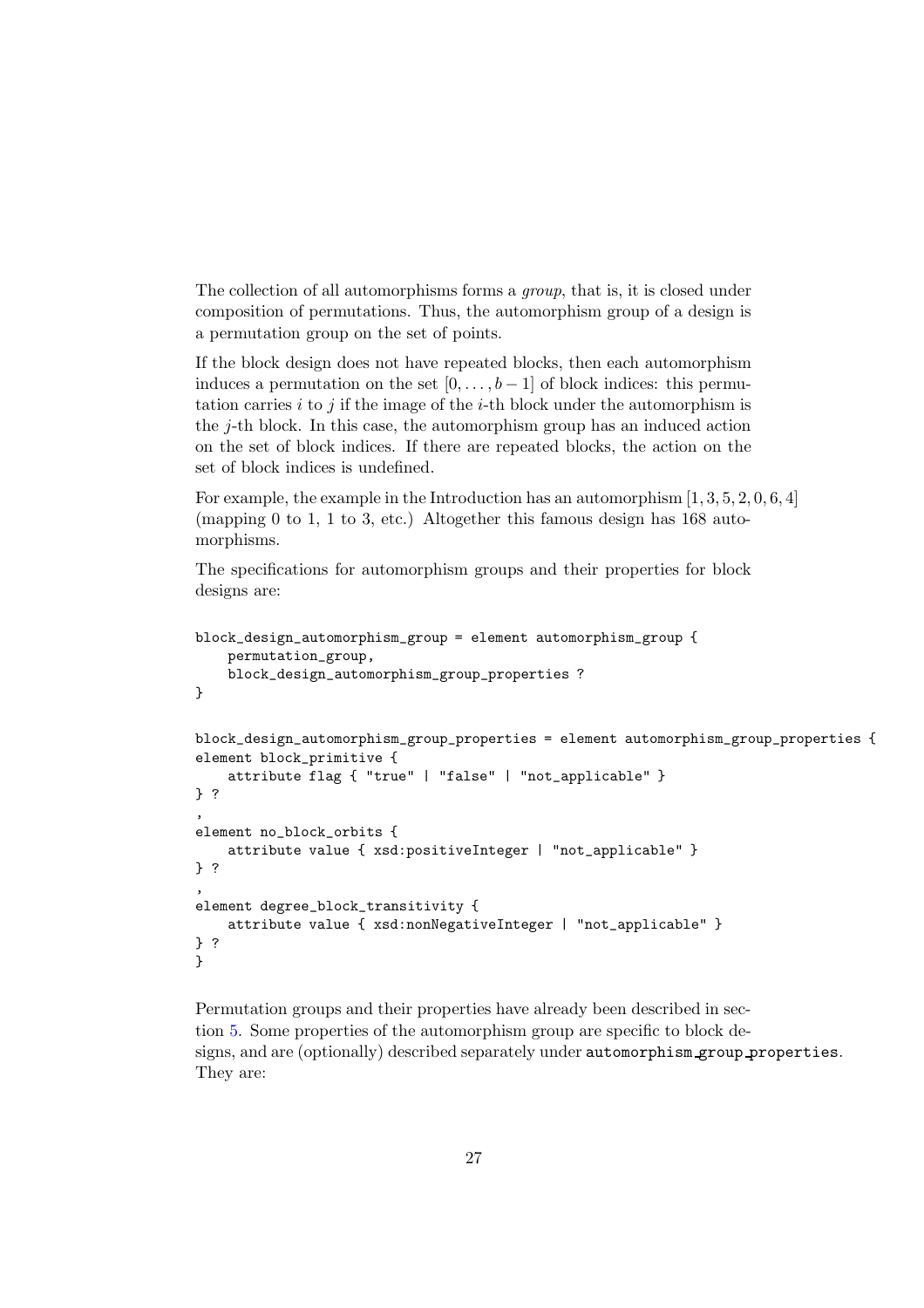block primitive

True if the group acts primitively on blocks. (If there are repeated blocks, this is not defined, and takes the value not applicable.)

no block orbits

The number of orbits on blocks. (If there are repeated blocks, this is not defined, and takes the value not applicable.)

degree block transitivity

The maximum number s such that the group is s-transitive on blocks. (If there are repeated blocks, this is not defined, and takes the value not applicable.)

# <span id="page-27-0"></span>7.5 Resolutions

Recall that a resolution of a block design is a partition of the blocks into subsets, each of which forms a partition of the point set. Such a partition of the block (multi)set can be represented as a function on the set of indices of blocks (the parts of the partition being the preimages of the elements in the range of the function). We thus store a resolution as a function on indices with domain="blocks".

An automorphism of a resolution is a permutation of the set of points of the design such that, if this permutation is applied to the elements of each block in each resolution class, the (multi)set of resolution classes is the same as before. The collection of all automorphisms of a resolution of a design forms a subgroup of the automorphism group of the design itself, and we use the same automorphism group structure for the automorphism group of a resolution as we do for the automorphism group of a block design (although the automorphism group properties for a resolution are different than those for a block design).

We specify a resolution as follows:

```
resolution = element resolution {
    function_on_indices,
    resolution_automorphism_group ?
}
```
A block design D may have more than one resolution. We say that two resolutions  $R$  and  $S$  of  $D$  are *isomorphic* if there is an element  $g$  in the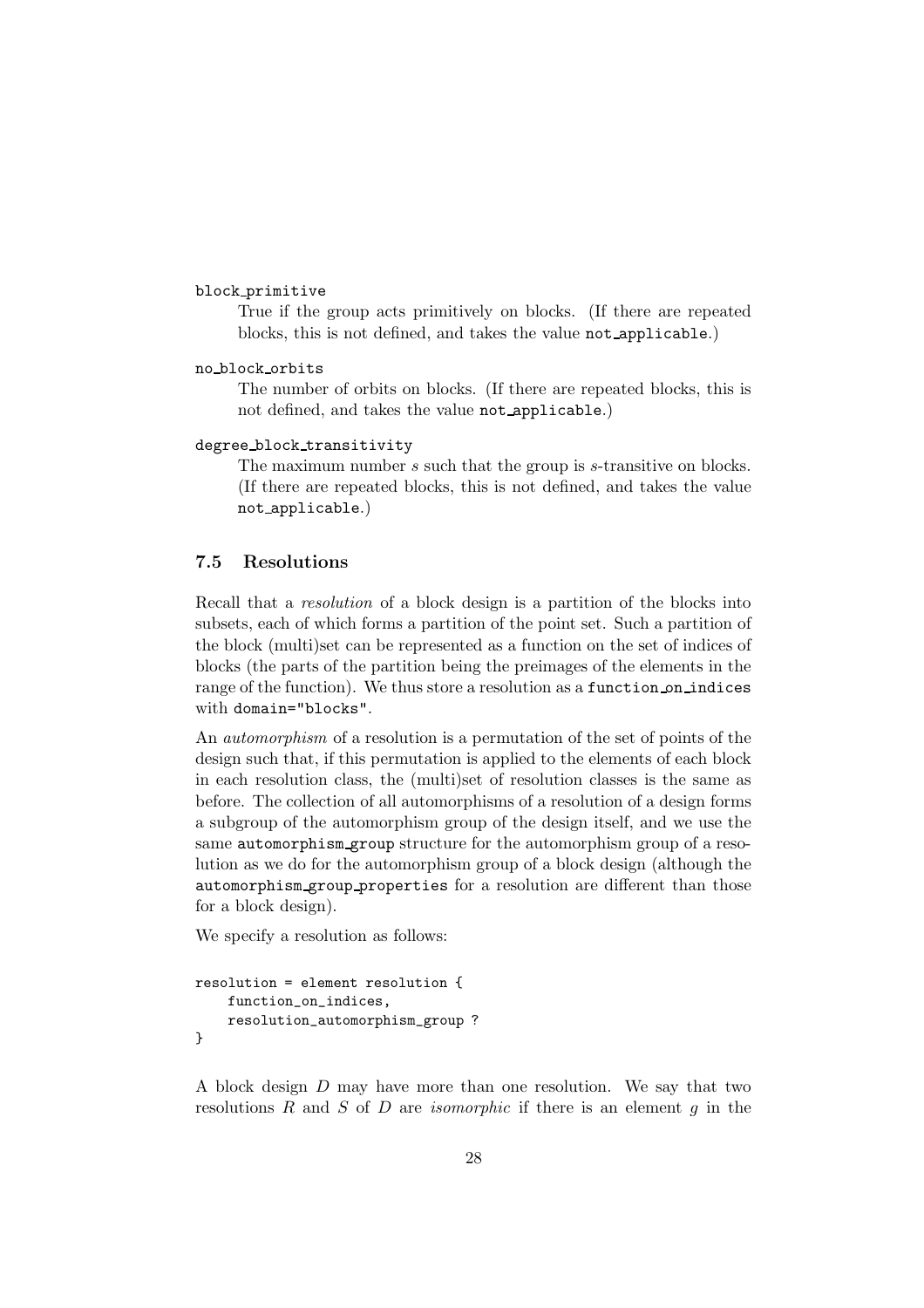automorphism group of  $D$ , such that, when q is applied to the elements of each block in each resolution class of  $R$ , the resulting resolution is equal to S. Isomorphism defines an equivalence relation on the set of resolutions of D.

We use the element **resolutions** to store a nonempty list of (distinct) resolutions of a resolvable design. The attributes of this tag are used to specify whether the listed resolutions are pairwise nonisomorphic and whether all isomorphism classes of resolutions are represented in the list.

```
resolutions = element resolutions {
    attribute pairwise_nonisomorphic { "true" | "false" | "unknown" } ,
    attribute all_classes_represented { "true" | "false" | "unknown" } ,
    resolution +
}
```
We now display a famous resolvable design, the affine plane of order 3, which has just one resolution.

```
<list_of_designs design_type="block_design" dtrs_protocol="1.1" no_designs="1"
pairwise_nonisomorphic="true" xmlns="http://designtheory.org/xml-namespace">
    <block_design b="12" id="t2-v9-k3-L1-1" v="9">
        <blocks ordered="true">
            <block><z>0</z><z>1</z><z>2</z></block>
            <block><z>0</z><z>3</z><z>4</z></block>
            <block><z>0</z><z>5</z><z>6</z></block>
            <block><z>0</z><z>7</z><z>8</z></block>
            <block><z>1</z><z>3</z><z>5</z></block>
            <block><z>1</z><z>4</z><z>7</z></block>
            <block><z>1</z><z>6</z><z>8</z></block>
            <block><z>2</z><z>3</z><z>8</z></block>
            <block><z>2</z><z>4</z><z>6</z></block>
            <block><z>2</z><z>5</z><z>7</z></block>
            <block><z>3</z><z>6</z><z>7</z></block>
            <block><z>4</z><z>5</z><z>8</z></block>
        </blocks>
        <resolutions all_classes_represented="true"
         pairwise_nonisomorphic="true">
            <resolution>
                <function_on_indices domain="blocks" n="12" ordered="true"
                 title="resolution">
                    <map>
                        <preimage><z>0</z><z>10</z><z>11</z></preimage>
```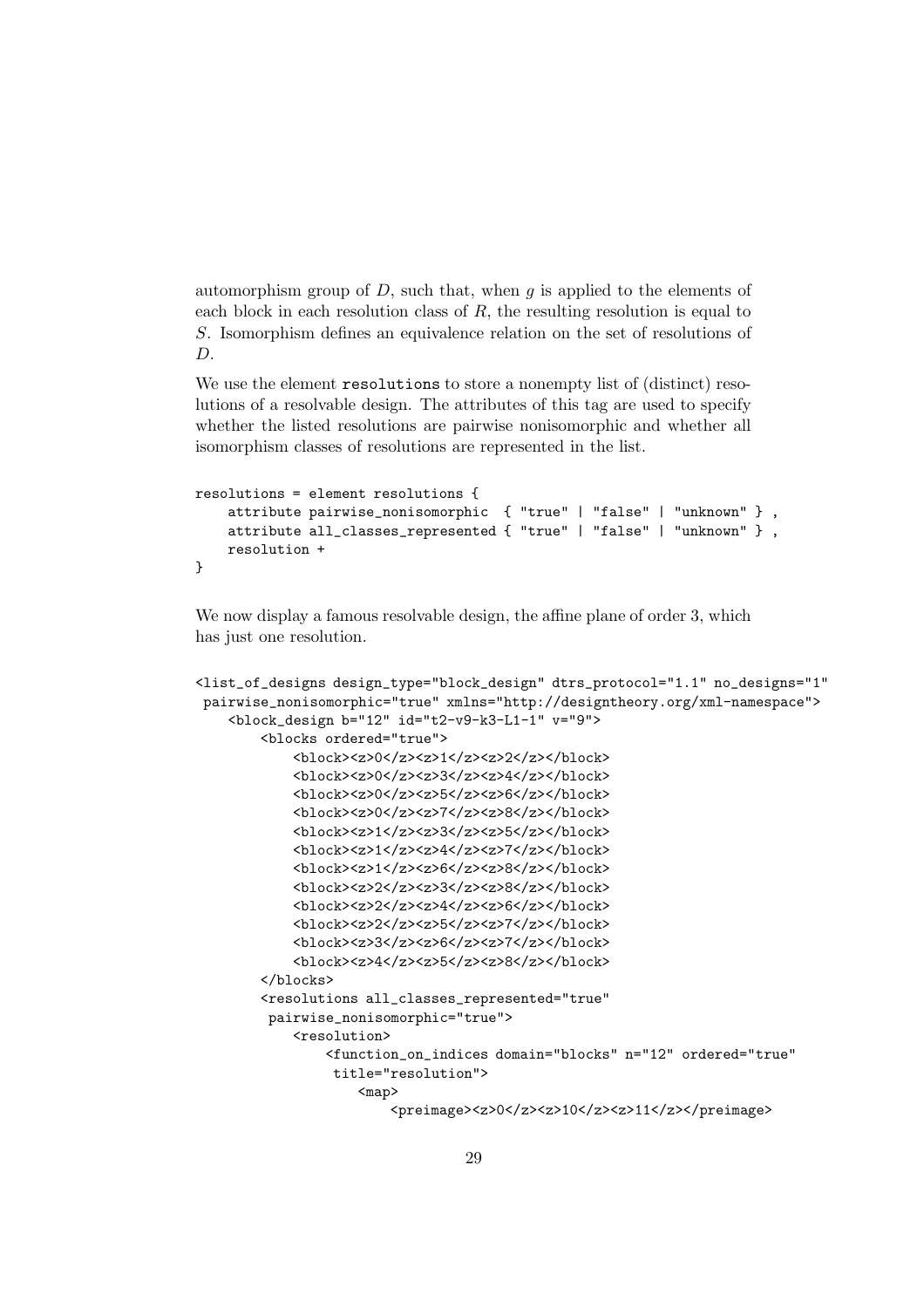```
<image><z>0</z></image>
                      \langle/map\rangle<map>
                          <preimage><z>1</z><z>6</z><z>9</z></preimage>
                          <image><z>1</z></image>
                      </map>
                      <map>
                          <preimage><z>2</z><z>5</z><z>7</z></preimage>
                          <image><z>2</z></image>
                      </map>
                      <sub>map</sub></sub>
                          <preimage><z>3</z><z>4</z><z>8</z></preimage>
                          <image><z>3</z></image>
                      </map>
                  </function_on_indices>
             </resolution>
         </resolutions>
    </block_design>
</list_of_designs>
```
# <span id="page-29-0"></span>7.6 Statistical Properties

For a statistician, a block design is a plan for an experiment. The  $v$  points of the block design are usually called treatments, a general terminology encompassing any set of  $v$  distinct experimental conditions of interest. The purpose of the experiment is to compare the treatments in terms of the magnitudes of change they induce in a response variable, call it  $y$ . These magnitudes are called treatment effects.

In a typical experiment (there are many variations on this, but we stick to the basics to start), each treatment is employed for the same number  $r$ of experimental runs. Each run is the application of the treatment to an individual experimental unit (also called plot) followed by the observation of the response y. An experiment to compare v treatments using  $r$  runs (or "replicates") requires a total of vr experimental units.

If the vr experimental units are homogeneous (for the purposes of the experiment, essentially undifferentiable) then the assignment of the  $v$  treatments, each to  $r$  units, is made completely at random. Upon completion of the experiment, differences in treatment effects are assessed via differences in the  $v$  means of the observed values  $y$  for the  $v$  treatments (each mean is the average of r observations). This simplest of experiments is said to follow a completely randomized design (it is not a block design).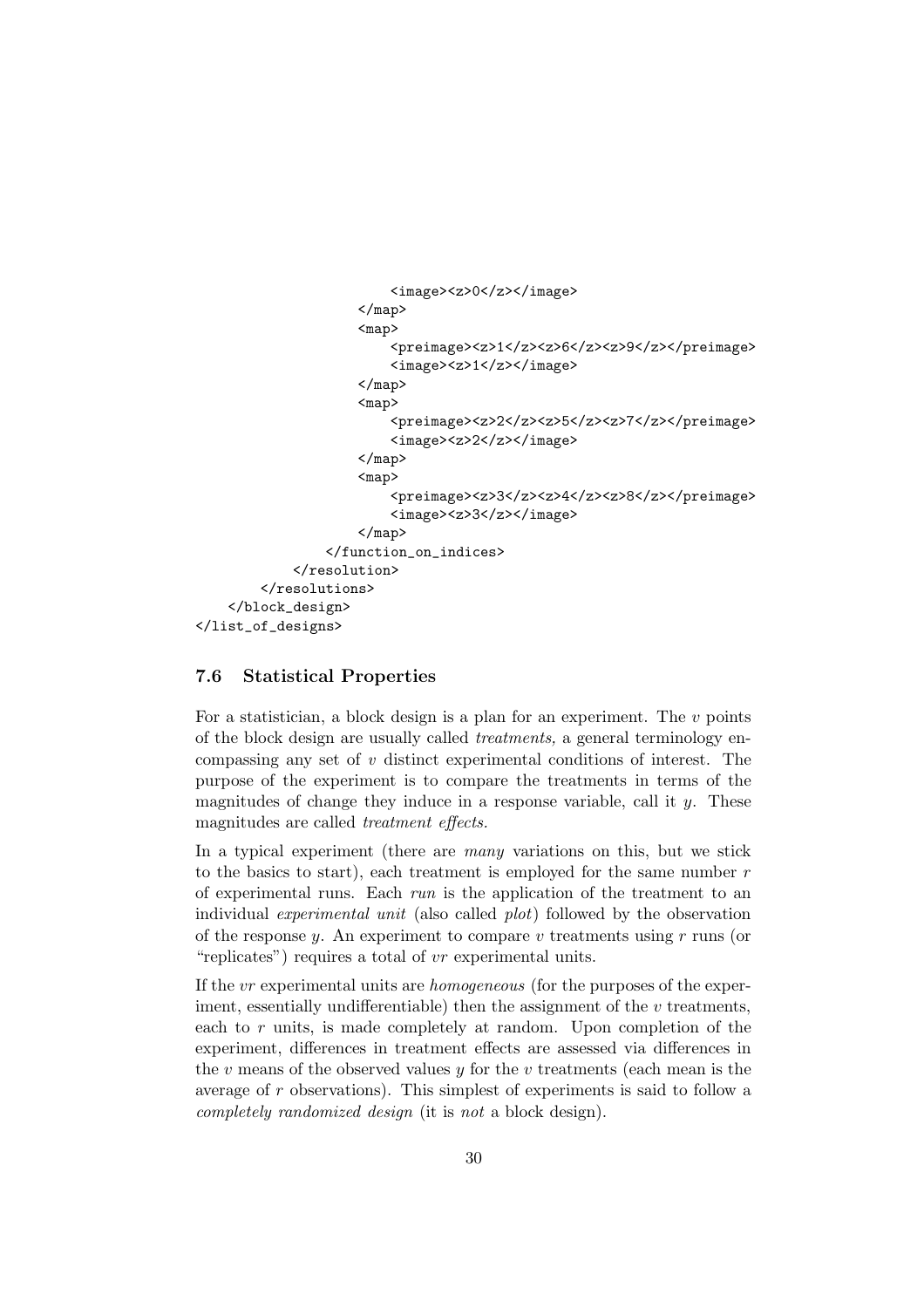The concept of a *blocked* experiment comes into play when the vr experimental units are not homogeneous. A block is just a subset of the experimental units which are essentially undifferentiable, just as described in the previous paragraph. If we can partition our  $vr$  heterogeneous units into  $b$  sets (blocks) of  $k$  homogeneous units each, then after completion of the experiment, when the statistical analysis of results is performed, we are able to isolate the variability in response due to this systematic unit heterogeneity.

To make clear the essential issue here, consider a simple example. We have  $v = 3$  fertilizer cocktails (the treatments) and will compare them in a preliminary greenhouse experiment employing  $vr = 6$  potted tobacco plants (the experimental units). If the pots are identically prepared with a common soil source and each receiving a single plant from the same seed set and of similar size and age, then we deem the units homogeneous. Simply randomly choose two pots for the application of each cocktail. This is a completely randomized design. At the end of the experimental period (two months, say) we measure  $y =$  the total biomass per pot.

Now suppose three of the plants are clearly larger than the remaining three. The statistically "good" design is also the intuitively appealing one: make separate random assignments of the three cocktails to the three larger plants, and to the three smaller plants, so that each cocktail is used once with a plant of each size. We have blocked (by size) the 6 units into two homogeneous sets of 3 units each, then randomly assigned treatments within blocks. Notice that there are  $3! \times 3! = 36$  possible assignments here; above there were  $6! = 720$ possible assignments. Because  $k = v$  this is called a *complete* block design.

The statistical use of the term "block design" should now be clear: a block design is a plan for an experiment in which the experimental units have been partitioned into homogeneous sets, telling us which treatment each experimental unit receives. The external representation is a bit less specific: each block of a block design in external representation format tells us a set of treatments to use on a homogeneous set (block) of experimental units but without specifying the exact treatment-to-unit map within the block. The latter is usually left to random assignment, and moreover, does not affect the standard measures of "goodness" of a design (does not affect the information matrix; see below), so will not be mentioned again.

There are solid mathematical justifications for why the complete block design in the example above is deemed "good," which we develop next. This development does not require that  $k = v$ , nor that the block sizes are all the same, nor that each treatment is assigned to the same number of units.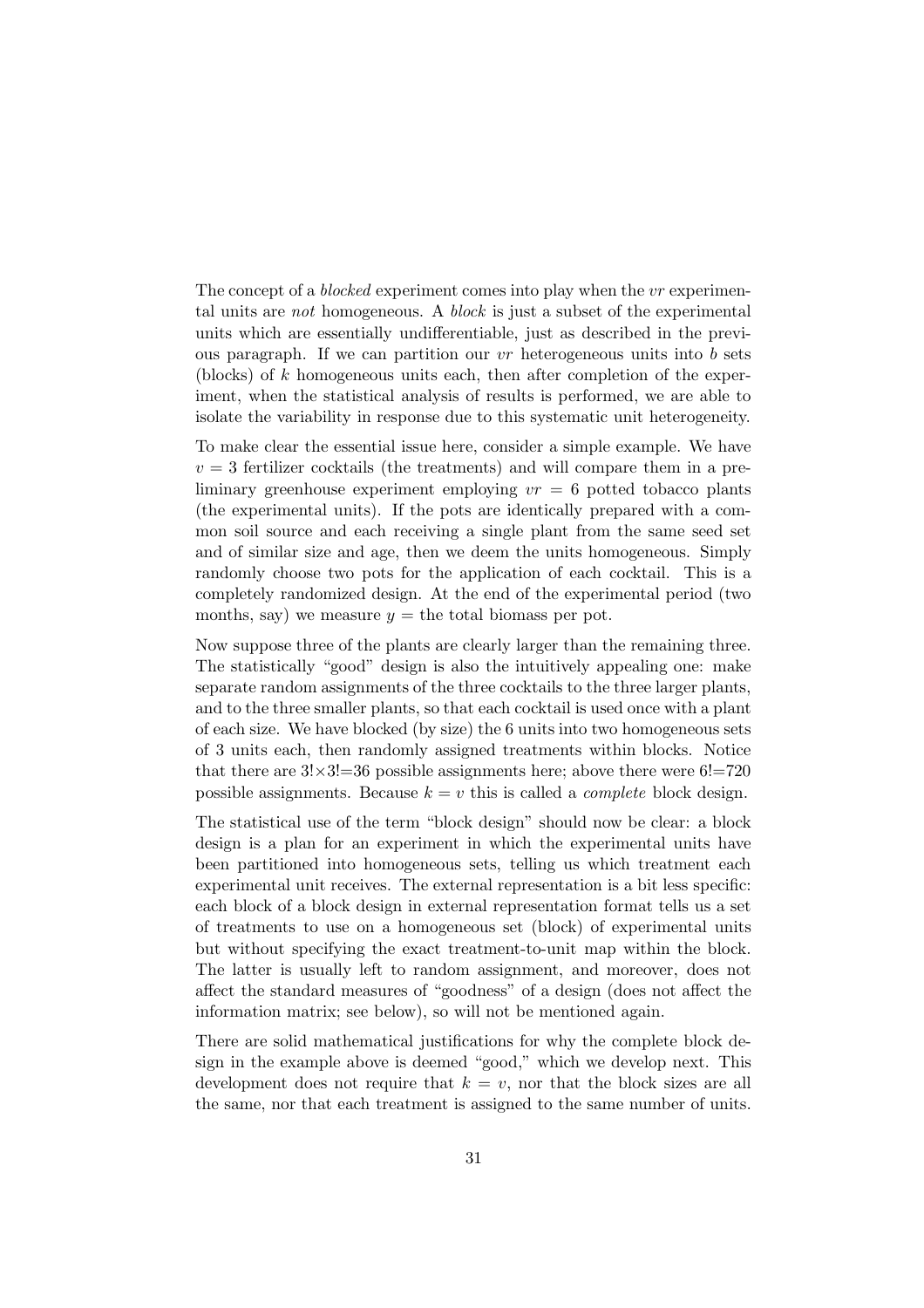However, it does assume that the block sizes are known, fixed constants, as determined by the collection (of fixed size) of experimental units at hand. Given the division of units into blocks, we seek an assignment of treatments to units, i.e. a block design, that optimizes the precision of our estimates for treatment effects. From this perspective, two different designs are comparable if and only if they have the same  $v, b$ , and block sizes (more precisely, block size distribution).

Statistical estimation takes place in the context of a model for the observations y. Let  $y_{ij}$  denote the observation on unit i in block j. Of course we must decide what treatment is to be placed on that unit - this is the design decision. Denote the assigned treatment by  $d[i, j]$ . Then the standard statistical model for the block design (there are many variations, but here this fundamental, widely applicable block design model is the only one considered) is

$$
y_{ij} = \mu + \tau_{d[i,j]} + \beta_j + e_{ij}
$$

where  $\tau$  is the treatment effect mentioned earlier,  $\beta_i$  is the effect of the block (reflecting how this homogeneous set of units differs from other sets),  $\mu$  is an average response (the treatment and block effects may be thought of as deviations from this average), and  $e_{ij}$  is a random error term reflecting variability among homogeneous units, measurement error, and indeed whatever forces that play a role in making no experimental run perfectly repeatable. In this model the  $e_{ij}$ 's have independent probability distributions with common mean 0 and common (unknown) variance  $\sigma^2$ .

With  $n$  the total number of experimental units in a block design, the design map  $d$  (note: symbol  $d$  is used both for the map and the block design itself) from plots to treatments can be represented as an  $n \times v$  incidence matrix, denoted  $A_d$ . Also let  $N_d$  be the  $v \times b$  treatment/block incidence matrix, let K be the diagonal matrix of block sizes  $(= kI)$  for equisized blocks), and write

$$
C_d = A'_d A_d - N_d K^{-1} N'_d
$$

which is called the *information matrix* for design  $d$  (note:  $A'$  denotes the transpose of a matrix  $A$ ). Why this name? Estimation focuses on comparing the treatment effects: every treatment contrast  $\sum c_i \tau_i$  with  $\sum c_i = 0$  is of possible interest. All contrasts are estimable (can be linearly and unbiasedly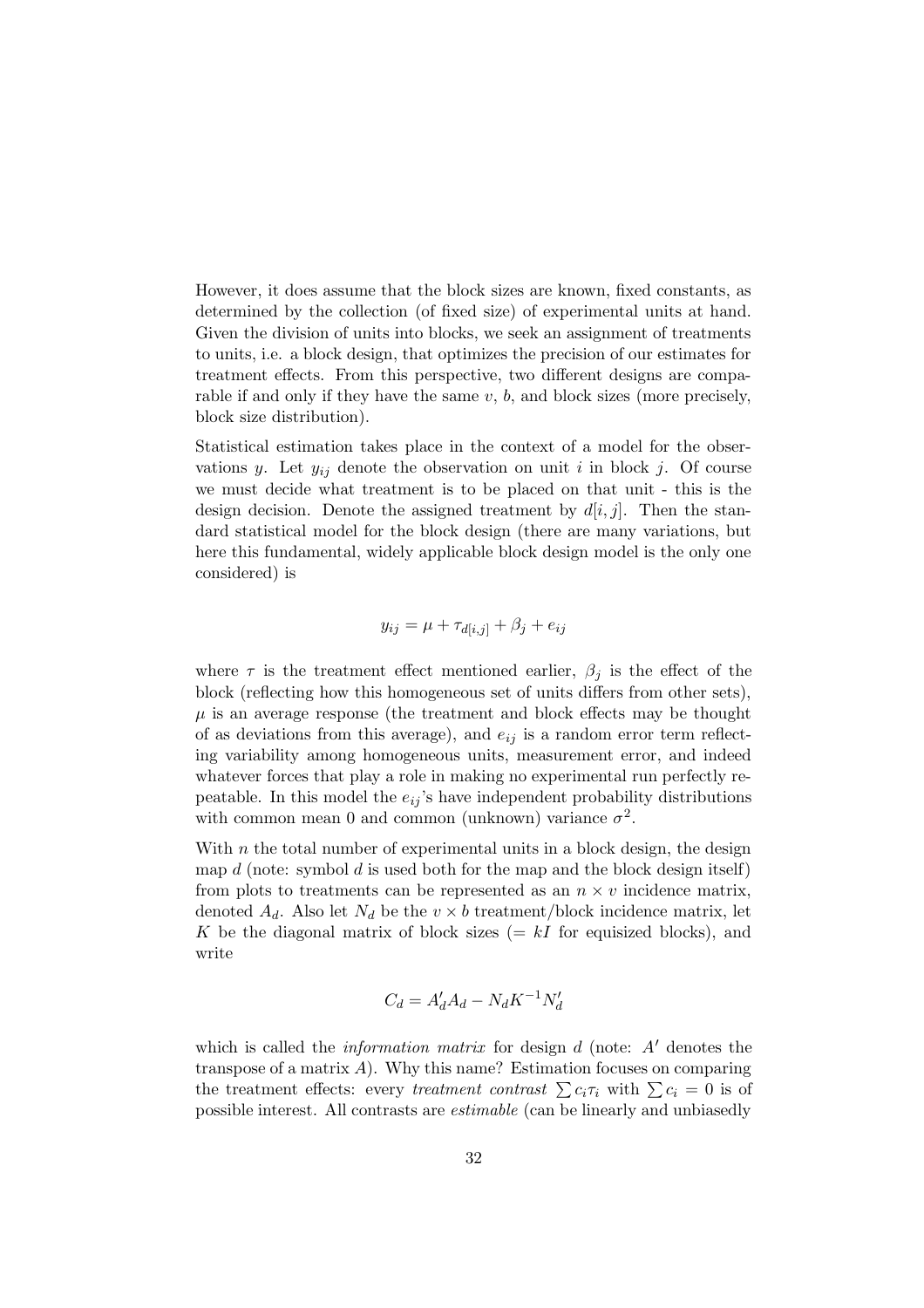estimated) if and only if the block design is connected. For disconnected designs, all contrasts within the connected treatment subsets span the space of all estimable contrasts. For a given design  $d$ , we employ the *best* (minimum variance) linear unbiased estimators for contrasts. The variances of these estimators, and their covariances, though best for given  $d$ , are a function of d. In fact, if c is the vector of contrast coefficients  $c_i$  then the variance of contrast  $c'\tau = \sum c_i \tau_i$  is

$$
\sigma^2 c' C_d^+ c
$$

where  $C_d^+$  is the Moore-Penrose inverse of  $C_d$  (if  $C_d = \sum x_{di} E_{di}$  is the spectral decomposition of  $C_d$ , then  $C_d^+ = \sum_{x_{di}\neq 0} \frac{1}{x_{di}} E_{di}$ . The information carried by  $C_d$  is the precision of our estimators: large information  $C_d$ corresponds to small variances as determined by  $C_d^+$ .

We wish to make variances small through choice of  $d$ . That is, we choose d so that  $C_d^+$  is (in some sense) small. Design optimality criteria are realvalued functions of  $C_d^+$  that it is desirable to minimize. Obviously a design criterion may also be thought of as a function of  $d$  itself, which we do when convenient.

With this background, let us turn now to what has been implemented for the external representation of statistical properties:

```
statistical_properties = element statistical_properties {
    attribute precision { xsd:positiveInteger } ,
    canonical_variances ? ,
    pairwise_variances ? ,
    optimality_criteria ? ,
    other_ordering_criteria ? ,
    canonical_efficiency_factors ? ,
    functions_of_efficiency_factors ? ,
    robustness_properties ?
}
```
The elements of statistical properties are quantities which can be calculated starting from the information matrix  $C_d$ .

# <span id="page-32-0"></span>7.6.1 Canonical variances

The  $v \times v$  symmetric, nonnegative definite matrix  $C_d$  is never of full rank; its maximal rank is  $v - 1$ , which is achieved exactly when the block design d is connected. Denote the  $v-1$  ordered, largest eigenvalues of  $C_d$  by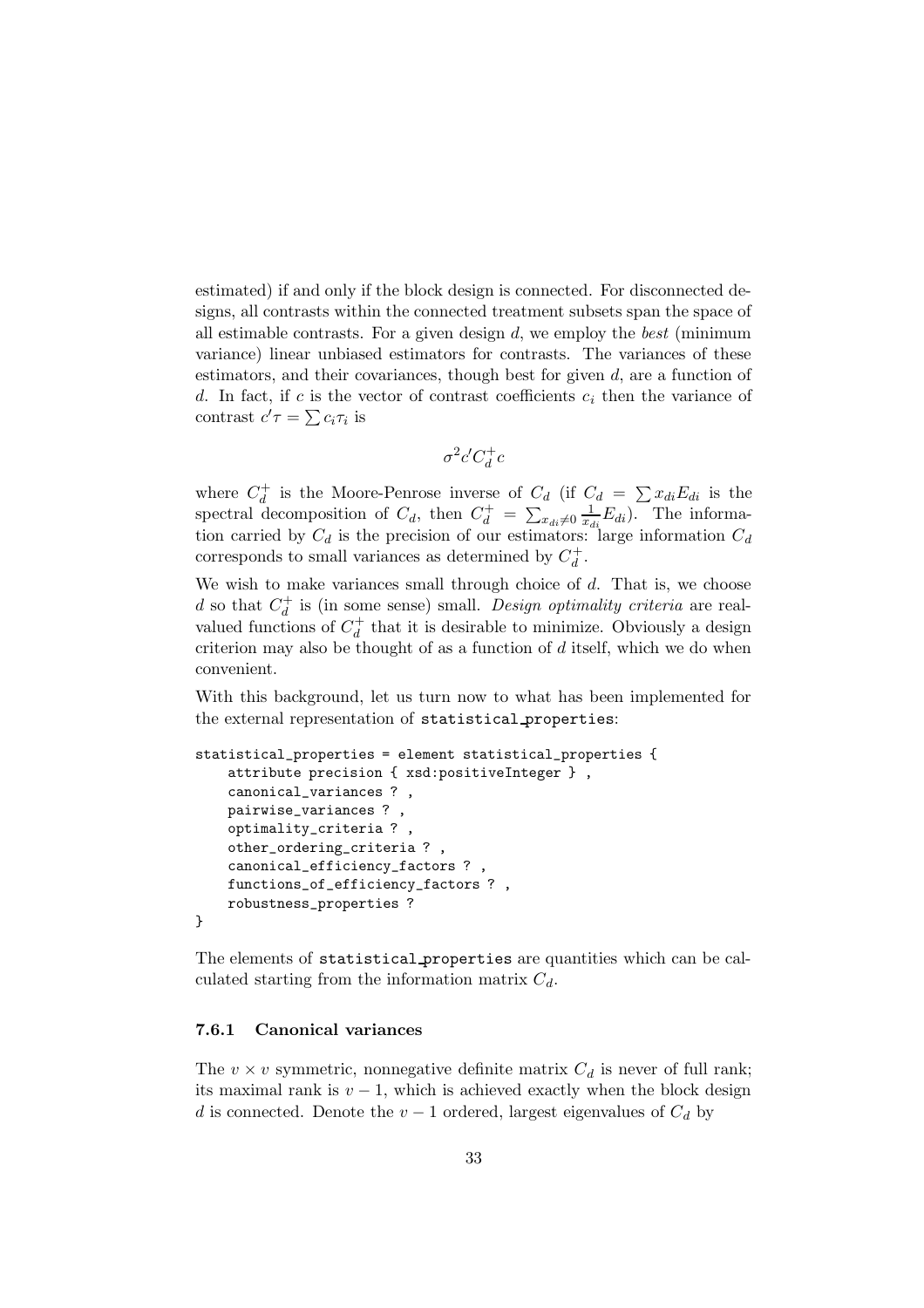$$
x_{d1} \leq x_{d2} \leq \cdots \leq x_{d,v-1}
$$

Design d is connected if and only if  $x_{d1} > 0$ . The corresponding nonzero eigenvalues of  $C_d^+$  are the inverses of the nonzero  $x_{di}$ 's; for a connected design these are

$$
z_{d1} \geq z_{d2} \geq \cdots \geq z_{d,v-1}
$$

The  $z_{di}$  are called the *canonical variances*. They are the variances of a set of contrasts whose vectors of coefficients are any orthonormal set of eigenvectors of  $C_d$  orthogonal to the all-ones vector. We define a full set of  $v-1$  canonical variances even for disconnected designs, in which case some of the  $z_{di}$  are taken as infinity. An infinite canonical variance corresponds to a contrast which is not estimable.

Many of the commonly used design optimality criteria are based on the canonical variances. Because of their importance they have merited an element, canonical variances, in the external representation. Infinite values are recorded there as "not applicable" and, as already explained, correspond to zero values of  $x_{di}$ 's.

#### <span id="page-33-0"></span>7.6.2 Pairwise variances

In statistical practice, some experiments focus on comparing the effect of each treatment to each other treatment; these are the elementary contrasts  $\tau_i - \tau_{i'}$ . The variances  $v_{di'i'}$  of the elementary contrasts for a connected design d, aside from the constant  $\sigma^2$ , are

$$
v_{dii'} = c_{dii}^+ + c_{dii'i'}^+ - 2c_{dii'}^+
$$

for  $1 \leq i \leq i' \leq v$ , where  $c_{di i'}^+$  is the general element of  $C_d^+$ . Several optimality criteria are based on the  $v(v-1)/2$  numbers  $v_{di''}$ , called *pairwise variances*. Moreover, partial balance properties are reflected in the  $v_{di'}.$ For these reasons, pairwise\_variances is also an element in the external representation. For disconnected designs some elementary contrasts are not estimable; in the external representation, the corresponding values  $v_{di i'}$  are recorded as "not applicable."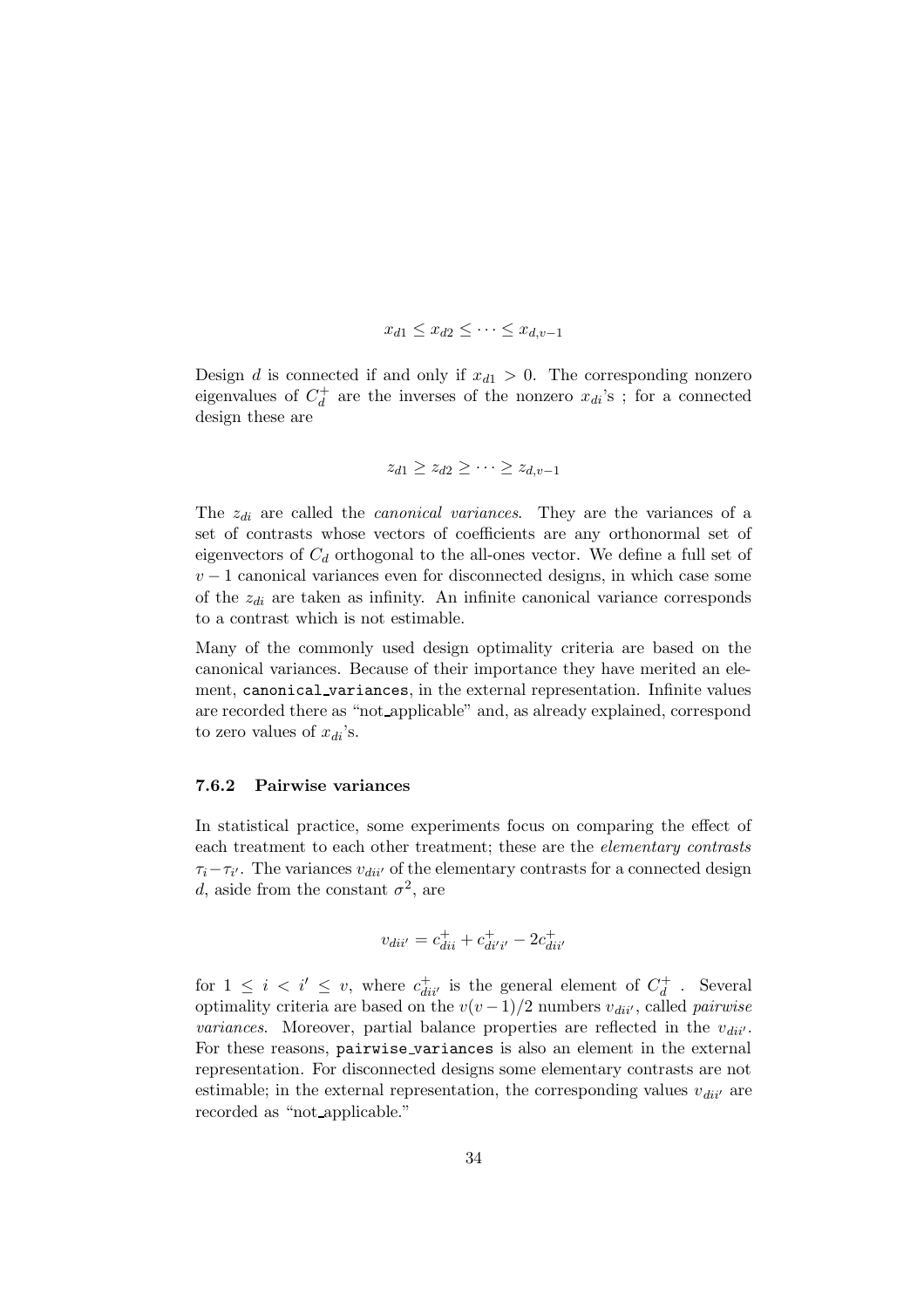### <span id="page-34-0"></span>7.6.3 Optimality criteria

We are now in a position to define the design optimality criteria that have been implemented.

# phi 0

 $\Phi_0 = \sum log(z_{di})$ 

This is the log of the product of the canonical variances, called the D-criterion (for "determinant"). The product is proportional to the volume of the confidence ellipsoid for joint estimation of the canonical contrasts.

#### phi<sub>-1</sub>

 $\Phi_1 = \sum z_{di}/(v-1)$ 

This is the arithmetic mean of the canonical variances, called the Acriterion (for "average"). It is also proportional to the average of the  $v(v-1)/2$  pairwise variances  $v_{di'}.$ 

# phi 2

 $\Phi_2 = \sum z_{di}^2/(v-1)$ 

This is the mean of the squared canonical variances. For any fixed value of  $\Phi_1$  this is minimized when the  $z_{di}$  are as close as possible in the square error sense. Thus it is a measure of balance of the design. A design is said to be variance balanced when all normalized treatment contrasts are estimated with the same variance. This occurs if and only if all the  $z_{di}$  are equal, which gives the smallest conceivable (and often unattainable) value for  $\Phi_2$  for fixed  $\Phi_1$ . Among binary, equiblocksize designs, only balanced incomplete block designs achieve equality of the zdi.

# maximum pairwise variances

The largest pairwise variance  $(\max(v_{di})')$ , called the MV-criterion (for "maximum variance"). This is a minimax criterion: minimize the maximum loss (as measured by variance) for estimating the elementary contrasts.

### E criteria

 $z_{d1} + z_{d2} + \ldots + z_{di}$ 

The sum of the *i* largest canonical variances, called the  $E_i$  criterion.  $E_1$ is usually called "the" E-criterion; minimization of  $E_1$  is minimization of the worst variance over all possible normalized treatment contrasts.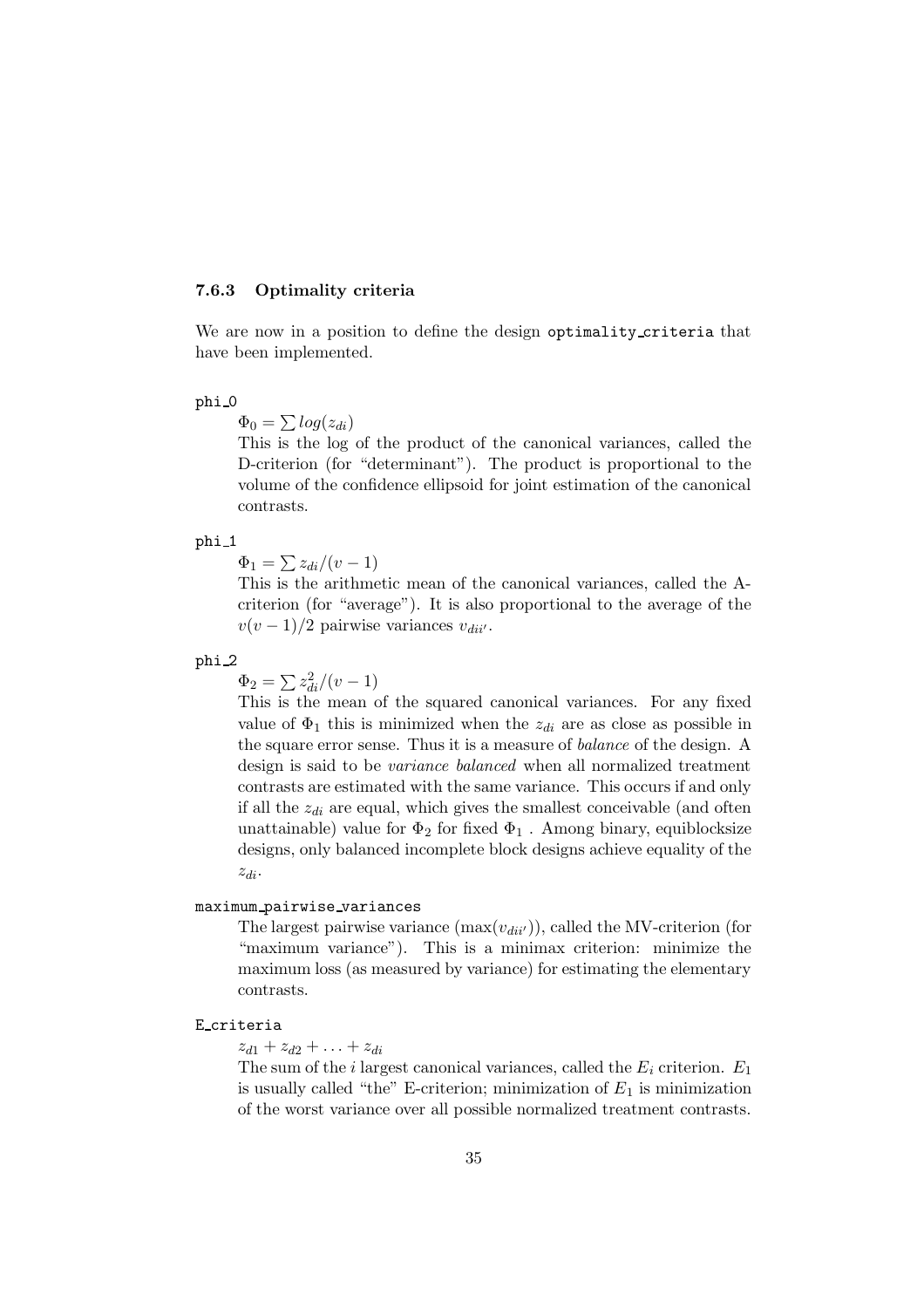$E_1$  is the counterpart of maximum pairwise variances for the set of all contrasts. More generally, minimization of  $E_i$  is minimization of the sum of the  $i$  worst variances over all possible sets of  $i$  normalized treatment contrasts whose estimators are uncorrelated. Thus the  $E_i$ are a family of minimax criteria.  $E_{v-1}$  is equivalent to  $\Phi_1$ . A design which minimizes all of the  $E_i$  for  $i = 1, \ldots, v - 1$  is *Schur-optimal* (it minimizes all Schur-convex functions of the canonical variances).

# <span id="page-35-0"></span>7.6.4 Other ordering criteria

In addition to the optimality criteria just listed, we also implement several ordering criteria for block designs (optimality criteria are ordering criteria that meet conditions described fully in a later subsection).

#### no distinct canonical variances

The number of distinct  $z_{di}$ . For balanced incomplete block designs this value is 1. A balance criterion; the fewer variances a design produces, the easier are the results to understand.

#### max min ratio canonical variances

The ratio of largest to smallest canonical variance  $(z_{d1}/z_{d,v-1})$ , called the canonical variance ratio. Again, the value for a balanced incomplete block design is 1. Values close to one correspond to variances that are quite similar.

# no distinct pairwise variances

The number of distinct  $v_{diil}$ . Analogous to no distinct canonical variances, but for pairwise variances rather than canonical variances.

#### element max min ratio pairwise variances

The ratio of largest to smallest pairwise variance  $(\max(v_{di'}/\min(v_{di'})),$ called the pairwise variance ratio. Analogous to max min ratio canonical variances, but for pairwise variances rather than canonical variances.

# trace of square

 $\sum z_{di}^{-2} = \sum x_{di}^2.$ 

The trace of the square of  $C_d$ . This is called the S-criterion. Typically invoked as part of an (M,S)-optimality argument (minimize S subject to maximizing the trace of  $C_d$ ). No direct statistical interpretation, though usually leads to reasonably "good" designs.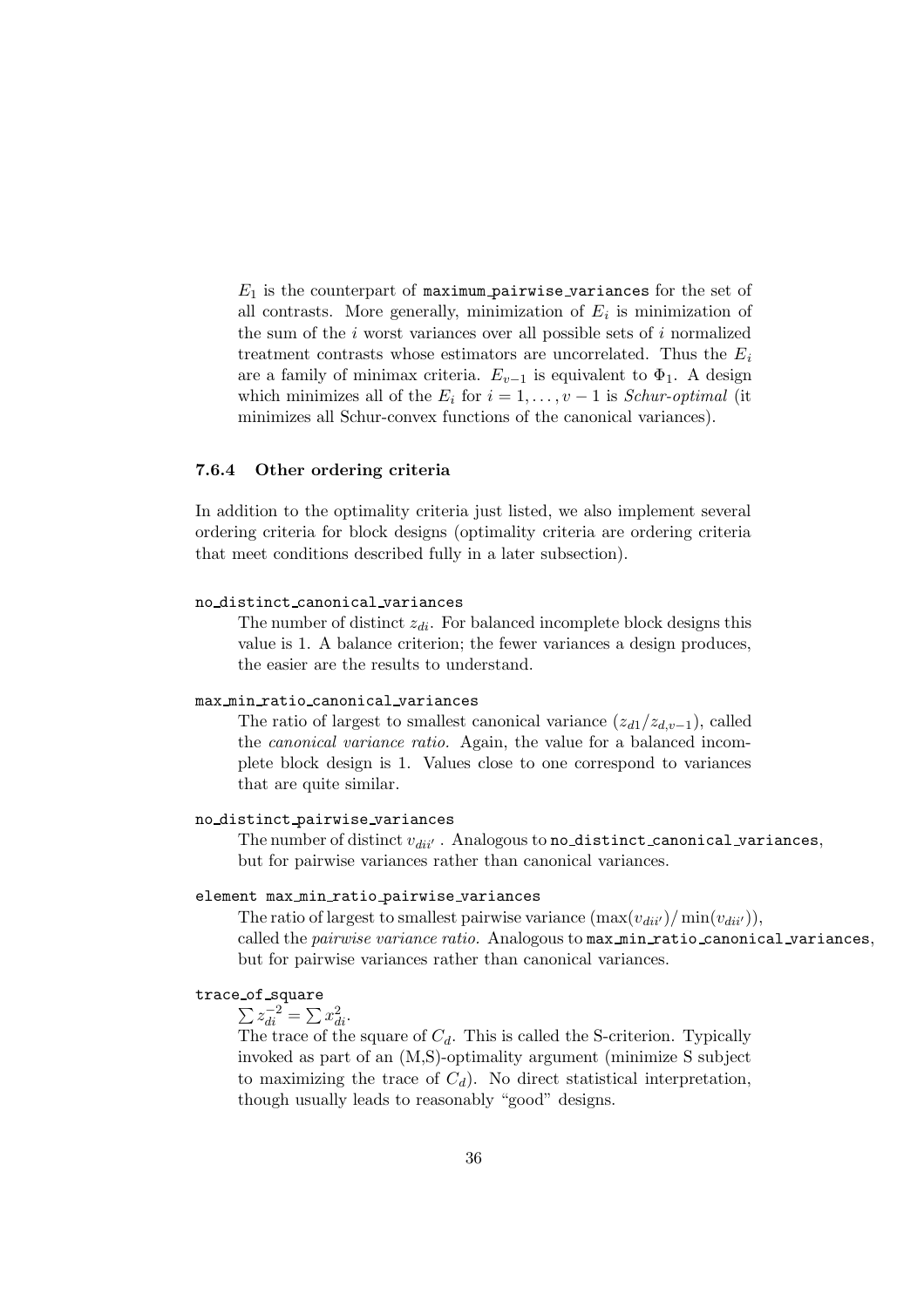It was mentioned above that a complete block design (each block size is  $v$  and each treatment is assigned to one unit in each block) is a "good" design. Now we state why. Over all possible assignments of  $v$  treatments to  $b$  blocks of size  $v$ , a complete block design minimizes all of the criteria defined above (save for  $tr(C_d^2)$ , which it minimizes subject to the mean of the unsquared components). The same statement holds for a balanced incomplete block design for constant block size less than  $v$  (whenever a BIBD) exists). Otherwise, the optimal block design problem can be quite tricky, with such uniform optimality hard to come by.

An optimality value for any of the optimality criteria above has three elements: its numerical value and two associated numbers absolute efficiency and calculated efficiency (for other ordering criteria, the same concepts are implemented under the names absolute comparison and calculated comparison so are not separately discussed here - see the later subsection on design orderings). Given any two designs,  $d_1$  and  $d_2$  say, they can be compared on any of the listed optimality criteria. The *relative efficiency* of design  $d_2$  with respect to criterion  $\Phi$ , compared to design  $d_1$ , is  $\Phi(d_1)/\Phi(d_2)$ . If  $d_1$  is in fact an *optimal* design as measured by  $\Phi(d_1)$  minimizes  $\Phi(d)$  over all d), then the relative efficiency of any d compared to  $d_1$  is the absolute efficiency of d. Both of these efficiencies are between 0 and 1, with smaller criterion values corresponding to larger efficiencies; the absolute efficiency of an optimal design is 1.

The concept of absolute efficiency depends on what is meant by the phrase "all d". It has already been explained that comparisons are for designs with the same  $v, b$ , and block sizes. In the external representation, an absolute efficiency is for the class of all binary designs with the same  $v$ , b, and block size distribution, called the reference universe. When the minimum criterion value over the reference universe is not known, absolute efficiency takes the value "unknown." For a disconnected design absolute efficiency takes the value "0" regardless of whether the optimal value is known or not. It happens, only rarely, that a smaller value of a criterion can be found for a nonbinary design with the same  $v$ ,  $b$ , and block sizes, in which case the absolute efficiency of the nonbinary design will be greater than 1. Nonbinary designs are not at present considered in the external representation. Relative efficiencies when the best value over the reference universe is not known, or within a subclass of the reference universe, can be calculated on a case-by-case basis; in external representation terminology, this is a calculated efficiency. For instance, one may wish to compare only resolvable designs. calculated efficiency takes the value "0" for all dis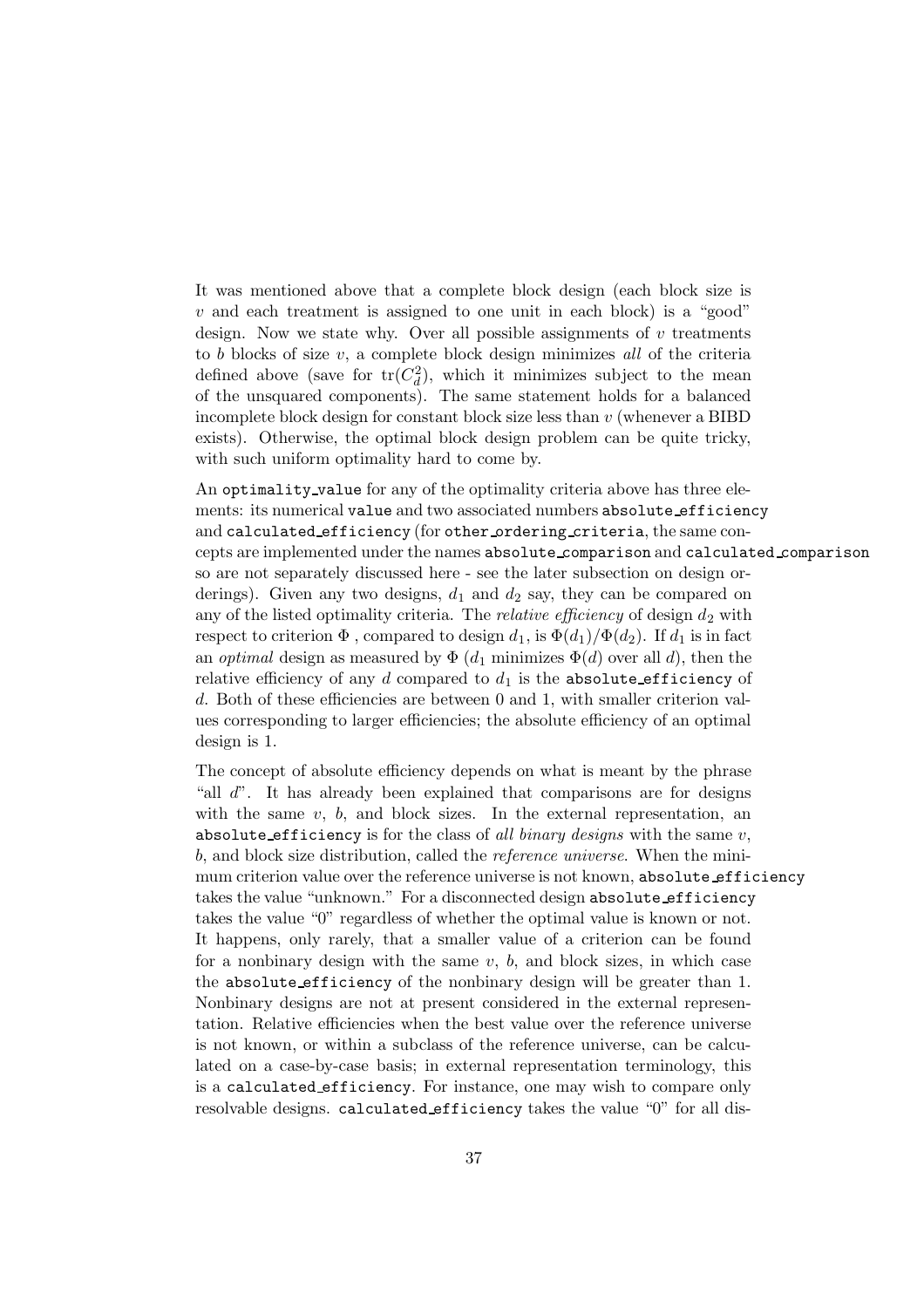connected designs.

#### 7.6.5 Efficiency factors

There is another set of values, the canonical efficiency factors, that are used to evaluate a design but which has not yet been discussed. Let  $r_i$ be the number of units receiving treatment  $i$  (this is the general diagonal element of  $A'_dA_d$ ) and let R be the diagonal matrix with the  $\sqrt{r_i}$  along the diagonal. The canonical efficiency factors

$$
e_{d1} \le e_{d2} \le \cdots \le e_{d,v-1}
$$

for design d are the  $v - 1$  largest eigenvalues of  $F_d = R^{-1}C_dR^{-1}$ . The remaining eigenvalue of  $F_d$  is 0.

In the incomplete block design, the variance of the estimator of  $x'$  is equal to  $x'C_d^-x\sigma_{\text{IBD}}^2$ , while the variance in a completely randomized design with the same replication is  $x'R^{-2}x\sigma_{\text{CRD}}^2$ , where the two values of  $\sigma^2$  are the variances per plot in the incomplete block design and the completely randomized design respectively. Therefore the relative efficiency is

$$
\frac{x'R^{-2}x}{x'C_d^{-}x} \times \frac{\sigma_{\rm CRD}^2}{\sigma_{\rm IBD}^2}
$$

The first part of this, which depends on the design but not on the values of the plot variances, is called the *efficiency factor* for the contrast  $x'$ . Put  $R^{-1}x = u$ . Then the efficiency factor for  $x'\tau$  is

$$
\frac{u'u}{u'F_d^-u},
$$

which is equal to  $\varepsilon$  if u is an eigenvector of F with eigenvalue  $\varepsilon$ .

Since  $F_d$  is symmetric, it can orthogonally diagonalized. The contrast  $x' \tau$  is called a *basic contrast* if  $x = Ru$  for an eigenvector u of  $F<sub>d</sub>$  which is not a multiple of  $Ru_0$ , where  $u_0$  is the all-1 vector. The basic contrasts span the space of all treatment contrasts; moreover, if  $u_1$  is orthogonal to  $u_2$  then the estimators of  $(Ru_1)'\tau$  and  $(Ru_2)'\tau$  are uncorrelated (and independent if the errors are normally distributed).

Each efficiency factor lies between 0 and 1; at the extremes are contrasts that cannot be estimated (efficiency factor  $= 0$ ) and contrasts that are estimated just as well as in an unblocked design with the same  $\sigma^2$  (efficiency factor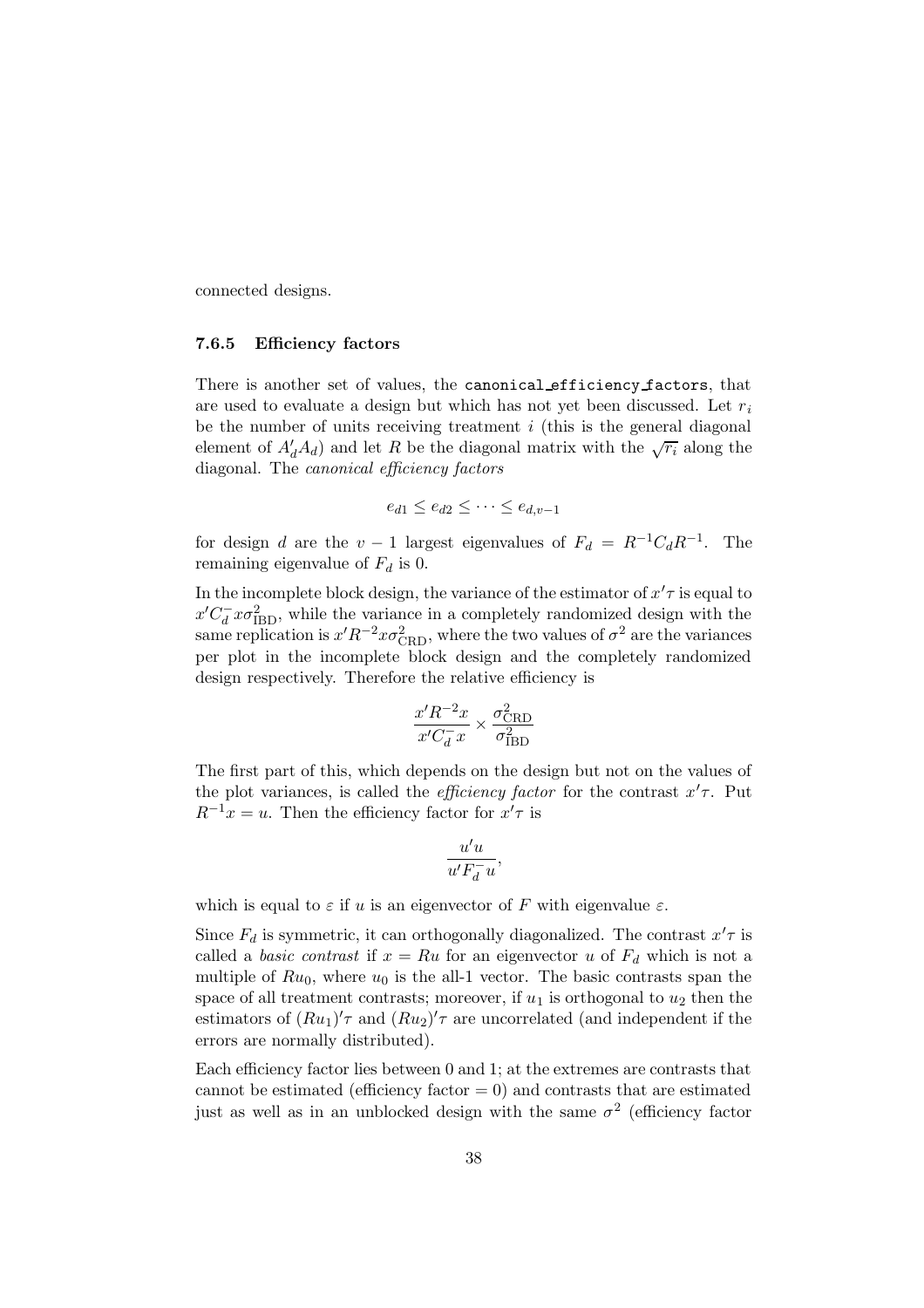$= 1$ ). Thus  $1 - e_{di}$  is the proportion of information lost to blocking when estimating a corresponding basic contrast (or any contrast in its eigenspace);  $e_{di}$  is the proportion of information retained. Design d is disconnected if and only if  $e_{d1} = 0$ .

The comparison to a completely randomized design with the same replication numbers is the key concept here. Efficiency factors evaluate design d over the universe of all designs with the same replications  $r_1, \ldots, r_v$  as d, constraining the earlier discussed reference universe of competitors with the given  $v$  and block size distribution. This constrained universe of comparison is typically justified as follows: the replication numbers have been purposefully chosen (and thus fixed) to reflect relative interest in the treatments, or the replication numbers are forced by the availablity of the material (for example, scarce amounts of seed of new varieties but plenty of the control varieties), so the task is to determine a best (in whatever sense) design within those constraints. The idealized best (in every sense) is the completely randomized design (no blocking) so long as this does not increase the variance per plot. Though experimental material at hand has forced blocking, the unobtainable CRD can still be used as a fixed basis for comparison.

Variances of contrasts estimated with a CRD exactly mirror the selected sample sizes. If the replication numbers are intended to reflect relative interest in treatments, then a reasonable design goal is to find  $d$  for which variances of all contrast estimators enjoy the same relative magnitudes as in the CRD. This is exactly the property of efficiency balance: design d is efficiency balanced if its canonical efficiency factors are all equal:  $e_{d1} =$  $e_{d2} = \ldots = e_{d,v-1}.$ 

For equal block sizes  $k \, \langle \, \langle v \rangle$ , the only equireplicate, binary, efficiency balanced designs are the BIBDs. Unfortunately, an unequally replicated design cannot be efficiency balanced if the block sizes are constant and it is binary. Thus in many instances the best hope is to approximate the relative interest intended by the choice of sample sizes. Approximating efficiency balance (seeking small dispersion in the efficiency factors) will then be a design goal, typically in conjunction with seeking a high overall efficiency factor as measured through one or more summary functions of the canonical efficiency factors. The harmonic mean of the canonical efficiency factors (see below) is often called "the" efficiency factor of a design; if the value is 0.87, for instance, then use of blocks has resulted in an overall 13% loss of information.

For an equireplicate design (all  $r_i$  are equal—to r say) the canonical effi-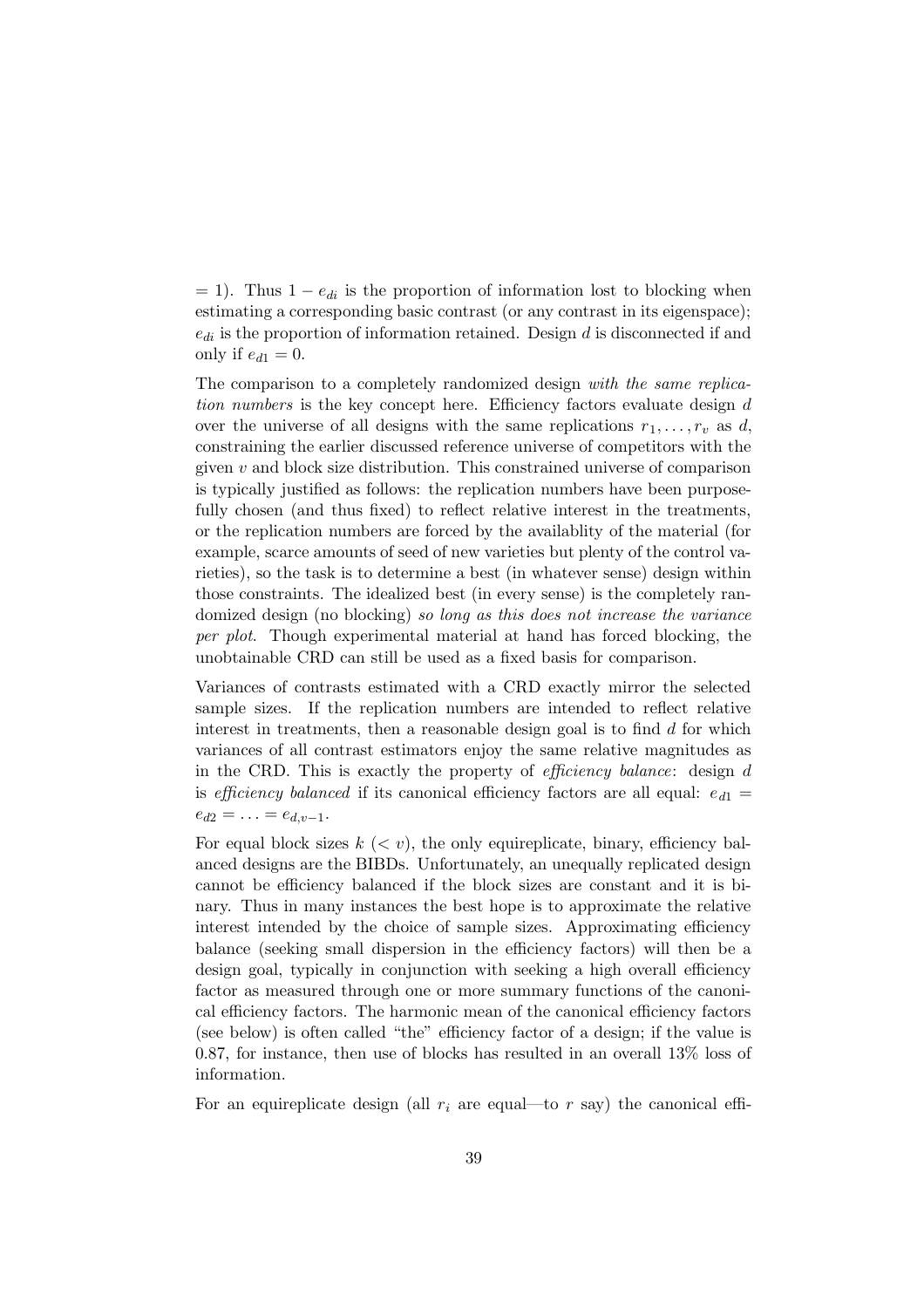ciency factors are just  $1/r$  times the inverses of the canonical variances; some statisticians consider them a more interpretable alternative to the canonical variances in this case. If all the efficiency factors are 1, the design is fully efficient, a property achieved in the equiblocksize case (with  $k \leq v$ ) only by complete block designs. Consequently, efficiency factors for equireplicate designs can also be interpreted as summarizing the loss of information when using incomplete blocks (block sizes smaller than  $v$ ) rather than complete blocks.

The external representation contains the following commonly used summaries of efficiency factors. In terms of these measures, an optimal design is one which maximizes the value. Each summary measure induces a design ordering which is identical to that for one of the optimality criteria above, based on the canonical variances, provided the set of competing designs is restricted to be equireplicate. More generally, these measures should only be used to compare designs with the same replication numbers.

## harmonic mean

 $(v-1)/\sum(1/e_{di})$ 

This is the harmonic mean of the efficiency factors. Equivalent to (produces the same design ordering as)  $\Phi_1$  in the equireplicate case.

#### geometric mean

 $exp(\sum log(e_{di})/(v-1))$ 

This is the geometric mean of the efficiency factors. Equivalent to (produces the same design ordering as)  $\Phi_0$  in the equireplicate case.

#### minimum

The smallest efficiency factor  $(e_{d1})$ . Equivalent to  $E_1$  in the equireplicate case.

The Introduction gives an example of a block design which is called the Fano plane. It is a BIBD for 7 treatments in 7 blocks of size 3. As with any BIBD, it is pairwise balanced, variance balanced, and efficiency balanced, and it is optimal with respect to all of the optimality criteria over its entire reference universe. Here are all of the statistical properties, that have been discussed so far, for this example:

```
<statistical_properties precision="9">
    <canonical_variances no_distinct="1" ordered="true">
        <value multiplicity="6"><d>0.428571429</d></value>
```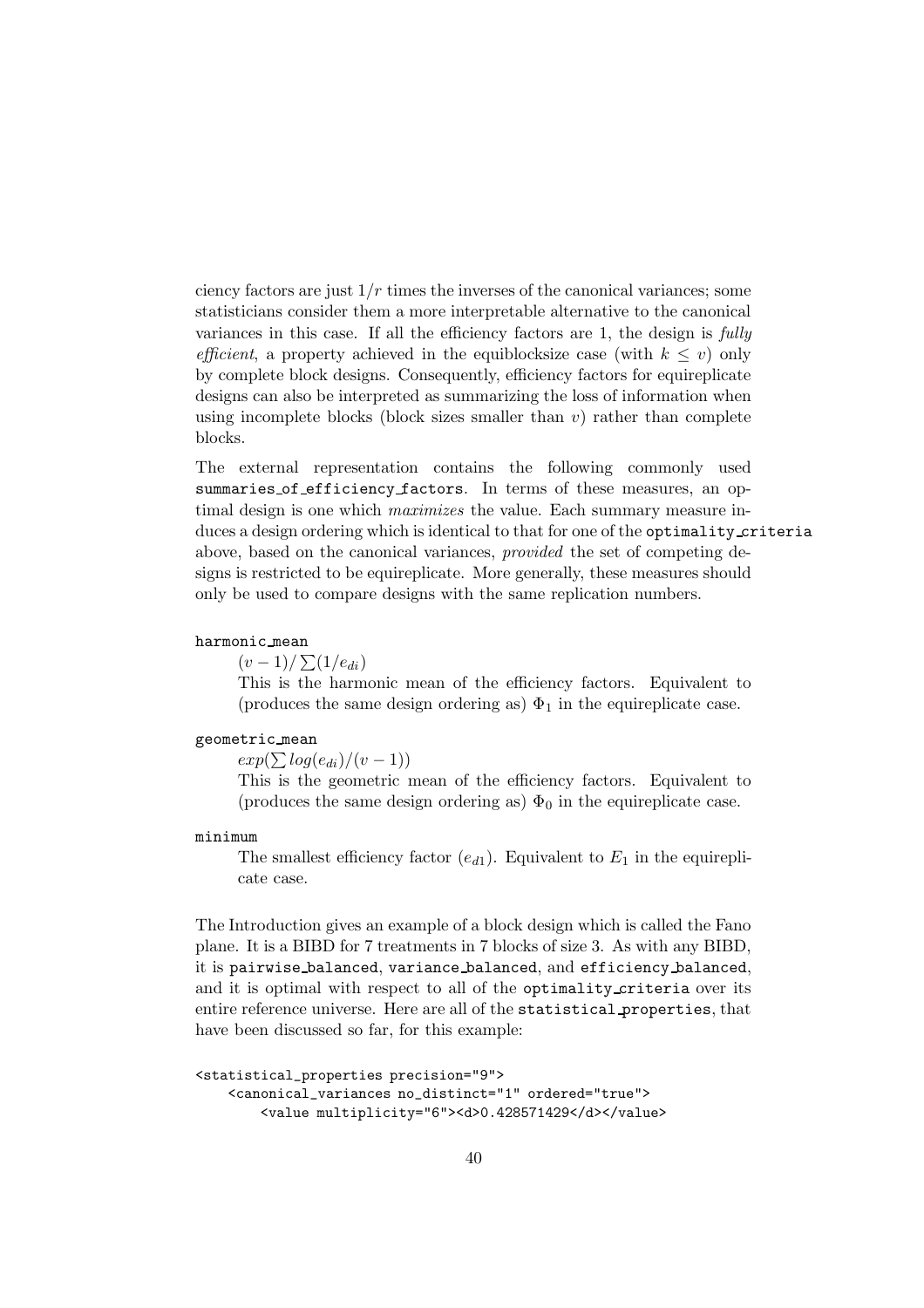```
</canonical_variances>
<pairwise_variances>
    <function_on_ksubsets_of_indices domain_base="points" k="2" n="7"
     ordered="true">
        <map>
            <preimage>
                <entire_domain>
                </entire_domain>
            </preimage>
            <image><d>0.857142857</d></image>
        </map>
    </function_on_ksubsets_of_indices>
</pairwise_variances>
<optimality_criteria>
    <phi_0>
        <value><d>-5.08378716</d></value>
        <absolute_efficiency><z>1</z></absolute_efficiency>
        <calculated_efficiency><z>1</z></calculated_efficiency>
    \langle/phi_0>
    \n  <sub>phi_1</sub><value><d>0.428571429</d></value>
        <absolute_efficiency><z>1</z></absolute_efficiency>
        <calculated_efficiency><z>1</z></calculated_efficiency>
    \langle/phi_1>
    <sub>phi_2</sub></sub>
        <value><d>0.183673469</d></value>
        <absolute_efficiency><z>1</z></absolute_efficiency>
        <calculated_efficiency><z>1</z></calculated_efficiency>
    \langle/phi_2>
    <maximum_pairwise_variances>
        <value><d>0.857142857</d></value>
        <absolute_efficiency><z>1</z></absolute_efficiency>
        <calculated_efficiency><z>1</z></calculated_efficiency>
    </maximum_pairwise_variances>
    <E_criteria>
        <E_value index="1">
            <value><d>0.428571429</d></value>
            <absolute_efficiency><z>1</z></absolute_efficiency>
            <calculated_efficiency><z>1</z></calculated_efficiency>
        </E_value>
        <E_value index="2">
            <value><d>0.857142857</d></value>
            <absolute_efficiency><z>1</z></absolute_efficiency>
            <calculated_efficiency><z>1</z></calculated_efficiency>
        </E_value>
```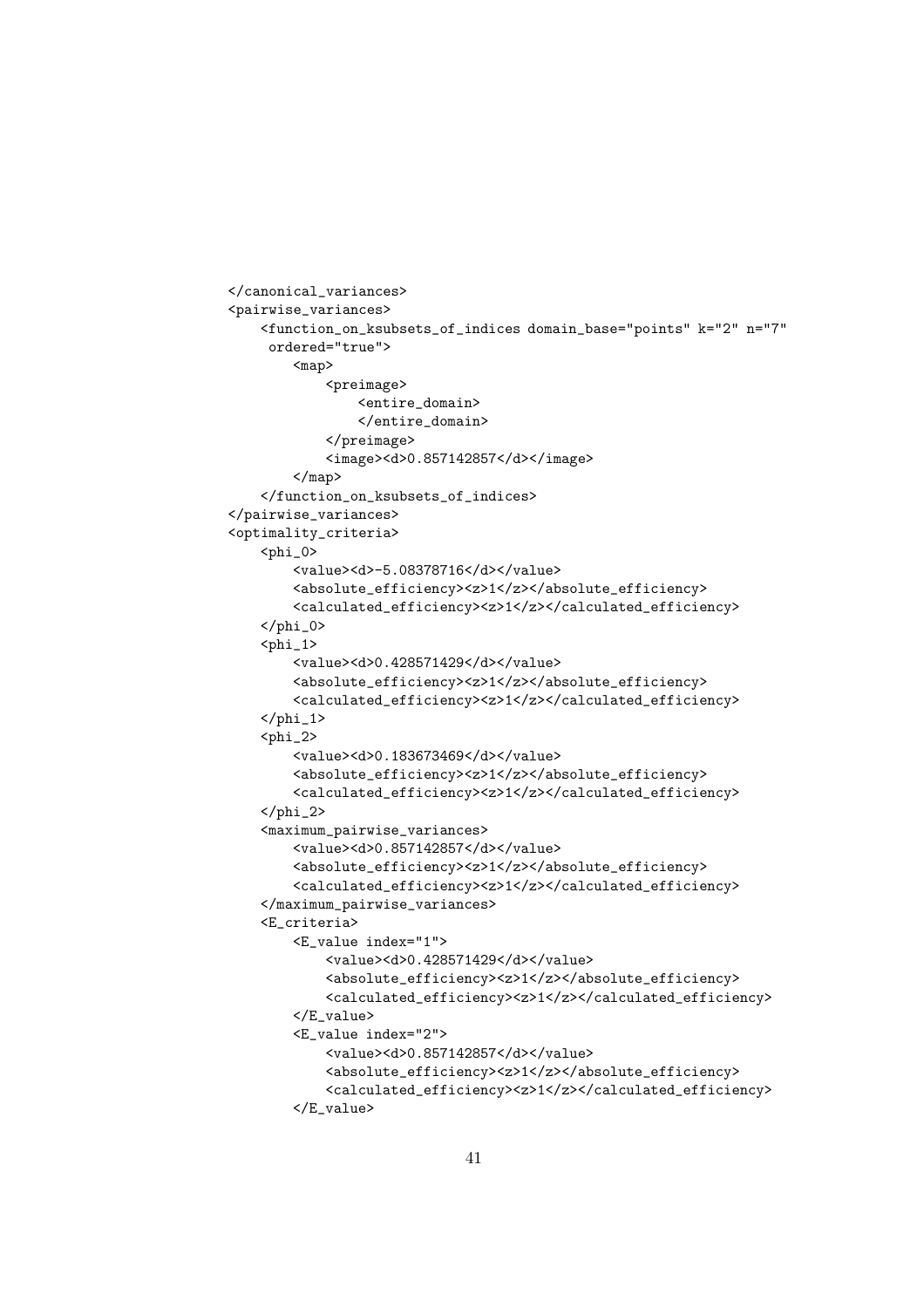```
<E_value index="3">
            <value><d>1.28571429</d></value>
            <absolute_efficiency><z>1</z></absolute_efficiency>
            <calculated_efficiency><z>1</z></calculated_efficiency>
        </E_value>
        <E_value index="4">
           <value><d>1.71428571</d></value>
           <absolute_efficiency><z>1</z></absolute_efficiency>
           <calculated_efficiency><z>1</z></calculated_efficiency>
        </E_value>
        <E_value index="5">
            <value><d>2.14285714</d></value>
            <absolute_efficiency><z>1</z></absolute_efficiency>
           <calculated_efficiency><z>1</z></calculated_efficiency>
        </E_value>
        <E_value index="6">
            <value><d>2.57142857</d></value>
            <absolute_efficiency><z>1</z></absolute_efficiency>
            <calculated_efficiency><z>1</z></calculated_efficiency>
        </E_value>
   </E_criteria>
</optimality_criteria>
<other_ordering_criteria>
   <trace_of_square_of_C>
        <value><d>32.6666667</d></value>
        <absolute_comparison><z>1</z></absolute_comparison>
        <calculated_comparison><z>1</z></calculated_comparison>
    </trace_of_square_of_C>
    <max_min_ratio_canonical_variances>
        <value><d>1.0</d></value>
        <absolute_comparison><z>1</z></absolute_comparison>
        <calculated_comparison><z>1</z></calculated_comparison>
    </max_min_ratio_canonical_variances>
    <max_min_ratio_pairwise_variances>
        <value><d>1.0</d></value>
        <absolute_comparison><z>1</z></absolute_comparison>
        <calculated_comparison><z>1</z></calculated_comparison>
   </max_min_ratio_pairwise_variances>
    <no_distinct_canonical_variances>
        <value><z>1</z></value>
        <absolute_comparison><z>1</z></absolute_comparison>
        <calculated_comparison><z>1</z></calculated_comparison>
    </no_distinct_canonical_variances>
    <no_distinct_pairwise_variances>
        <value><z>1</z></value>
```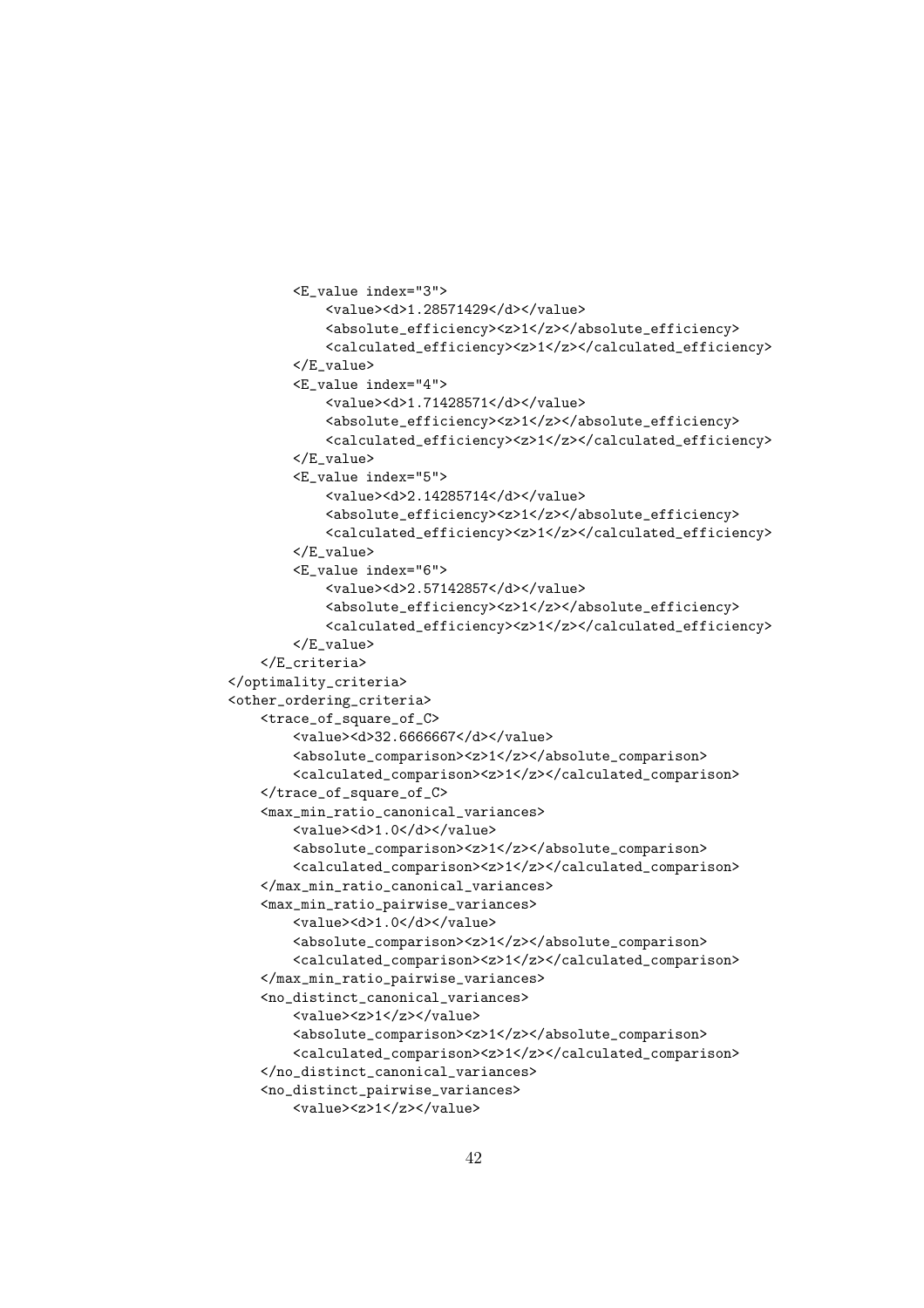```
<absolute_comparison><z>1</z></absolute_comparison>
            <calculated_comparison><z>1</z></calculated_comparison>
        </no_distinct_pairwise_variances>
    </other_ordering_criteria>
    <canonical_efficiency_factors no_distinct="1" ordered="true">
        <value multiplicity="6"><d>0.777777778</d></value>
    </canonical_efficiency_factors>
    <functions_of_efficiency_factors>
        <harmonic_mean alias="A">
            <value><d>0.777777778</d></value>
        </harmonic_mean>
        <geometric_mean alias="D">
            <value><d>0.777777778</d></value>
        </geometric_mean>
        <minimum alias="E">
            <value><d>0.777777778</d></value>
        </minimum>
    </functions_of_efficiency_factors>
</statistical_properties>
```
## 7.6.6 Robustness properties

Experiments do not always run successfully on all experimental units. In the fertilizer/tobacco example above, if midway through the growth period one of the pots is accidentally broken, then one experimental unit has been "lost." One is effectively left with a different block design, with different properties than the one initiated.

The concept of robustness of a block design is here considered as its ability to maintain desirable statistical properties under loss of individual plots or entire blocks. Such a loss is catastrophic if the design becomes disconnected. Less than catastrophic but of genuine concern are losses in the information provided by the design, as measured by various optimality criteria. The two elements of robustness properties accommodate these two perspectives.

The element robust\_connected makes the statement The design is connected under all possible ways in which number lost of category lost can be removed. If the reported value of **number** lost is known to be the largest integer for which this statement is true then is max takes the value "true" and otherwise takes the value "unknown" (the value "false" is not allowed).

The element robust efficiencies reports A, E, D, and MV efficiencies for a given number (number lost) of plots or blocks (category lost) removed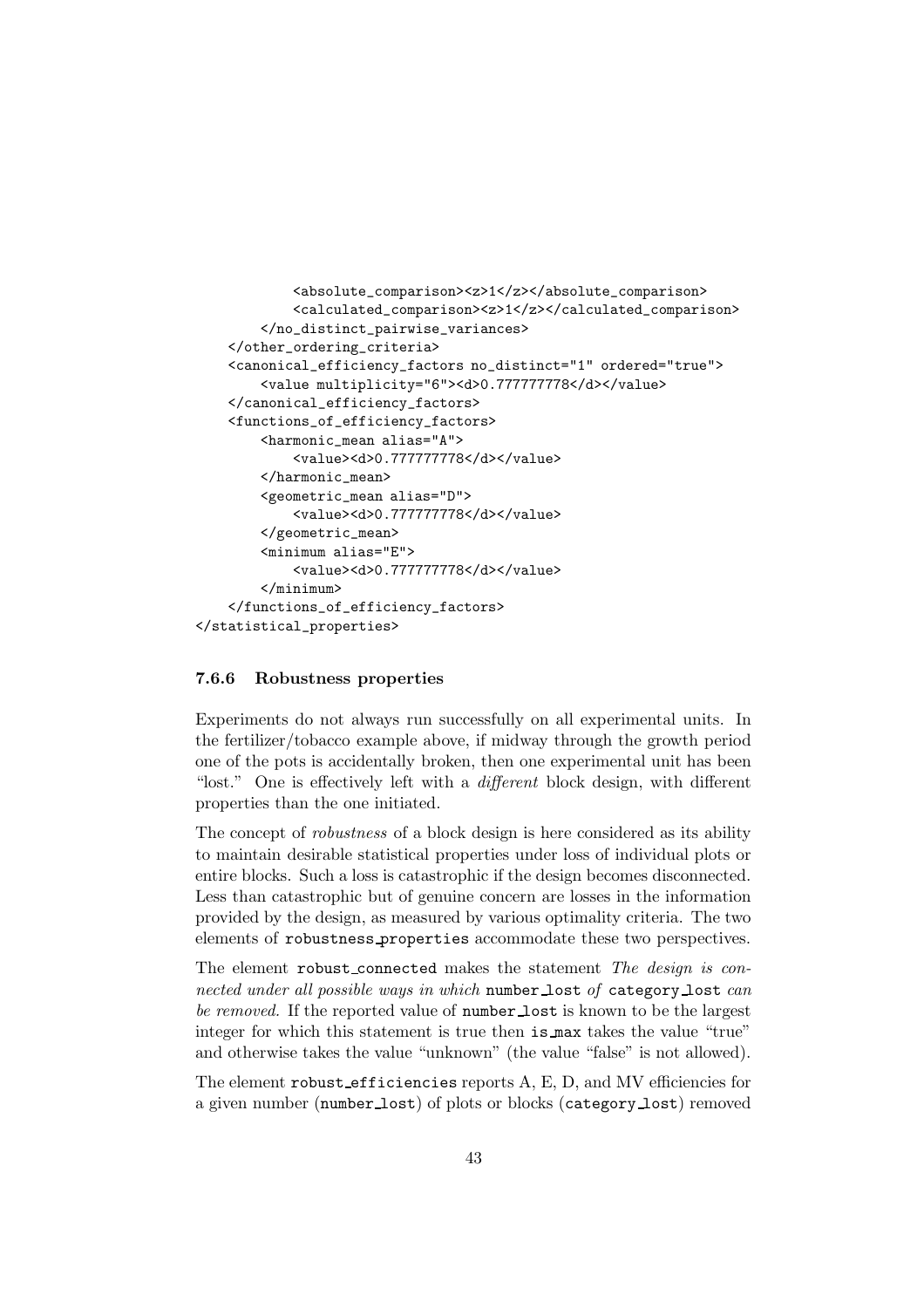from the design. The efficiencies can be calculated from two different perspectives. If loss measure  $=$  "average" then the criterion value used is the average of all its values over all possible deletions of the type and number prescribed. If loss measure ="worst" then the criterion value used is the maximum of all its values over all possible deletions of the type and number prescribed.

Balance measures have not been incorporated under robust efficiencies. This is because designed balance is typically severely affected by plot/block loss and in ways that need have no relation to treatment structure.

The calculations associated with the values reported here can be quite expensive.

## 7.6.7 Computational details

As has already been explained, the elements of statistical properties are quantities which can be calculated starting from the information matrix  $C_d$ . There are three fundamental calculations: the canonical variances, the pairwise variances, and the canonical efficiency factors.

The canonical variances are the inverses of the eigenvalues of  $C_d$ , eigenvalues of zero corresponding to canonical variances of  $\infty$ . Thus we need the roots of the polynomial  $|C_d - xI| = 0$ . As  $C_d$  is a rational matrix, this polynomial admits a factorization into irreducible factors over the rational field. Thus, in theory, the multiplicities of the canonical variances can be determined exactly, even if some of the values themselves are irrational. If the eigenvalues of  $C_d$  are numerically extracted directly without factoring the characteristic polynomial, then the problem of inexact counts of those eigenvalues can arise.

Pairwise variances are defined above in terms of the Moore-Penrose inverse  $C_d^+$  of  $C_d$ :  $v_{di''} = c_{di}^+ + c_{di'i'}^+ - 2c_{di'i'}^+$ . In fact, any generalized inverse  $C_d^-$  of  $C_d$  can be used, from which  $v_{di''} = c_{di}^- + c_{di'i'}^- - 2c_{di'}^-$ . Let J be an all-ones matrix. If d is connected, then  $C_d + aJ$  is invertible for any  $a \neq 0$  and  $C_d^- = (C_d + aJ)^{-1}$  is a generalized inverse of  $C_d$  (the same operation can be carried out for the connected components of  $C_d$  if d is disconnected). Thus pairwise variances can be calculated by inversion of a rational, nonsingular matrix.

Efficiency factors are defined as eigenvalues of the matrix  $F_d = R^{-1}C_dR^{-1}$ , which can certainly be irrational. Extracting the roots of  $N_dK^{-1}N_d'$  with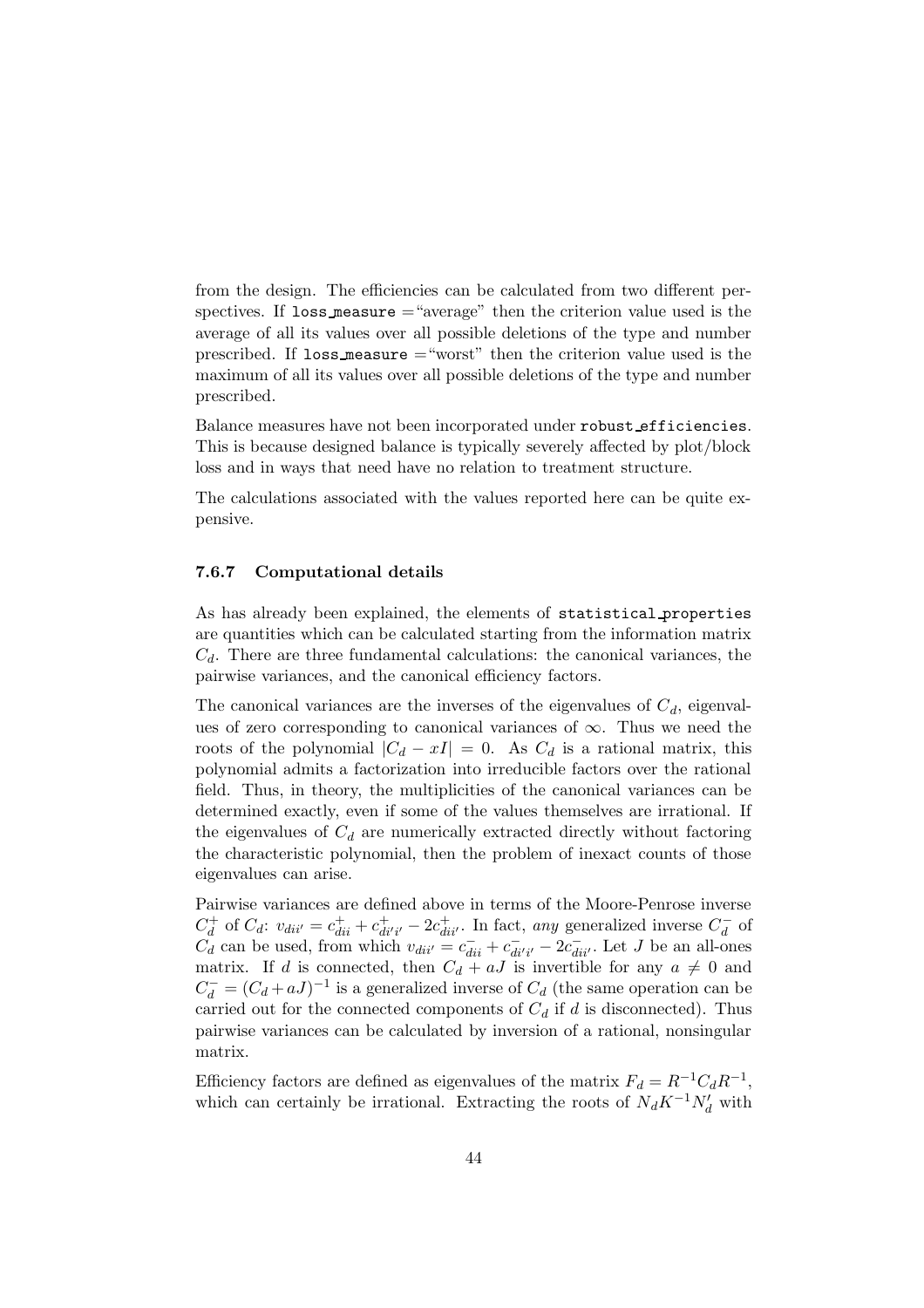respect to  $R^2$ , that is, solving the equation  $|N_d K^{-1} N'_d - \mu R^2| = 0$ , produces values  $\mu_{di}$  for  $i = 1, \ldots, v$  satisfying  $\mu_{dv} = 0$  and otherwise  $\mu_{di} = 1 - e_{di}$ . Thus efficiency factors can be found by extracting roots of a symmetric, rational matrix, involving the same computational issues as for the canonical variances.

The number of infinite canonical variances equals the number of connected components of  $d$  less 1 (this being zero for any connected designs). Numerical extraction of eigenvalues of  $C_d$  can potentially produce, at a given level of precision, values indistinguishable from zero that are in actuality positive, consequently producing an erroneous number of infinite canonical variances. This approximation error is prohibited by cross-checking against the connected indicator.

## 7.6.8 Design orderings based on the information matrix

The external representation implements optimality criteria and other ordering criteria as aids in judging statistical properties of of members of a class of block designs. Definitions and motivating principles for these two classes of criteria are given here.

Denote by  $\mathcal C$  the class of information matrices for the class of designs  $\mathcal D$ under consideration, that is,

$$
\mathcal{C} = \{C_d : d \in \mathcal{D}\}.
$$

If g map elements of C to a subset of the reals plus  $\infty$ , then g provides an ordering on d:

$$
d_1 \geq_g d_2 \iff g(C_{d1}) \leq g(C_{d2})
$$

Usually  $\mathcal D$  is our reference universe, but need not be so. In any case  $\mathcal D$  is finite and  $g(C_d) = \infty$  if and only if d is disconnected.

While it is trivial to define ordering functions  $g$ , what does it mean for a function  $q: \mathcal{C} \to \mathcal{R}$  to be an *optimality criterion*? Any ordering of information matrices could be allowed, but not all orderings reflect a reasonable statistical concept of optimality. We work here towards appropriate definitions.

The first fundamental consideration is that of relative interest in the  $v$  members of the treatment set. Let  $P$  be the class of  $v \times v$  permutation matrices.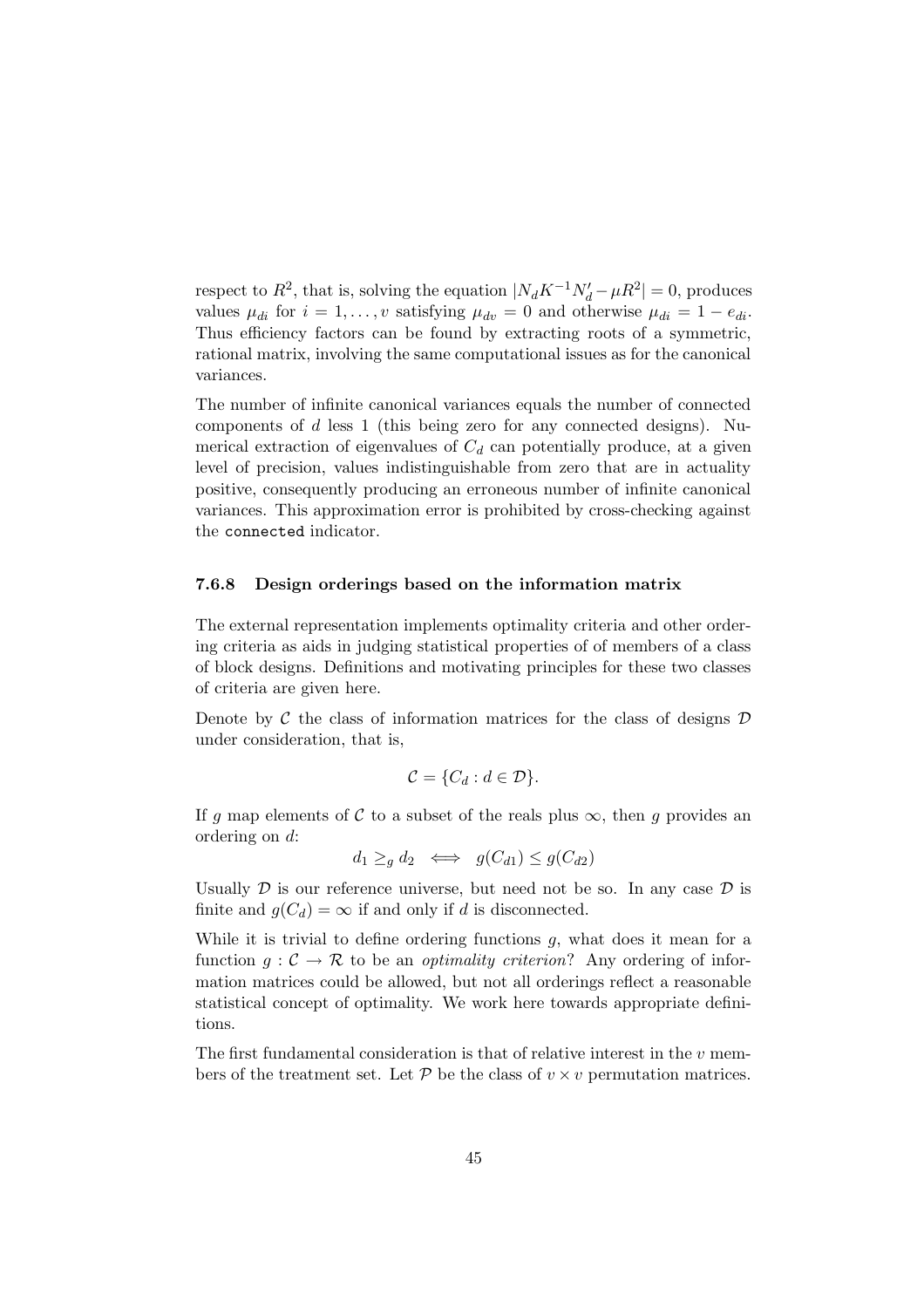If treatments are of equal interest, then order  $q$  should satisfy the symmetry condition

$$
g(C_d) = g(PC_dP') \text{ for every } P \in \mathcal{P}.
$$

Only g satisfying this condition are considered here.

Another fundamental principle arises from the nonnegative definite ordering on information matrices:

$$
C_{d_1} \geq_{nnd} C_{d_2} \iff C_{d_1} - C_{d_2}
$$
 is nonegative definite

Now  $C_{d_1} \geq_{nnd} C_{d_2} \iff C_{d_2}^+ \geq_{nnd} C_{d_1}^+$  so this ordering says  $var_{d_1}(\widehat{l'}\widehat{r}) \leq$  $var_{d_2}(\hat{l'}\hat{\tau})$  for every contrast  $l'\tau$ . A reasonable restriction to place on an optimality criterion  $g$  is that it respect the nonnegative definite ordering:

$$
C_{d_2}^+ \geq_{nnd} C_{d_1}^+ \Rightarrow g(C_{d_1}) \leq g(C_{d_2})
$$

Fact: In the reference universe of all binary block designs with  $v$  treatments and fixed block size distribution,  $C_{d_2}^+ \geq_{nnd} C_{d_1}^+ \iff C_{d_1} = C_{d_2}$ 

*Proof*: The trace  $tr(C_d)$  is fixed for all d in the reference universe. Consequently  $C_{d_1} \ge_{nnd} C_{d_2}$  says that  $C_{d_1} - C_{d_2}$  is a nonnegative definite matrix with zero trace, that is, it is the zero matrix.

Thus the nonnegative definite ordering does not distinguish among ordering functions  $g$  for the reference universe. While the external representation does not currently include nonbinary designs, we take as part of our definition that an optimality criterion  $q$  must respect the nonnegative definite ordering; effectively, it must be able to make this fundamental distinction in the larger class of all designs with the same  $v$  and block size distribution. A criterion that cannot do this has little (if any) capacity to detect inflated variances.

Typically one wishes to consider not arbitrary functions on the matrices  $C_d$ , but functions of some characteristic(s) of those matrices. Of particular interest are the lists of canonical variances and pairwise variances. A criterion which is a function of a list of values should respect orderings of lists, as follows. A list  $L_d$  of s real values calculated from  $C_d$  may be thought of as the uniform probability distribution  $p(l) = \frac{1}{s}$  for each  $l \in L_d$ . Probability distributions may be stochastically ordered: the distribution of  $X$  is stochastically larger than that of Y, written  $X \geq_s Y$ , if  $Pr(X \leq a) \leq Pr(Y \leq a)$ for every a. Thus define  $L_{d_2}$  to be stochastically larger than  $L_{d_1}$ , written  $L_{d_2} \geq_s L_{d_1}$ , if  $|L_{d_2} \leq a| \leq |L_{d_1} \leq a|$  for every a. Criterion g respects the stochastic ordering with respect to list L if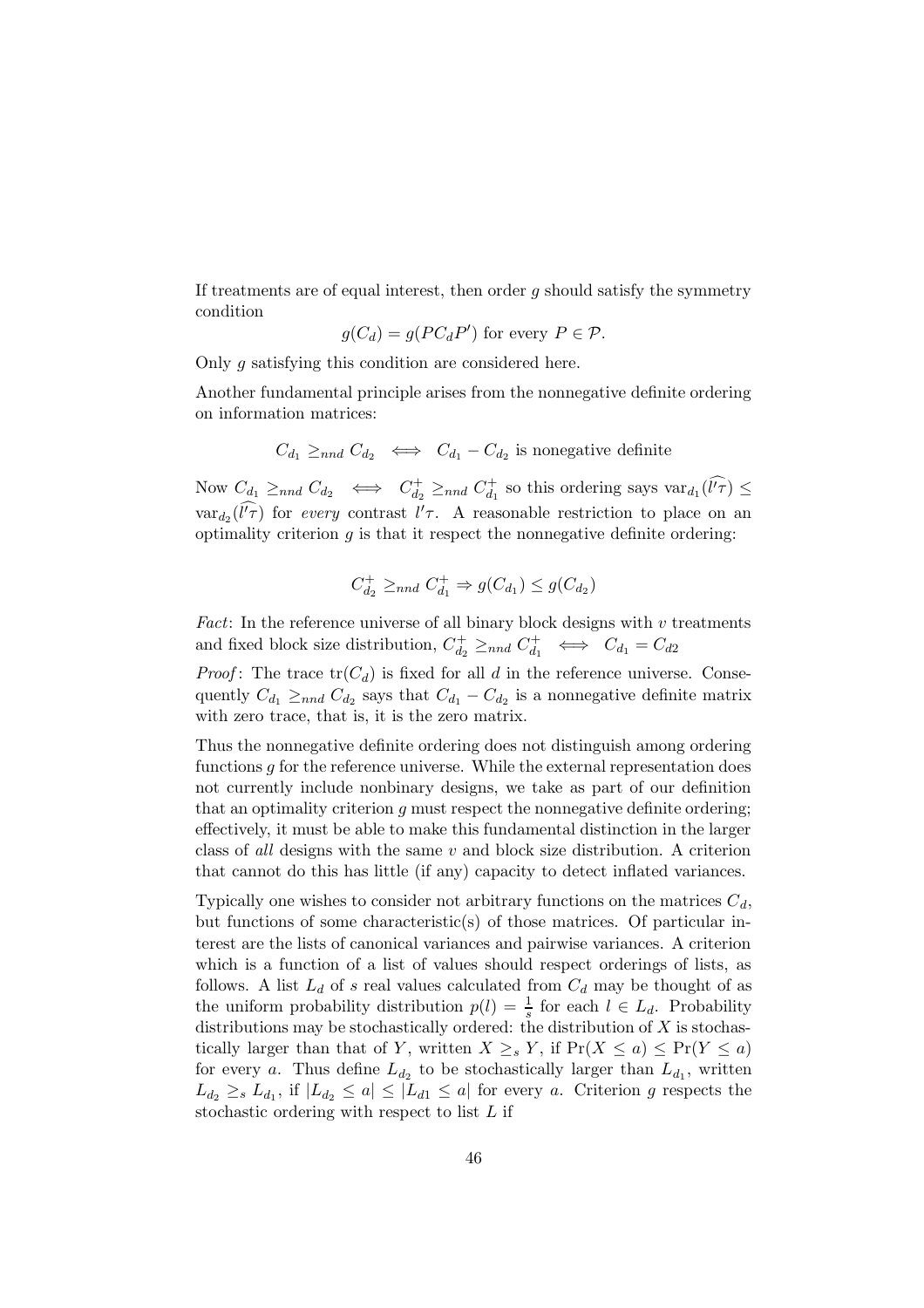$$
L_{d_2} \geq_s L_{d_1} \Rightarrow g(C_{d_1}) \leq g(C_{d_2})
$$

The nnd order on information matrices (or their M-P inverses) implies the stochastic order on both the lists of canonical variances and the lists of pairwise variances.

Fact: In the reference universe of all binary block designs with  $v$  treatments and fixed block size distribution, if  $L$  is the list of canonical variances, then  $L_{d_2} \geq_s L_{d_1} \iff L_{d_2} = L_{d_1}.$ 

Proof: This follows from fixed trace of the information matrix in the reference universe, and that element-wise inversion of nonnegative lists reverses the stochastic ordering.

Thus every ordering criterion that is a function of the list of canonical variances trivially respects the stochastic order over the binary class. This may not be so for a criterion based on the list of pairwise variances.

A weaker ordering of lists than stochastic ordering, which is of some interest and which is not trivially respected in the binary class, is the weak majorization ordering. Let  $L_{d[i]}$  be the i<sup>th</sup> largest member of list  $L_d$ . Define  $L_{d_2}$  to weakly majorize  $L_{d_1}$ , written  $L_{d_2} \geq_m L_{d_1}$ , if  $\sum_{i=1}^t L_{d_2[i]} \geq \sum_{i=1}^t L_{d_1[i]}$  for every  $t = 1, 2, \ldots, s$ . If also equality of the two sums holds at  $t = s$ , then  $L_{d_2}$ is said simply to *majorize*  $L_{d_1}$ . Criterion g respects the weak majorization ordering with respect to list L if

$$
L_{d_2} \geq_m L_{d_1} \Rightarrow g(C_{d_1}) \leq g(C_{d_2}).
$$

The weak majorization ordering is respected by every function of the form  $g(C_d) = \sum_{i=1}^s h(L_{di})$  for continuous, increasing, convex h.

For any connected design d, the inverses of the canonical variances are the eigenvalues of the information matrix  $C_d$ . Now the list of eigenvalues has constant sum for all d in the reference universe; for these lists, majorization and weak majorization are equivalent. Moreover, if two lists of eigenvalues are ordered by majorization, then the corresponding lists of canonical variances are ordered by weak majorization. Consequently, weak majorization can sometimes be determined for canonical variances over the reference universe via the corresponding eigenvalues of information matrices.

Relationships among the three ordering principles discussed are

nnd ordering ⇒ stochastic ordering ⇒ weak majorization ordering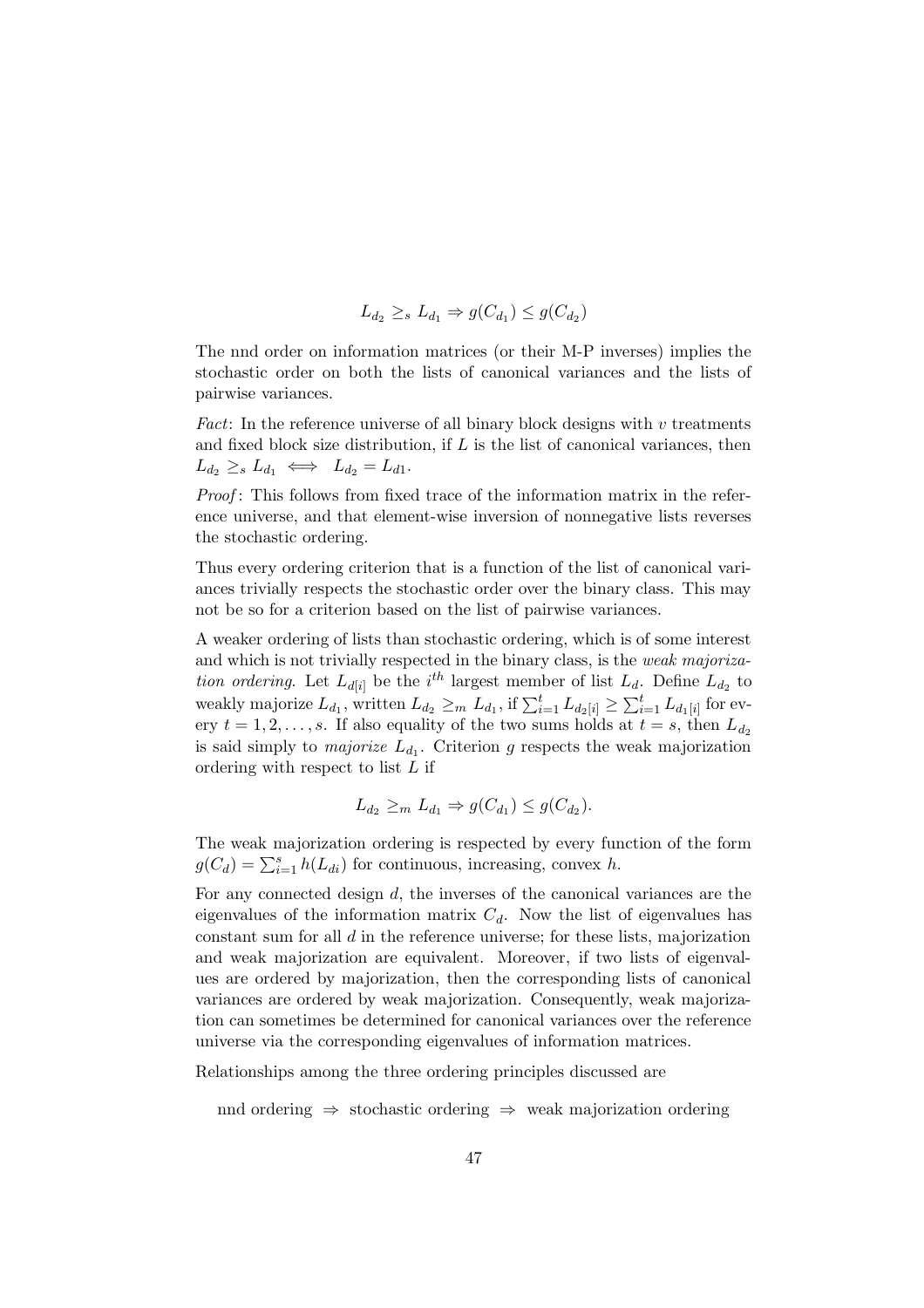the latter two for either the pairwise variances or the canonical variances. None of the implications can in general be reversed.

We call a symmetric ordering criterion an *optimality criterion* if (1) it preserves the nnd definite ordering of information matrices over the generalized universe of all designs for given  $v$  and block size distribution, and  $(2)$  it admits direct interpretation as a summary measure of magnitude of variances of one or more treatment contrast estimators. Each of the functions in optimality\_criteria possesses these two properties.

Ordering criteria can fall outside this scope yet still be of interest, such as those provided in the element other\_ordering\_criteria. These functions, discussed next, typically fail on both requirements for an optimality criterion, but may preserve orderings in restricted classes.

The S-criterion  $(tr(C_d^2))$  is typically employed as the second step in a socalled  $(M, S)$ -optimality argument: first maximize  $tr(C_d)$  (that is, restrict to the binary class - our reference universe), then minimize  $S$ . Within the binary class, S preserves the weak majorization order on the canonical variances; outside of that class, it is possible to find considerably smaller values of S, though inevitably at considerable cost on one or more optimality criteria. Thus S may be viewed as an ordering criterion suitable for use in restricted classes, and/or in a subsidiary role to one or more optimality criteria in a multi-criterion design screening.

The function max\_min\_ratio\_canonical\_variances preserves the weak majorization order over the binary class (indeed within any fixed  $tr(C_d)$  class), and max\_min\_ratio\_pairwise\_variances preserves the majorization order over that class. Both suffer the same defects as S outside the reference universe. Each of these three criteria is a summary measure of scatter of variances, not of magnitude; minimizing over too large a class will reduce scatter at the cost of increasing magnitude.

Two additional ordering criteria implemented are the support sizes of the distributions of canonical variances and pairwise variances. These, too, can be informative as subsidiary criteria in a multi-criterion design search, but because they do not employ the values in the corresponding distributions, no\_distinct\_canonical\_variances and no\_distinct\_pairwise\_variances cannot be guaranteed to preserve (outside of the reference universe) any of the list orderings discussed. Like  $S$  and the variance ratios, these measures give information on scatter in a list of variances, and thus are fairly called balance criteria.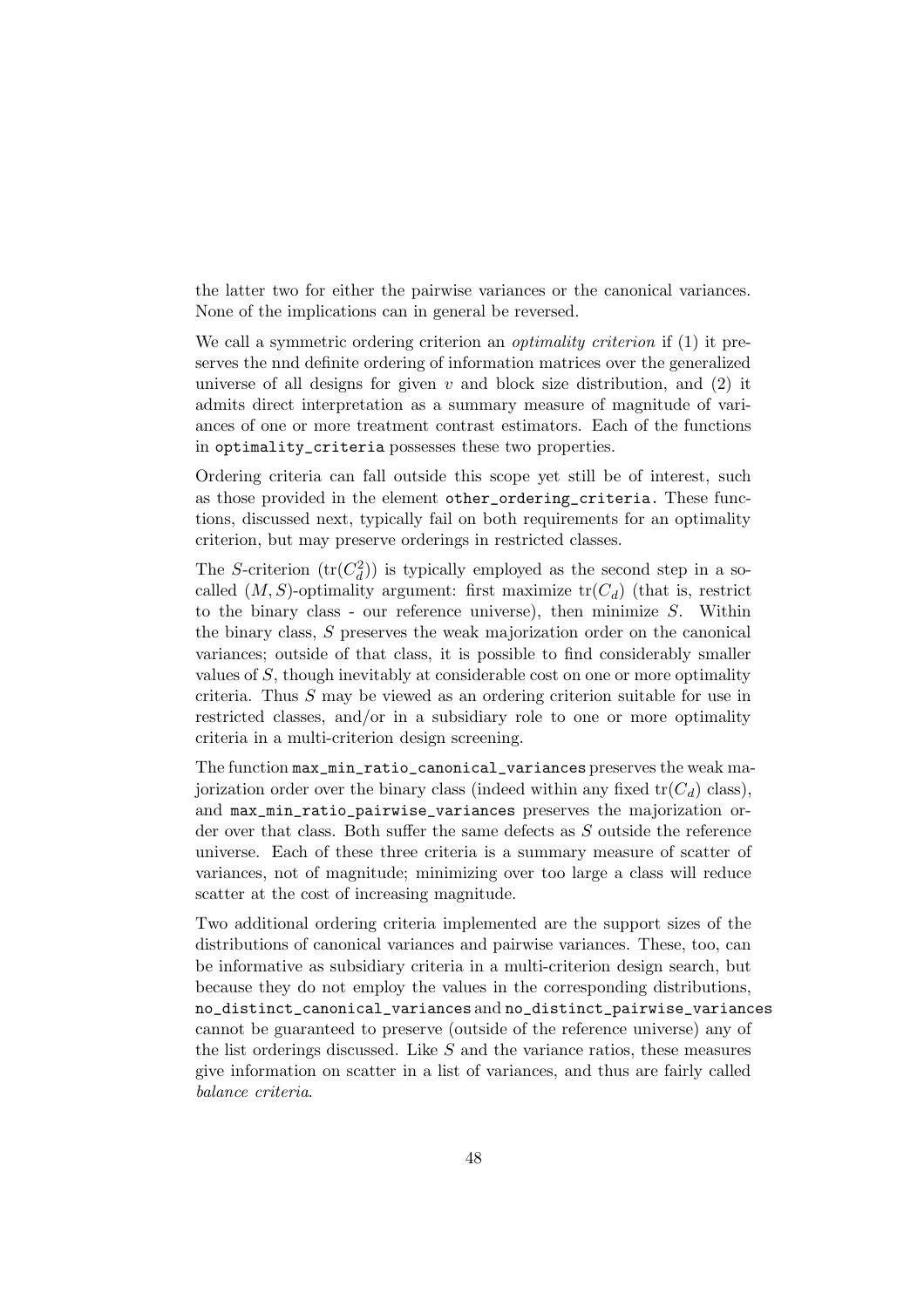Included with other\_ordering\_criteria are absolute\_comparisons and calculated\_comparisons. These serve the same role, and are computed with the same rules, as absolute\_efficiencies and calculated\_efficiencies for optimality\_criteria. Because other\_ordering\_criteria typically do not measure magnitude of variance, we do not consider it correct terminological usage to call their relative values "efficiencies."

## 8 Lists of Block Designs

A list of block designs is essentially what the name implies. However, the listed designs must be distinct, and we allow assertions to be made about this list; in particular, it will be possible to say

- the designs in the list are pairwise non-isomorphic;
- these are all the designs with such-and-such properties.

Here is the schema definition for the *list\_of\_designs* element which is the root element of any valid external representation document.

```
list_of_designs = element list_of_designs {
   attribute dtrs protocol \{ "1.1" \}.
   attribute design_type { "block_design" | "latin_square" } ,
   attribute pairwise_nonisomorphic { "true" | "false" | "unknown" } ,
   attribute no_designs { xsd:nonNegativeInteger | "unknown" } ? ,
   attribute precision \{ xsd: positiveInteger \} ?,
   list_definition ? ,
   ( block_design | latin_square ) * ,
   info ?
}
```
There are three compulsory attributes:

```
dtrs protocol
```
It will be used by applications to check compliance of documents and of themselves. It must contain a fixed string representing the current protocol version of external representation schema.

In the future, the minor version number will be incremented when backward compatible minor changes have been made. That means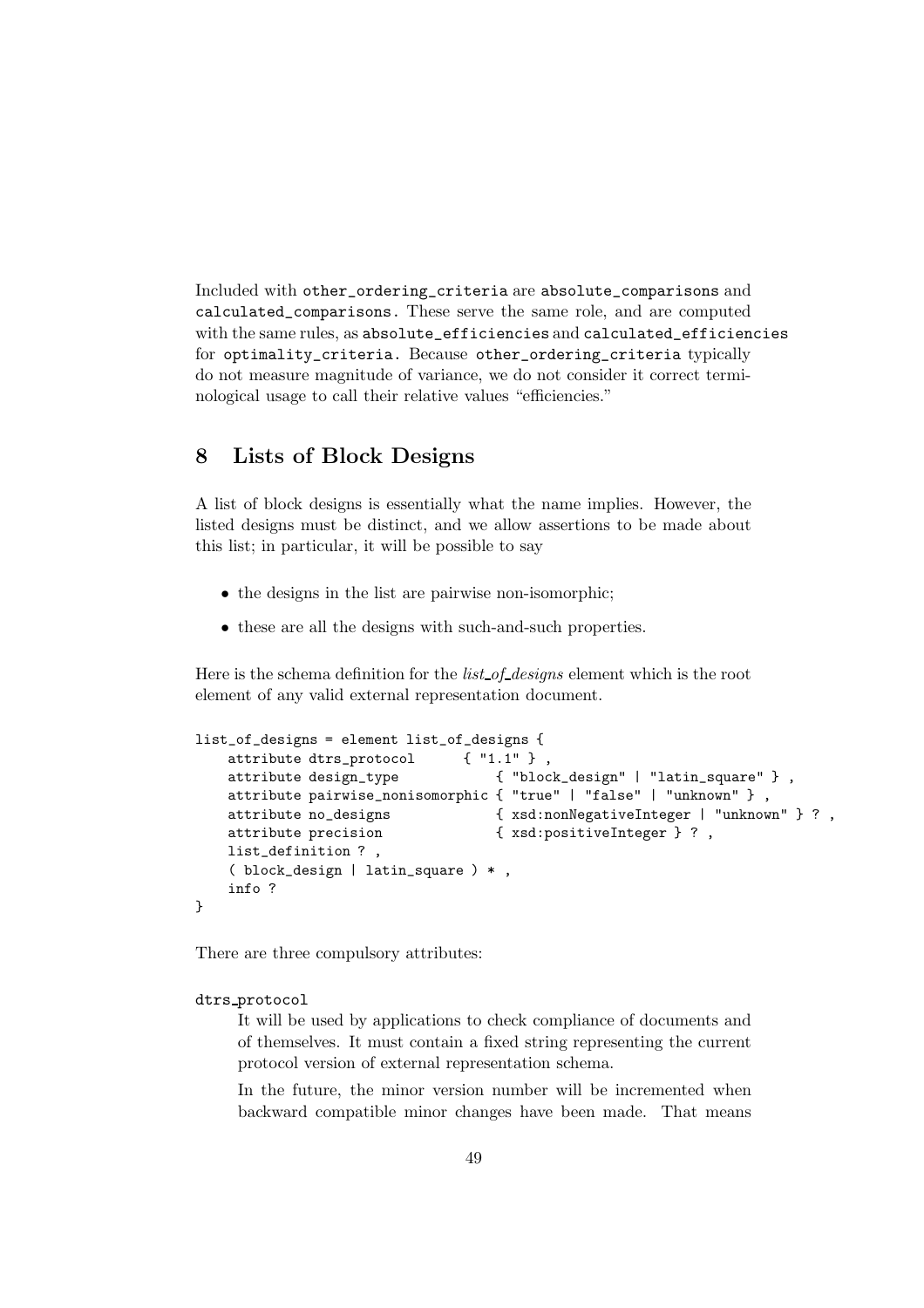that older documents satisfying previous protocols with the same major version number remain valid under the new protocol. The corresponding requirement for implementations is that an implementation in compliance with a given protocol version should be able to deal with any document of the same major and a lower protocol version.

The major version will be incremented between not entirely compatible versions or when significant new structures have been introduced.

### design\_type

Currently the only implemented design type is (binary) block design which is indicated by the string "block design".

#### pairwise nonisomorphic

This is "true" if the designs in the list are known to be pairwise nonisomorphic, "false" if they are known not to be, and "unknown" otherwise.

The optional list definition component will be used to define *list* invariants and to formulate queries to the database. These concepts are the subjects of future development.

# 9 Implementation Policies

## (Under development)

The external representation for block designs gives the implementor a great deal of choice about what to include when specifying a block design and its properties. Here we record our policies about what (and what not) to include in certain cases:

#### How far to go with point concurrences?

If the given block design is not a t-design (with  $t > 2$ ), then include the k-wise point concurrences only for  $k = 1$  and (unless there is just one point)  $k = 2$ . In both cases, the full preimage should be given (which may be entire domain). This policy gives the replication number for each point and the pairwise point concurrences. If the given block design D is a t-design (with  $t = 2$ ) then include the kwise point concurrences for  $k = 1, 2, \ldots, max(t)$  for which D is a tdesign. Again, full preimages should be given and they are all, of course, entire domain.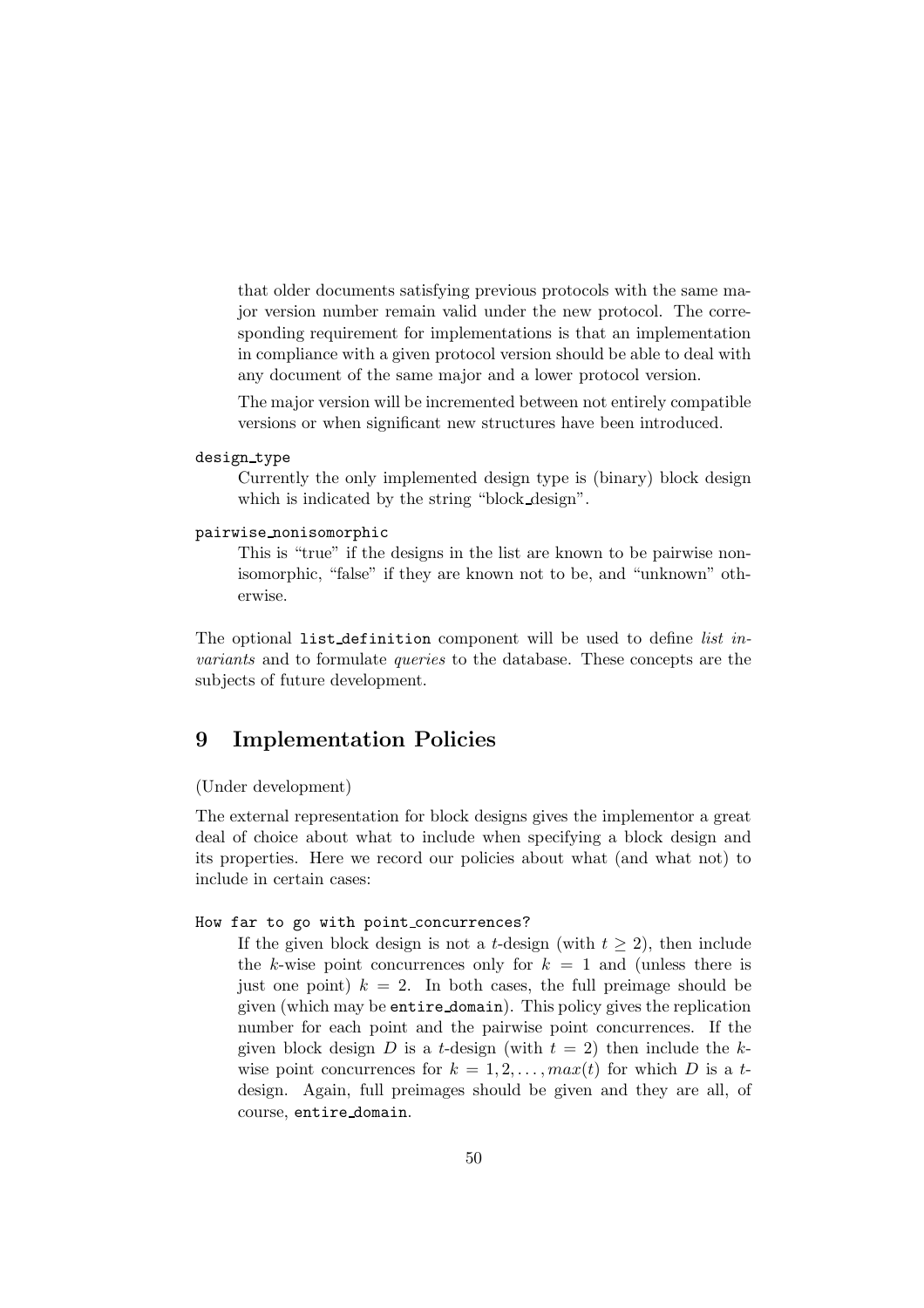#### How far to go with block concurrences?

Include the k-wise block concurrences for  $k = 1$  and (unless there is just one block)  $k = 2$ . In both cases, preimages should be collapsed to preimage cardinalities. This policy gives the sizes of the blocks, the number of blocks of each size, the sizes of the pairwise intersections of blocks, and the number of pairs of blocks giving each intersection size.

## How far to go with t\_wise\_balanced?

This is analogous to point concurrences. If the given block design D is not a t-design (with  $t = 2$ ), then normally include whether or not D is t-wise balanced only for  $t = 1$  and  $t = 2$ . Otherwise, include this information for  $t = 1, 2, ..., max(t)$  for which D is a t-design. Note that this maximum  $t$  is recorded in the  $t$ -design indicator.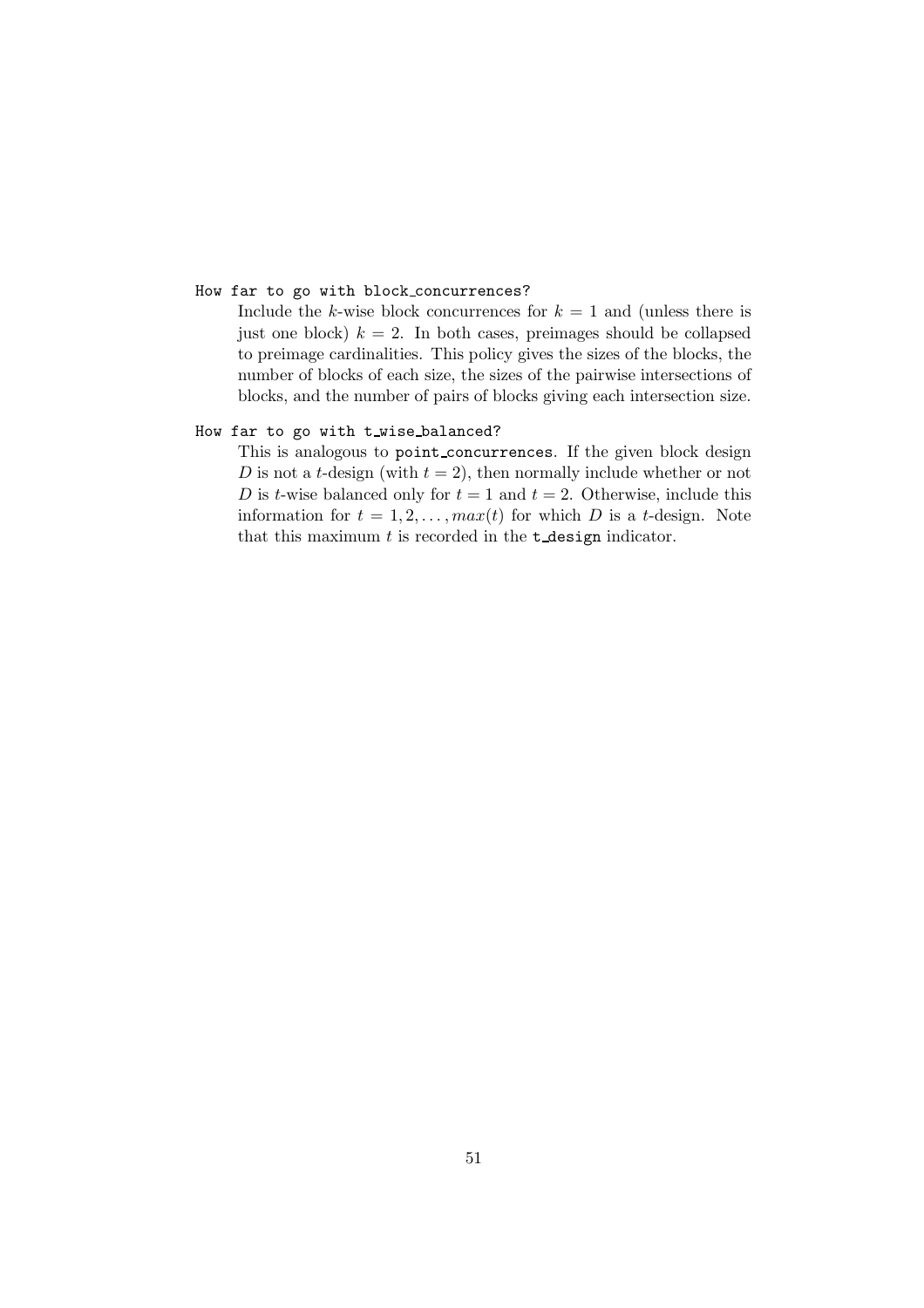# References

- [1] R. A. Bailey, P. J. Cameron, P. Dobcsányi, J. P. Morgan, L. H. Soicher: Designs on the Web, preprint available at: http://designtheory.org/library/preprints/
- [2] T. Beth, D. Jungnickel, H. Lenz: Design Theory, Volumes 1 and 2 (Second edition), Cambridge University Press, 1999.
- [3] T. Calinski, S. Kageyama: Block Designs: A Randomization Approach, Lecture Notes in Statistics 150, Springer, New York, 2000.
- [4] C.J. Colbourn, J.H. Dinitz (Editors): The CRC Handbook of Combinatorial Designs, CRC Press, 1996.
- [5] K. R. Shah, B. K. Sinha: Theory of Optimal Designs, Springer, New York, 1989.
- [6] Relax NG Schema Language for XML, http://relaxng.org/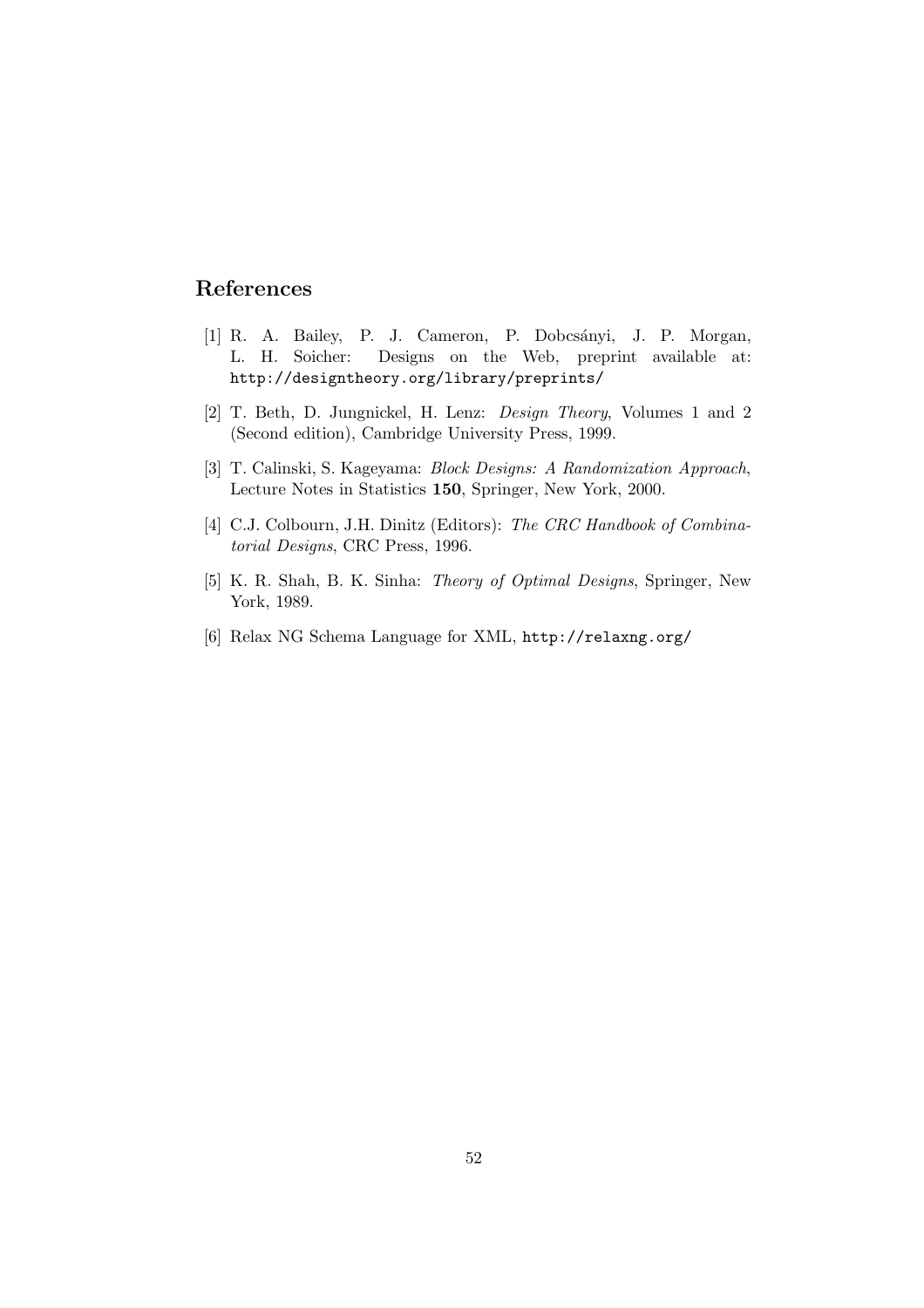## A design.rnc

```
# $Id: design.rnc,v 1.133 2003/12/12 14:16:43 peter Exp $
#
# External Representation of Designs
#
# Version: 1.1
#
# Copyright (c) 2003, Peter Cameron, Peter Dobcsanyi, JP Morgan,
# Leonard Soicher
#
# This document is the verbatim copy of the Appendix "DESIGN.RNC"
# of the article "The External Representation of Block Designs"
# by the copyright holders.
#
# It is provided here as a separate file for direct computer use.
#
# Permission is granted to copy, distribute and/or modify this document
# under the terms of the GNU Free Documentation License, Version 1.2 or
# any later version published by the Free Software Foundation; with the
# Invariant Section DESIGN.RNC, no Front-Cover Texts, and no Back-Cover
# Texts. A copy of the license is included in the Appendix entitled
# "GNU Free Documentation License".
#
# This document and the information contained herein is provided on an
# ''AS IS'' basis and the Authors DISCLAIM ALL WARRANTIES, EXPRESS OR
# IMPLIED, INCLUDING BUT NOT LIMITED TO ANY WARRANTY THAT THE USE OF
# THE INFORMATION HEREIN WILL NOT INFRINGE ANY RIGHTS OR ANY IMPLIED
# WARRANTIES OF MERCHANTABILITY OR FITNESS FOR A PARTICULAR PURPOSE.
#
# Please send comments, questions, bug reports to:
#
# extrep@designtheory.org
#
default namespace dtrs = "http://designtheory.org/xml-namespace"
datatypes xsd = "http://www.w3.org/2001/XMLSchema-datatypes"
### list of designs ###
start = list_of_designs # root of every ext-rep document
list_of_designs = element list_of_designs {
```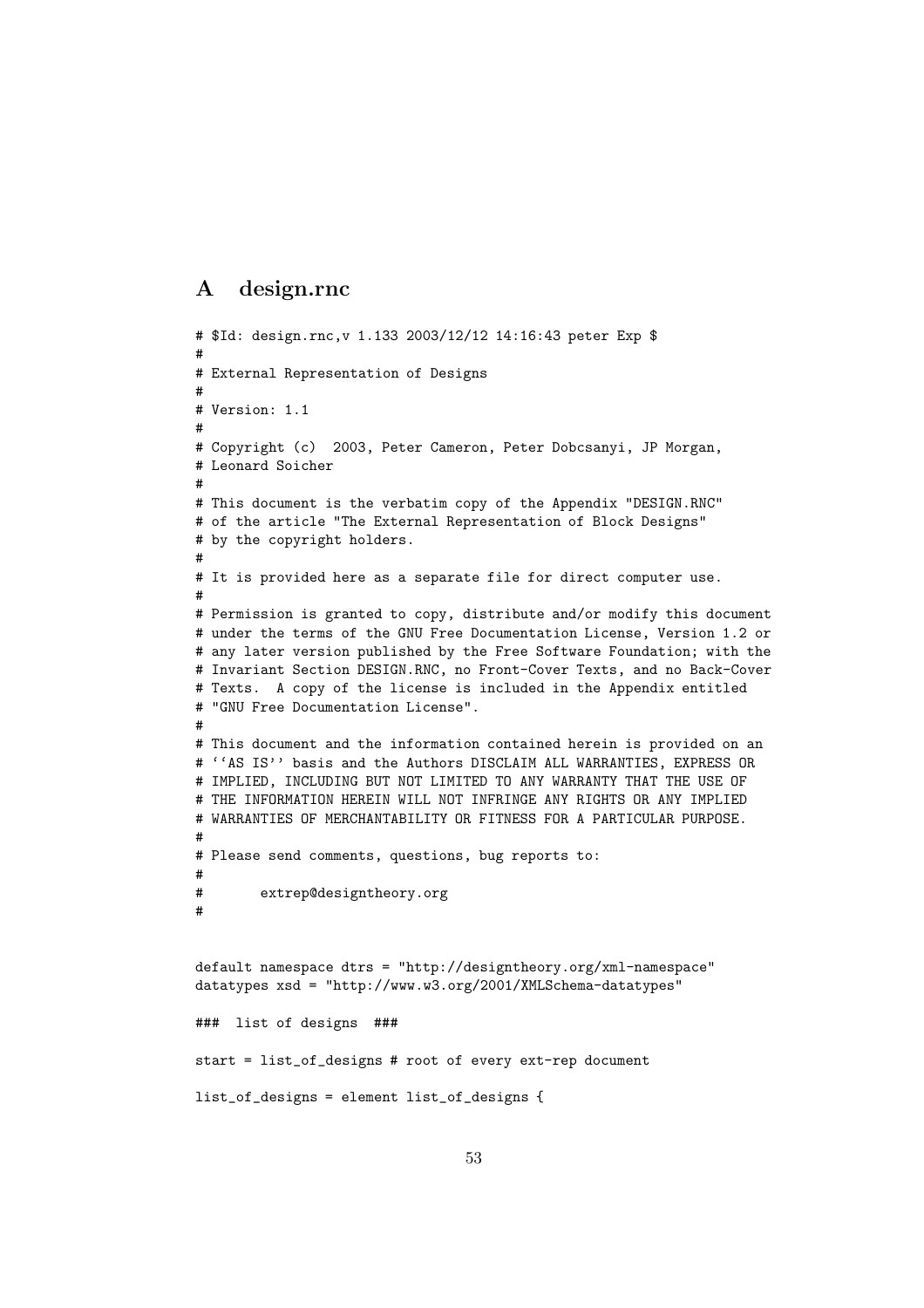```
attribute dtrs_protocol { "1.1" } ,
   attribute design_type { "block_design" | "latin_square" } ,
   attribute pairwise_nonisomorphic { "true" | "false" | "unknown" } ,
   attribute no_designs { xsd:nonNegativeInteger | "unknown" } ? ,
   attribute precision { xsd:positiveInteger } ?,
   list_definition ? ,
   # no designs should be repeated.
   ( block_design | latin_square ) * ,
   info ?
}
# query language components
# (place holder only, to be defined later)
list_definition = element list_definition {
   list_invariants ,
   no_pairwise_nonisomorphic
}
list_invariants = element list_invariants { empty }
no_pairwise_nonisomorphic = element no_pairwise_nonisomorphic { empty }
### common components for all type of designs
# elementary objects
unknown = element unknown { empty }
not_applicable = element not_applicable { empty }
z = element z \{ xsd:integer \}q = element q \{ text} \}# must be in the format a/bd = element d { xsd:decimal }
# functions on indices
function_on_indices = element function_on_indices {
   attribute domain \{ "points" | "blocks" },
   attribute n <br> {xsd:nonNegativeInteger},
   attribute ordered { "true" | "unknown" } ,
   attribute image_cardinality { xsd:positiveInteger } ? ,
   attribute precision { xsd:positiveInteger } ? ,
   attribute title \{ \text{text } \}?,
   ( map + | blank )
}
function_on_ksubsets_of_indices = element function_on_ksubsets_of_indices {
   attribute domain_base { "points" | "blocks" } ,
```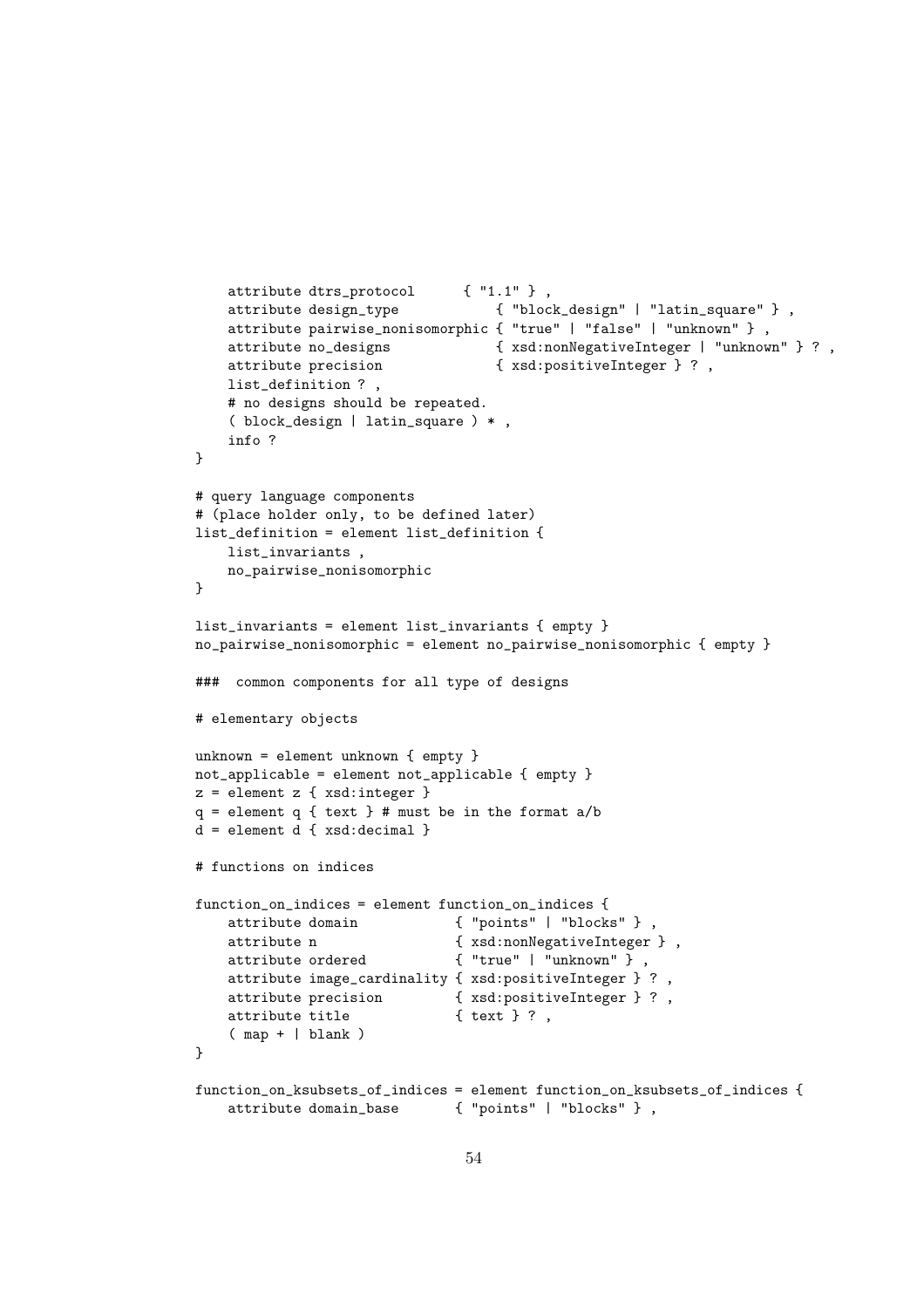```
attribute n <br> \{ xsd: nonNegativeInteger \},
   attribute k <br> \{ xsd: nonNegativeInteger \},
   attribute ordered { "true" | "unknown" } ,
   attribute image_cardinality { xsd:positiveInteger } ?
   attribute precision { xsd:positiveInteger } ? ,
   attribute title { text } ?,
    ( map + | blank )
}
# if <blank> is given instead of <map>-s, 'image_cardinality' must be specified
map = element map {
    ( preimage | preimage_cardinality | blank )
    ,
   element image { z | d | q | not_applicable }
}
preimage = element preimage {
   z +\blacksquareelement ksubset { z+ } +
    \perpentire_domain
}
preimage_cardinality = element preimage_cardinality { z }
blank = element blank { empty }
entire_domain = element entire_domain { empty }
# permutation groups and their properties
permutation_group = element permutation_group {
   attribute degree { xsd:positiveInteger } ,
   attribute order { xsd:positiveInteger } ,
   attribute domain { "points" },
   generators ,
   permutation_group_properties?
}
permutation_group_properties = element permutation_group_properties {
   element primitive {
attribute flag { "true" | "false" }
   } ?
```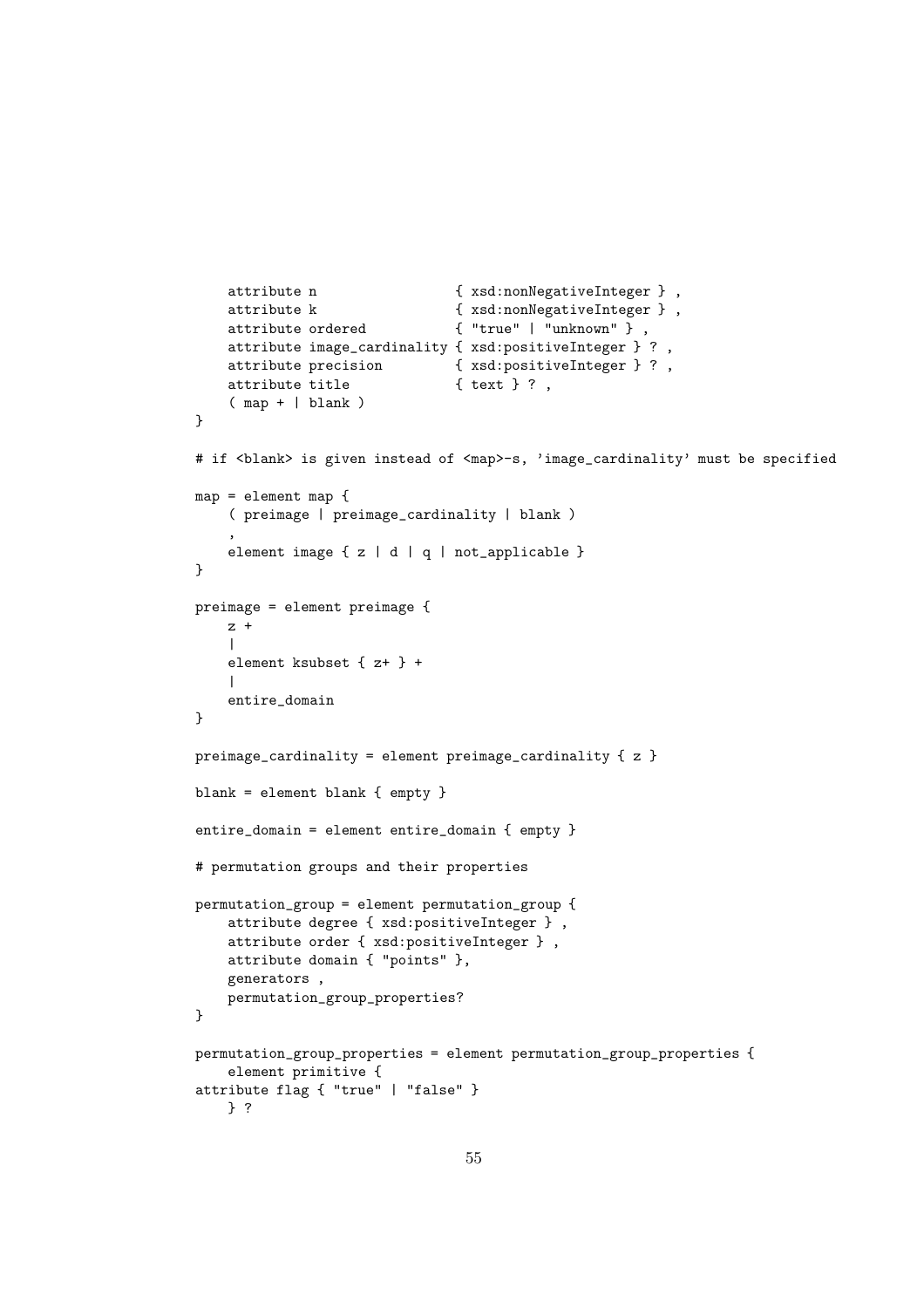```
,
    element generously_transitive {
attribute flag { "true" | "false" }
   } ?
    ,
    element multiplicity_free {
attribute flag { "true" | "false" }
   } ?
    ,
   element stratifiable {
attribute flag { "true" | "false" }
   } ?
    ,
   element no_orbits {
attribute value { xsd:positiveInteger }
   } ?
    ,
    element degree_transitivity {
attribute value { xsd:nonNegativeInteger }
    } ?
    ,
    element rank {
attribute value { xsd:positiveInteger }
    } ?
    ,
    cycle_type_representatives ?
}
cycle_type_representatives = element cycle_type_representatives {
    cycle_type_representative +
}
cycle_type_representative = element cycle_type_representative {
    permutation ,
    element cycle_type {
attribute ordered { "true" } ,
z+
    } ,
    element no_having_cycle_type { z } ?
}
generators = element generators {
    permutation *
}
```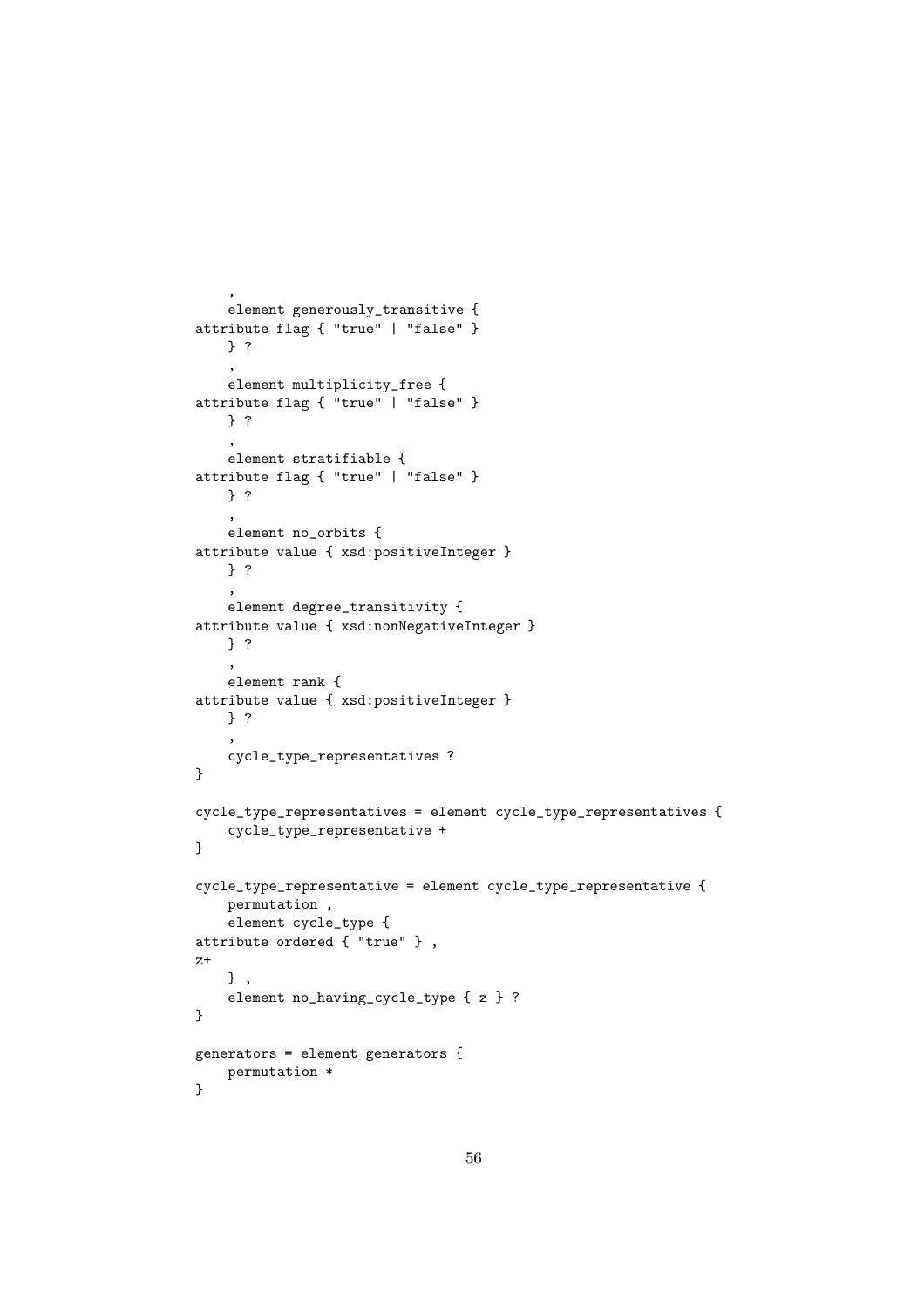```
permutation = element permutation \{z^+\}# matrix
matrix = element matrix {
   attribute no_rows { xsd:positiveInteger } ,
   attribute no_columns { xsd:positiveInteger } ,
   attribute title { text } ?,
    row +
}
row = element row { (z | q | d )+ }
# <info> commonly used for all type of designs
info = element info {
    element creator {
element person { text } *
,
element software { text } *
    } + ,
    element reference { text } * ,
    element note { text } *
}
### block design ###
block_design = element block_design {
    attribute id { xsd:ID } ,
    attribute v { xsd:positiveInteger } ,
   attribute b { xsd:positiveInteger } ? ,
    attribute precision { xsd:positiveInteger } ? ,
   blocks ,
   point_labels ? ,
    indicators ? ,
    combinatorial_properties ? ,
   block_design_automorphism_group ? ,
   resolutions ? ,
   statistical_properties ? ,
   alternative_representations ? ,
    info ?
}
blocks = element blocks {
    attribute ordered { "true" } ,
```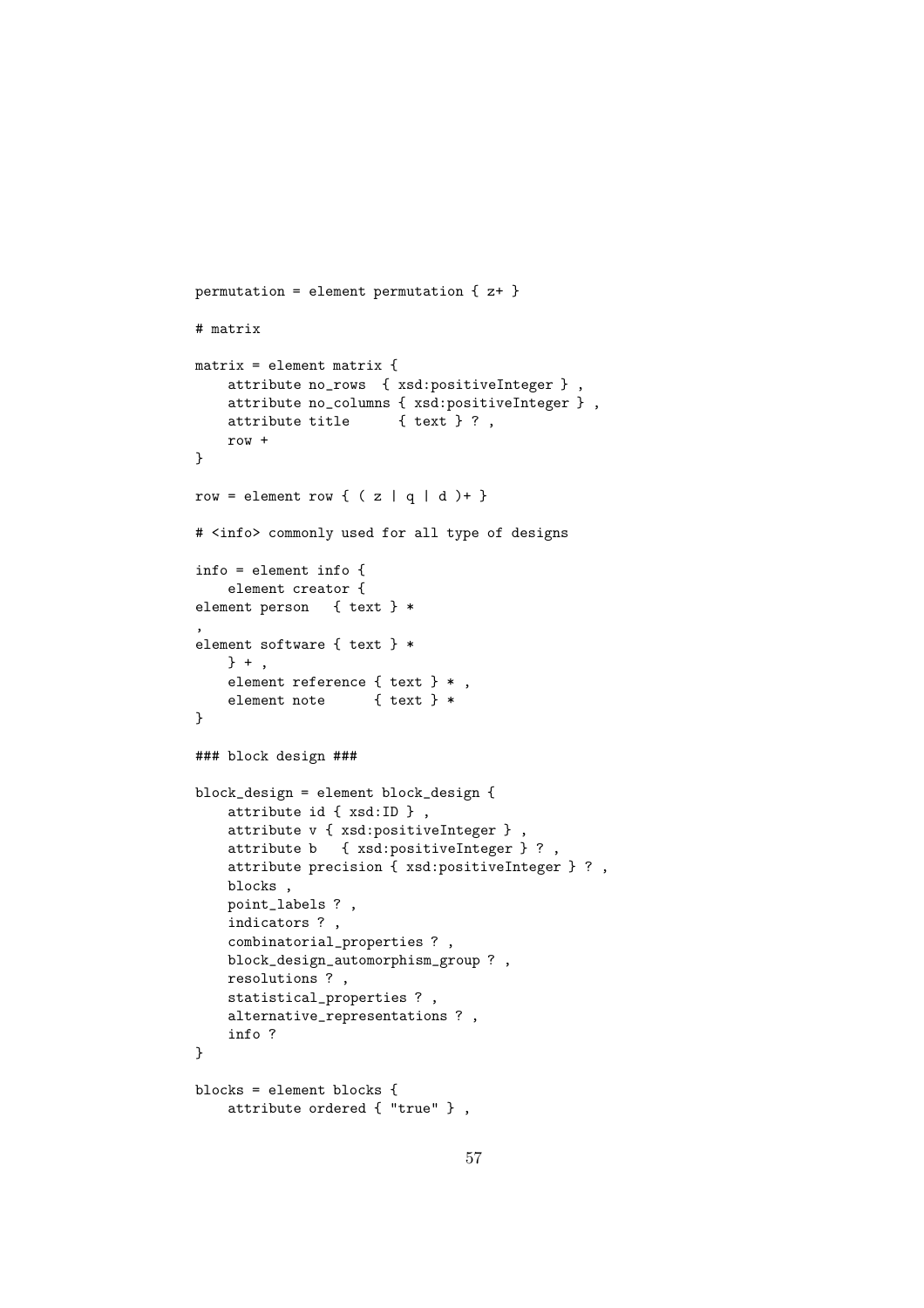```
block+
}
block = element block { z+ }
point_labels = element point_labels {
   z+
    \blacksquareelement label { text } +
}
indicators = element indicators {
    element repeated_blocks {
attribute flag { "true" | "false" }
   } ?
   &
   element resolvable {
attribute flag { "true" | "false" }
   } ?
   &
   element affine_resolvable {
attribute flag { "true" | "false" },
attribute mu { xsd:positiveInteger } ?
   } ?
    &
   element equireplicate {
attribute flag { "true" | "false" } ,
attribute r { xsd:positiveInteger } ?
    } ?
   \mathbf{g}_relement constant_blocksize {
attribute flag { "true" | "false" } ,
attribute k { xsd:positiveInteger } ?
    } ?
    &
    element t_design {
attribute flag { "true" | "false" } ,
attribute maximum_t { xsd:positiveInteger } ?
   } ?
    &
    element connected {
attribute flag { "true" | "false" } ,
attribute no_components { xsd:positiveInteger } ?
    } ?
    &
```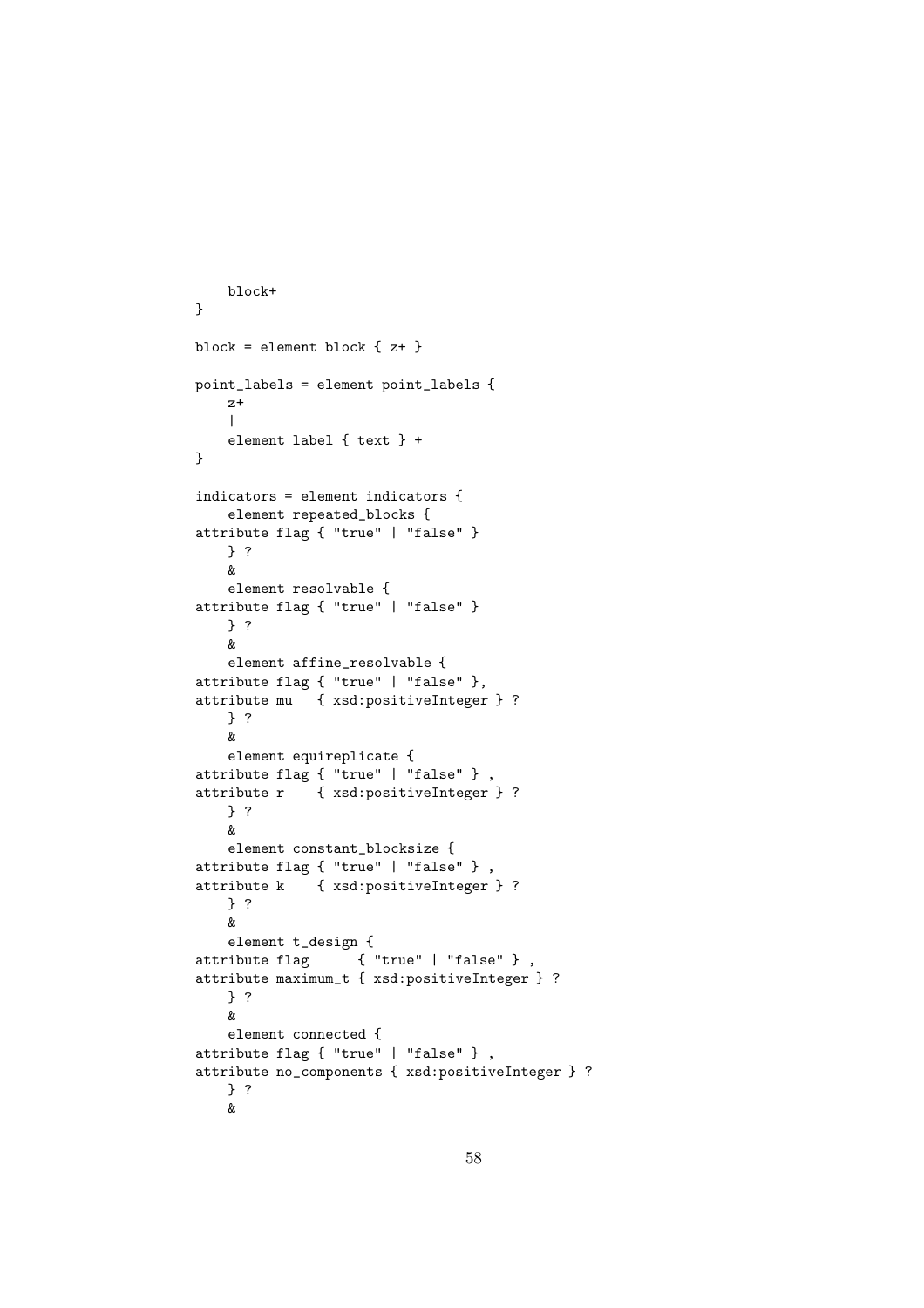```
element pairwise_balanced {
attribute flag { "true" | "false" } ,
attribute lambda { xsd:positiveInteger } ?
    } ?
   &
    element variance_balanced {
attribute flag { "true" | "false" }
   } ?
    &
    element efficiency_balanced {
attribute flag { "true" | "false" }
   } ?
    &
   element cyclic {
attribute flag { "true" | "false" }
   } ?
    \ellelement one_rotational {
attribute flag { "true" | "false" }
    } ?
}
combinatorial_properties = element combinatorial_properties {
   point_concurrences ? ,
   block_concurrences ? ,
   t_design_properties ? ,
   alpha_resolvable ? ,
   t_wise_balanced ?
}
block_concurrences = element block_concurrences {
    function_on_ksubsets_of_indices + # with domain_base="blocks"
}
point_concurrences = element point_concurrences {
    function_on_ksubsets_of_indices + # with domain_base="points"
}
t_design_properties = element t_design_properties {
    element parameters {
attribute t { xsd:positiveInteger } ,
attribute v { xsd:positiveInteger } ,
attribute b { xsd:positiveInteger } ,
attribute r { xsd:positiveInteger } ,
attribute k { xsd:positiveInteger } ,
```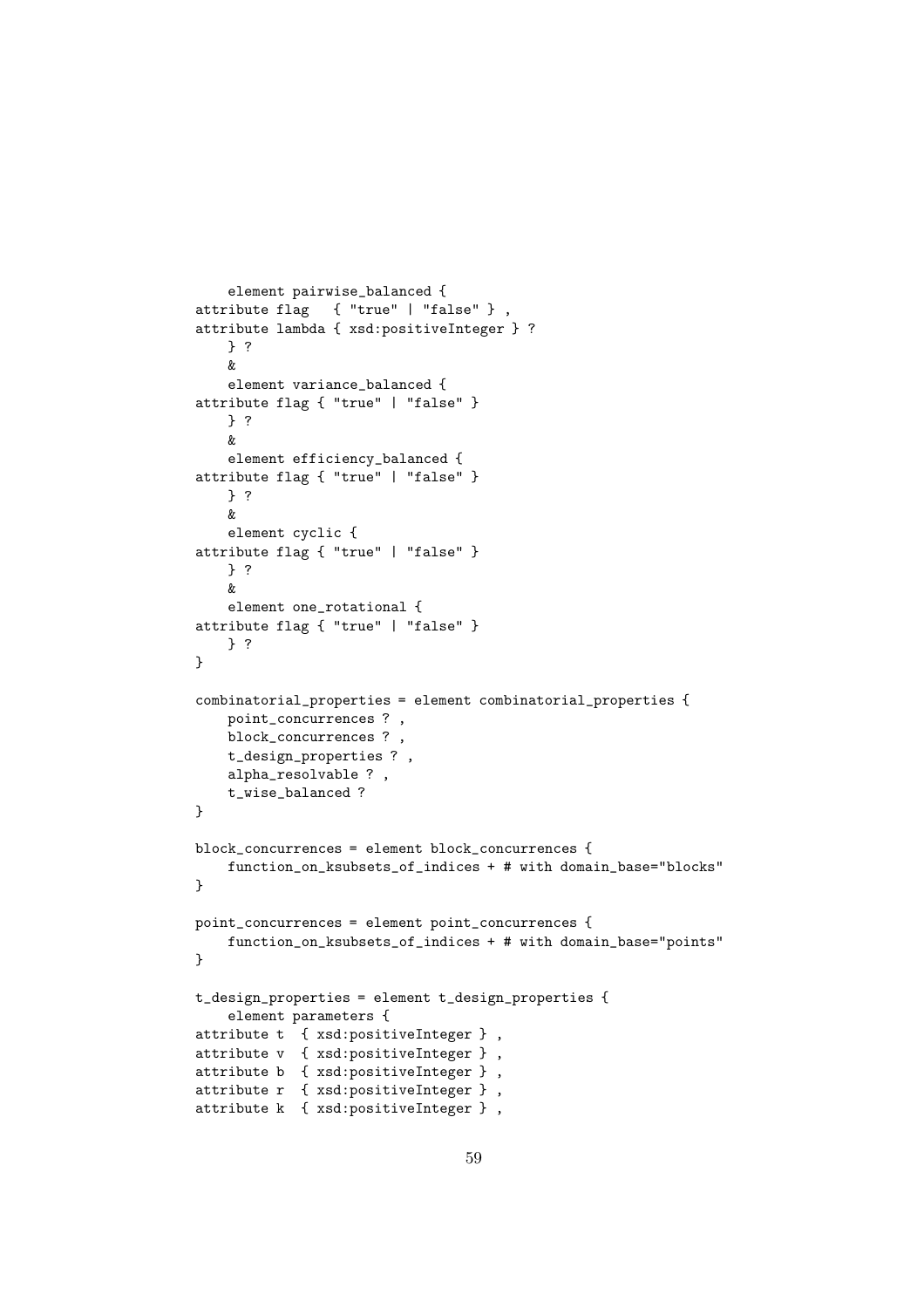```
attribute lambda { xsd:positiveInteger }
    } ?
    &
   element square {
attribute flag { "true" | "false" }
   } ?
   &
   element projective_plane {
attribute flag { "true" | "false" }
   } ?
    &
   element affine_plane {
attribute flag { "true" | "false" }
    } ?
   \ellelement steiner_system {
attribute flag { "true" | "false" } ,
attribute t { xsd:positiveInteger } ?
   } ?
   &
   element steiner_triple_system {
attribute flag { "true" | "false" }
   } ?
}
index_flag = element index_flag {
    attribute index { xsd:nonNegativeInteger },
    attribute flag { "true" | "false" | "unknown" }
}
alpha_resolvable = element alpha_resolvable {
    index_flag +
}
t_wise_balanced = element t_wise_balanced {
    index_flag +
}
block_design_automorphism_group = element automorphism_group {
    permutation_group,# 'domain' must be "points"
    block_design_automorphism_group_properties ?
}
block_design_automorphism_group_properties = element automorphism_group_properties {
```
element block\_primitive {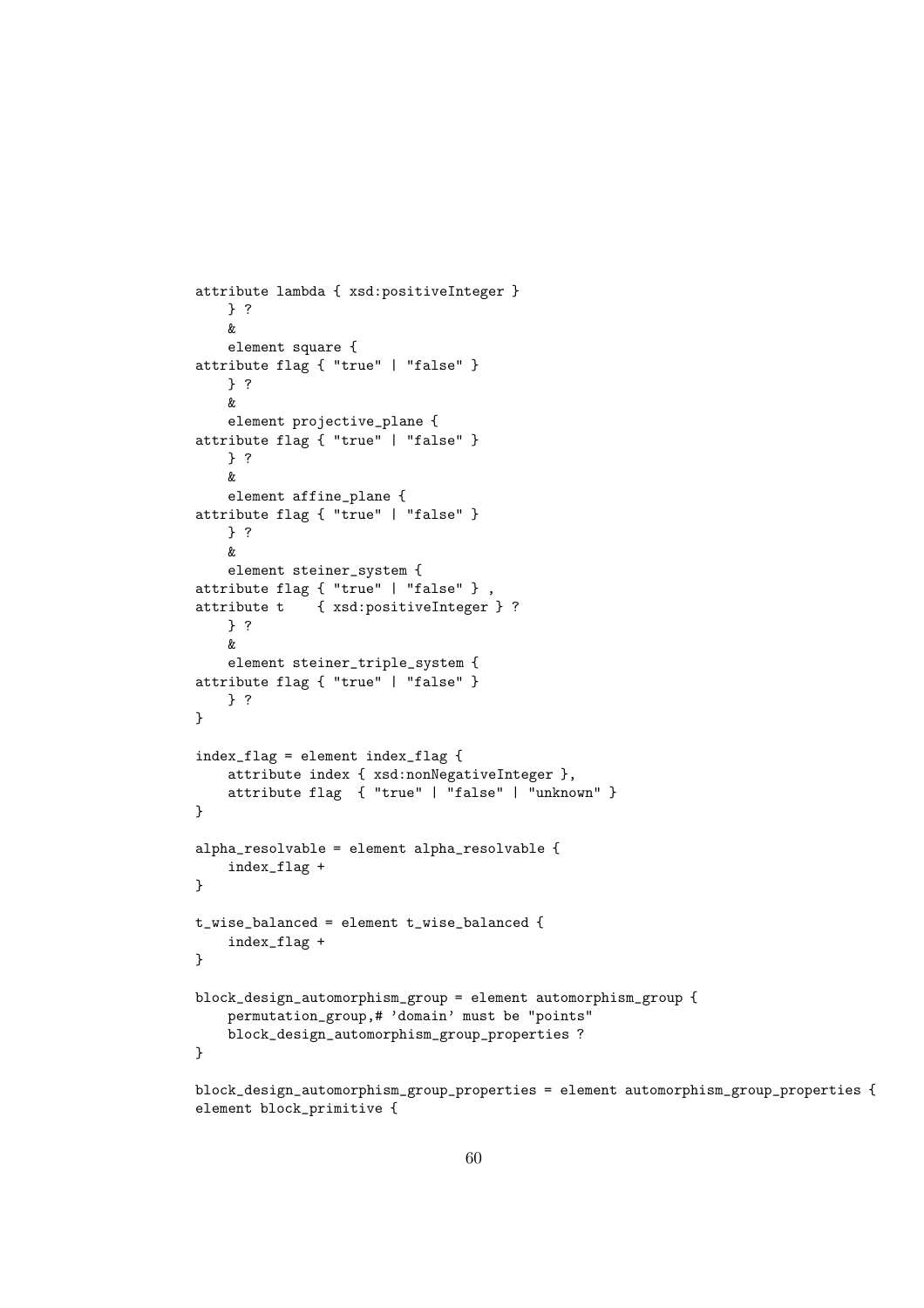```
attribute flag { "true" | "false" | "not_applicable" }
} ?
,
element no_block_orbits {
   attribute value { xsd:positiveInteger | "not_applicable" }
} ?
,
element degree_block_transitivity {
    attribute value { xsd:nonNegativeInteger | "not_applicable" }
} ?
}
resolutions = element resolutions {
    attribute pairwise_nonisomorphic { "true" | "false" | "unknown" } ,
    attribute all_classes_represented { "true" | "false" | "unknown" } ,
    resolution +
}
resolution = element resolution {
    function_on_indices,# with domain="blocks"
    resolution_automorphism_group ?
}
resolution_automorphism_group = element automorphism_group {
    permutation_group,# 'domain' must be "points"
    resolution_automorphism_group_properties?
}
resolution_automorphism_group_properties =
    element automorphism_group_properties { empty } # to be defined later
statistical_properties = element statistical_properties {
    attribute precision { xsd:positiveInteger } ,
    canonical_variances ? ,
    pairwise_variances ? ,
    optimality_criteria ? ,
    other_ordering_criteria ? ,
    canonical_efficiency_factors ? ,
   functions_of_efficiency_factors ? ,
    robustness_properties ?
    # all optional elements omitted if number of treatments=1
}
canonical_variances = element canonical_variances {
    attribute no_distinct { xsd:positiveInteger | "unknown" | "not_applicable" } ,
```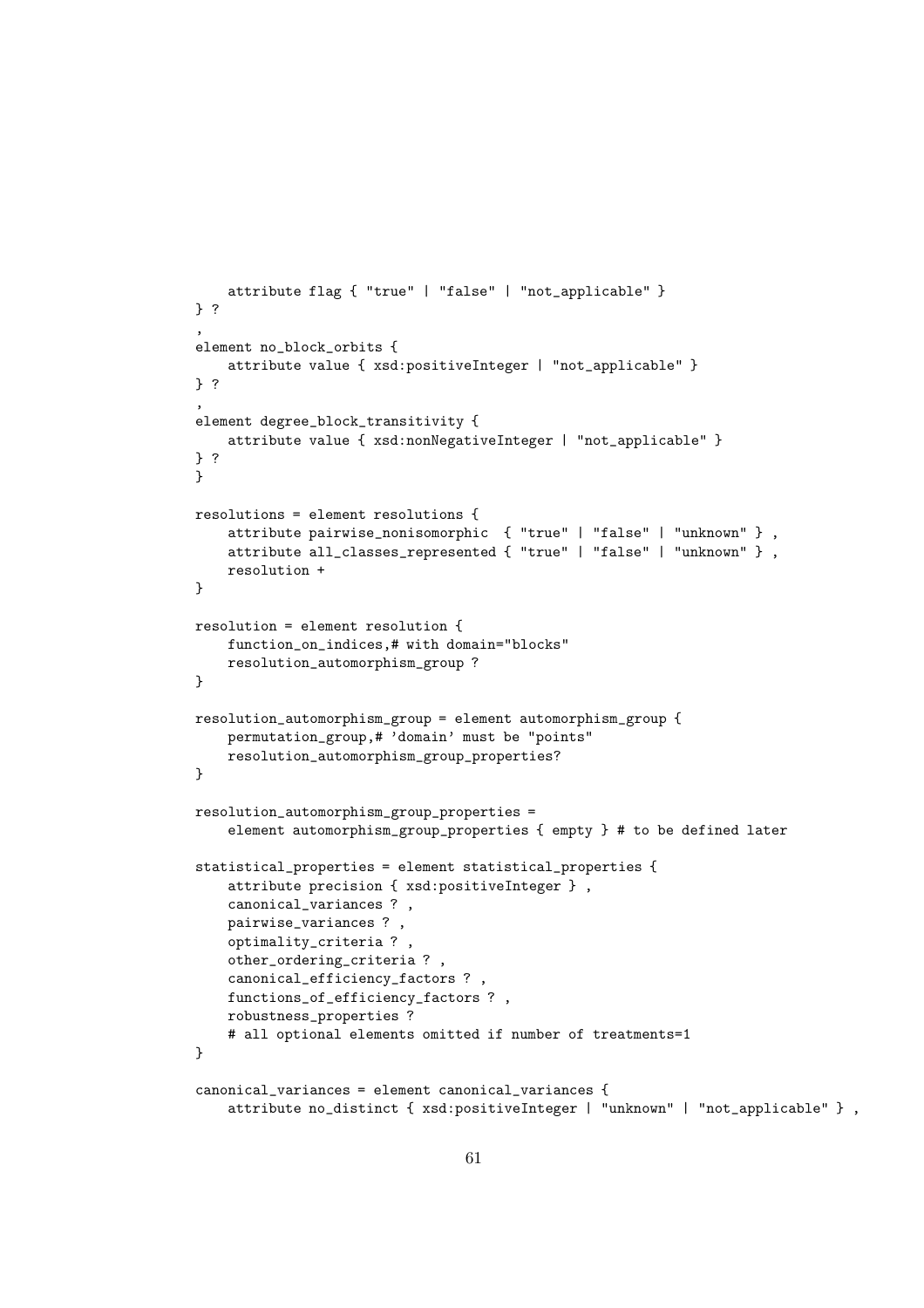```
# no_distinct = "not_applicable" for disconnected designs
    attribute ordered { "true" | "unknown" } ,
    element value {
        attribute multiplicity { xsd:positiveInteger | "not_applicable" } ,
        ( d | q | z | blank | not_applicable )
    } +
    # for a design with u connected components, there must be u-1 values
    # of "not_applicable"
    # if present as a value, "not_applicable" is largest if values ordered
\mathbf{r}pairwise_variances = element pairwise_variances {
    function_on_ksubsets_of_indices # with domain_base="points" and k="2"
}
optimality_criteria = element optimality_criteria {
    # These are functions either of
    # (i) the canonical variances z_1>=z_2>=...>=z_{v-1}, which are the
    # inverses of the v-1 largest eigenvalues of the information matrix C
    # (the inverse of zero being defined as infinity) or
    # (ii) the v(v-1)/2 pairwise variances v_{\text{min}}(i)=-\frac{1}{2}d_{\text{min}}(-i)^2-2d_{\text{min}}(-i)^2# for 1 \le i \le j \le v where d_{i}i \} is the general element of C^* (the
    # Moore-Penrose inverse of C)
    # In the connected case, the canonical variances are exactly the
    # nonzero eigenvalues of C^+; in the general case, they are the
    # nonzero eigenvalues of C^+ in addition to u-1 values of infinity,
    # where u is the number of connected components
    # Smaller values correspond to "better" designs
    # Efficiencies (see absolute_efficiency) are stored when an optimal
    # design is known WITHIN THE BINARY CLASS, in which case the value
    # is relative to the best binary design. It is thus possible that
    # a nonbinary design could be "superefficient", ie have efficiency
    # larger than 1.
    #
    # value = actual numerical value of the function for this design
    # absolute_efficiency = (value for best in binary class)/value
    # calculated_efficiency = (value for best in selected list of designs)/value
    # all efficiencies for a disconnected design are zero
    element phi_0 {
        # sum of log(z_i)element value { d | q | z | not_applicable},
        element absolute_efficiency { d | q | z | unknown } ?,
        element calculated_efficiency { d | q | z | unknown } ?
    } ?
    ,
```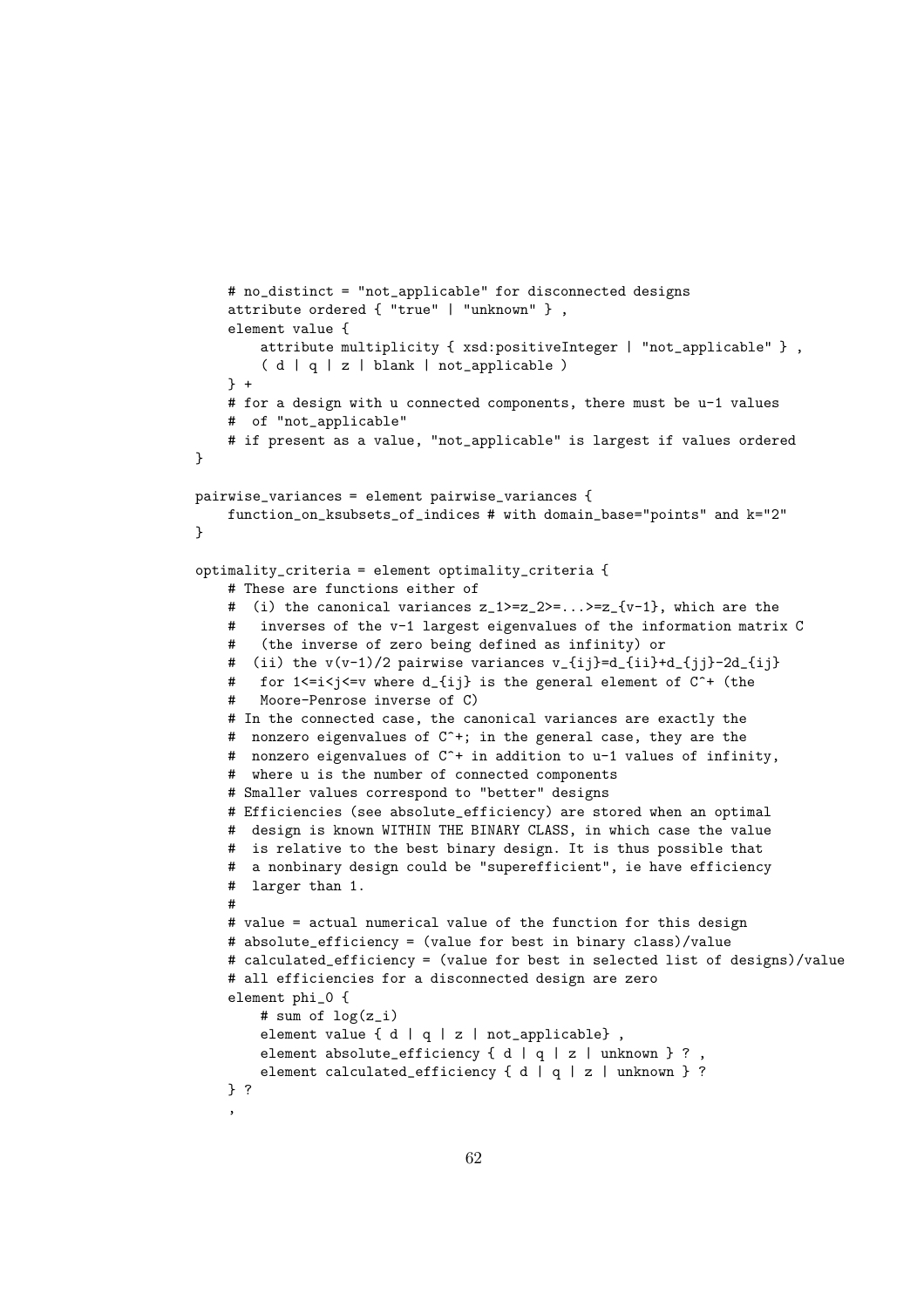```
element phi_1 {
        # mean of the z_i
        element value { d | q | z | not_applicable} ,
        element absolute_efficiency { d | q | z | unknown } ?,
        element calculated_efficiency { d | q | z | unknown } ?
    } ?
    ,
    element phi_2 {
        # mean of squared z_i
        element value { d | q | z | not_applicable} ,
        element absolute_efficiency { d | q | z | unknown } ?,
        element calculated_efficiency { d | q | z | unknown } ?
    } ?
    ,
    element maximum_pairwise_variances {
       # largest of the v_{ij}
        element value { d | q | z | not_applicable},
        element absolute_efficiency { d | q | z | unknown } ? ,
        element calculated_efficiency { d | q | z | unknown } ?
    } ?
    ,
    element E_criteria {
       # cumulative sums of the z_i
        # E_1=z_1 is often called "the" E-value
       # E_2 = z_1 + z_2# E_3=z_1+z_2+z_3
       # etc
        \# E_{v-1} = (v-1) *phi_1# Maximize all v-1 E-values <=> Schur-optimal
       E_value +
   } ?
}
E_value = element E_value {
   attribute index { xsd:positiveInteger } ,
   # index must be in \{1,\ldots,v-1\}element value { d | q | z | not_applicable},
   element absolute_efficiency { d | q | z | unknown } ?,
   element calculated_efficiency { d | q | z | unknown } ?
}
other_ordering_criteria = element other_ordering_criteria {
   # these are criteria that order designs within the reference
   # universe but which do not meet our definition for
   # an "optimality" criterion
```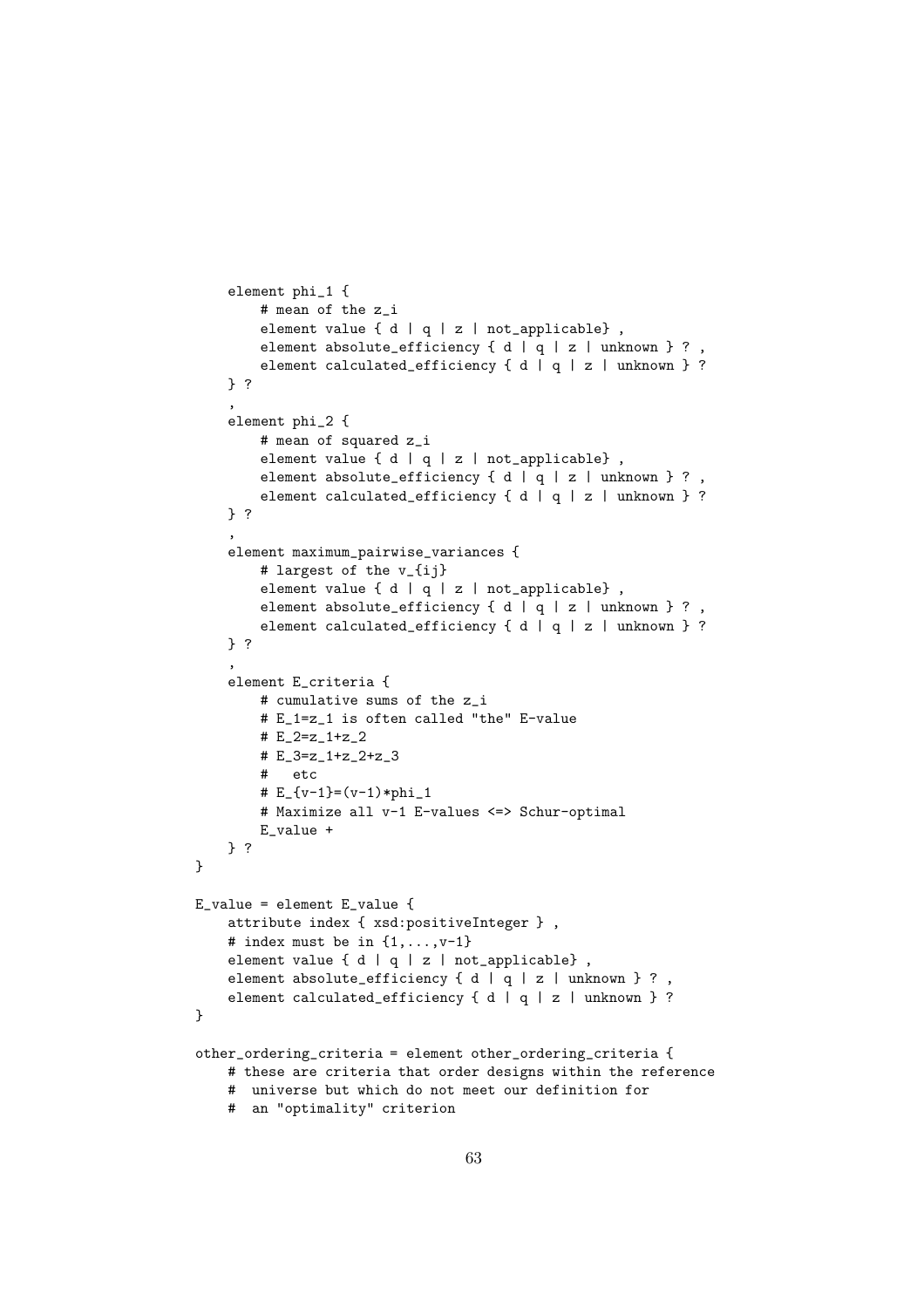```
# may be of interest in conjunction with formal optimality criteria
   # in a multi-criterion screening of designs
   # absolute_comparisons and calculated_comparisons are handled just
    # as the corresponding efficiencies for optimality criteria (and in
    # particular are zero for every disconnected design); because they do
   # not measure relative size of a variance, we use a different terminology
   # all disconnected designs are ordered "last"
    element trace_of_square_of_C {
       # sum of z_i^2 = trace of C^2# this is sometimes called the "S" criterion and is the second
       # stage of the "M-S" optimality search (first stage is to
# restrict to binarity, which maximizes trace)
        element value { d | q | z | not_applicable},
        element absolute_comparison { d | q | z | unknown } ?,
        element calculated_comparison { d | q | z | unknown } ?
   } ?
    ,
    element max_min_ratio_canonical_variances {
       # z_1/z_{-} \{v-1\}element value \{ d | q | z | not\_applicable \},
        element absolute_comparison { d | q | z | unknown } ?
        element calculated_comparison { d | q | z | unknown } ?
    } ?
    ,
    element max_min_ratio_pairwise_variances {
       # max(v_{ij})/min(v_{ij})
        element value { d | q | z | not_applicable},
        element absolute_comparison { d | q | z | unknown } ?,
        element calculated_comparison { d | q | z | unknown } ?
    } ?
    ,
    element no_distinct_canonical_variances {
       # number of distinct values among the z_{i}
        element value { z | unknown | not_applicable } ,
        element absolute_comparison { d | q | z | unknown } ?
        element calculated_comparison { d | q | z | unknown } ?
    } ?
    ,
    element no_distinct_pairwise_variances {
       # number of distinct values among the v_{ij}
       element value { z | unknown | not_applicable } ,
        element absolute_comparison { d | q | z | unknown } ?,
        element calculated_comparison { d | q | z | unknown } ?
    } ?
} ?
```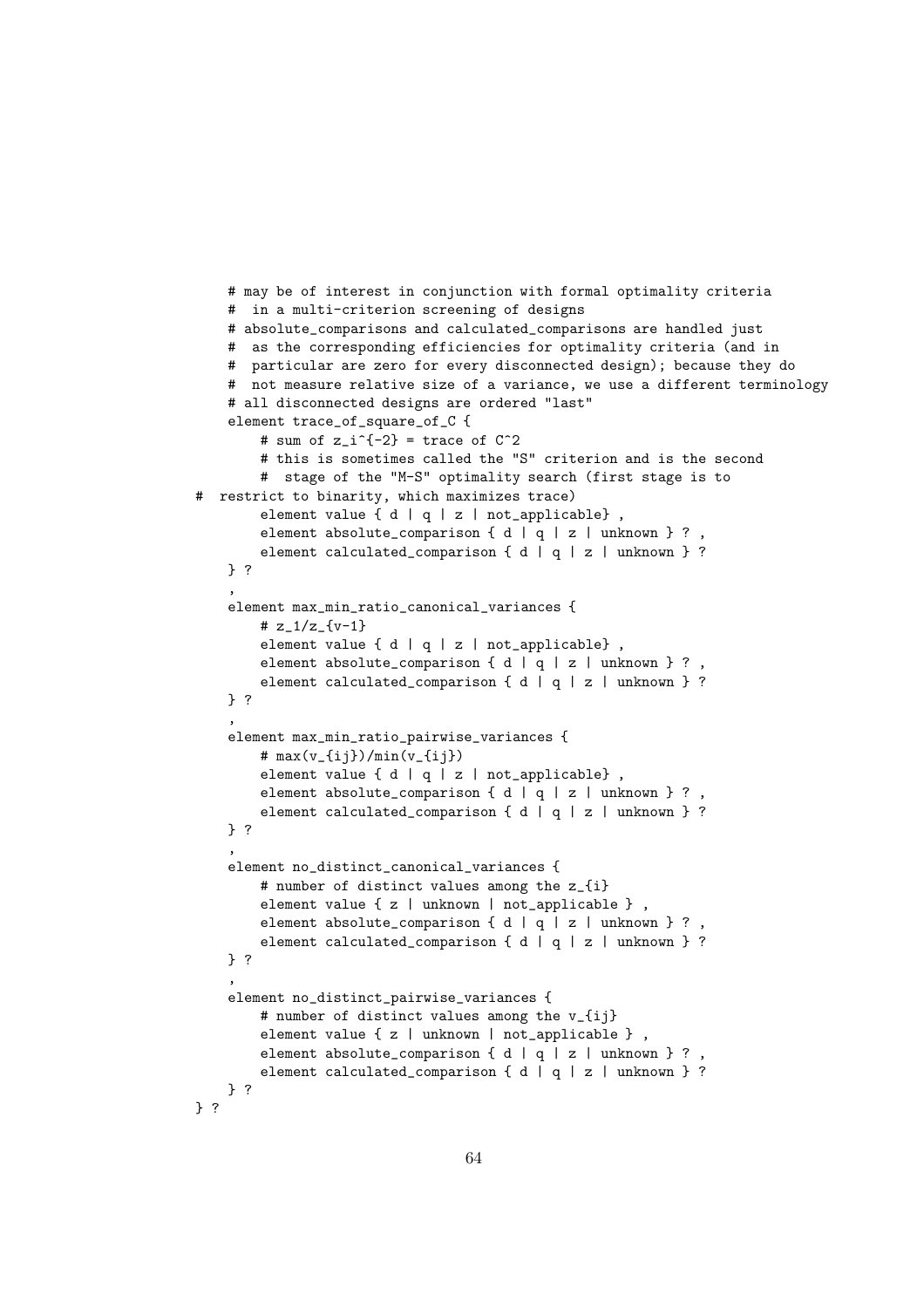```
canonical_efficiency_factors = element canonical_efficiency_factors {
    attribute no_distinct { xsd:positiveInteger | "unknown" | "not_applicable" } ,
    # no_distinct = "not_applicable" for disconnected designs
    attribute ordered { "true" | "unknown" } ,
    element value {
        attribute multiplicity { xsd:positiveInteger | "not_applicable" } ,
        (d | q | z | blank)
    } +
    # for a design with u connected components, there must be u-1 values
    # of 0
}
functions_of_efficiency_factors = element functions_of_efficiency_factors {
    # These are functions of the canonical efficiency factors
   # e_1 \leq e_2 \leq \ldots \leq e_{\text{v-1}}# that "good" designs will maximize over the class of all designs
    # with the same blocksize distribution and fixed replication numbers
    # NOTE WELL: The reference universe for these functions is restricted
    # to designs with fixed v, block size distribution, AND replication
    # numbers!
    element harmonic_mean {
        attribute alias { "A" } ,
        element value \{ d | q | z \}} ?
    ,
    element geometric_mean {
        attribute alias {"D"} ,
        element value { d | q | z }
    } ?
    ,
    element minimum {
       attribute alias { "E" } ,
        element value { d | q | z }
    } ?
}
robustness_properties = element robustness_properties {
    # for connected designs only
    robust_connected_plots ? ,
    robust_connected_blocks ? ,
    robust_efficiencies_plots ? ,
    robust_efficiencies_blocks ?
} ?
```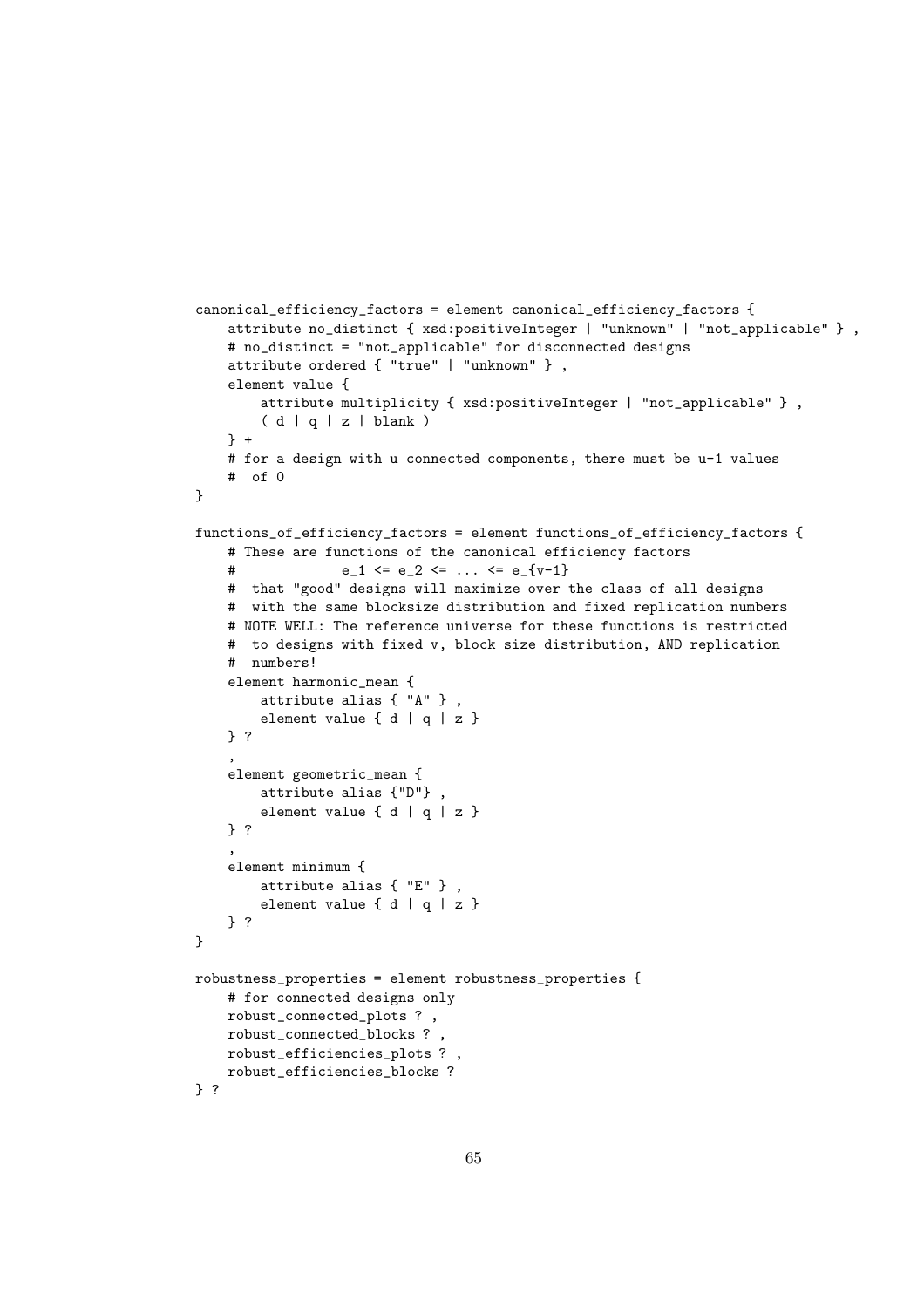```
robust_connected_plots = element robust_connected_plots {
   # This element makes the statement
   # "The design is connected under all possible ways in which
   # number_lost plots can be removed"
   # If the reported value of number_lost is known to be the largest integer
   # for which this statement is true then is_max takes the value "true"
   # and otherwise takes the value "unknown."
   attribute number_lost { xsd:nonNegativeInteger } ,
   attribute is_max { "true" | "unknown" }
}
robust_connected_blocks = element robust_connected_blocks {
   # This element makes the statement
   # "The design is connected under all possible ways in which
   # number_lost blocks can be removed"
   # If the reported value of number_lost is known to be the largest integer
   # for which this statement is true then is max takes the value "true"
   # and otherwise takes the value ""unknown"."
   attribute number_lost { xsd:nonNegativeInteger } ,
   attribute is max { "true" | "unknown" }
}
robust_efficiencies_plots = element robust_efficiencies_plots {
   attribute precision { xsd:positiveInteger } ,
   robustness_efficiency_values +
}
robust_efficiencies_blocks = element robust_efficiencies_blocks {
   attribute precision { xsd:positiveInteger } ,
   robustness_efficiency_values +
}
robustness_efficiency_values = element robustness_efficiency_values {
   # n=0 not allowed for number_lost
   # self_efficiency = (value of the criterion for the full design)/
   # (value for the reduced design)
   # absolute_efficiency = (value for best in reduced binary class)/
   # (value for the reduced design)
   # calculated efficiency = (value for best in selected list of designs)/
   # (value for the reduced design)
   attribute number_lost { xsd:positiveInteger } ,
   attribute loss_measure { "average" | "worst" } ,
   element phi_0 {
       # sum of log(z_i)
       element self_efficiency { d | q | z },
```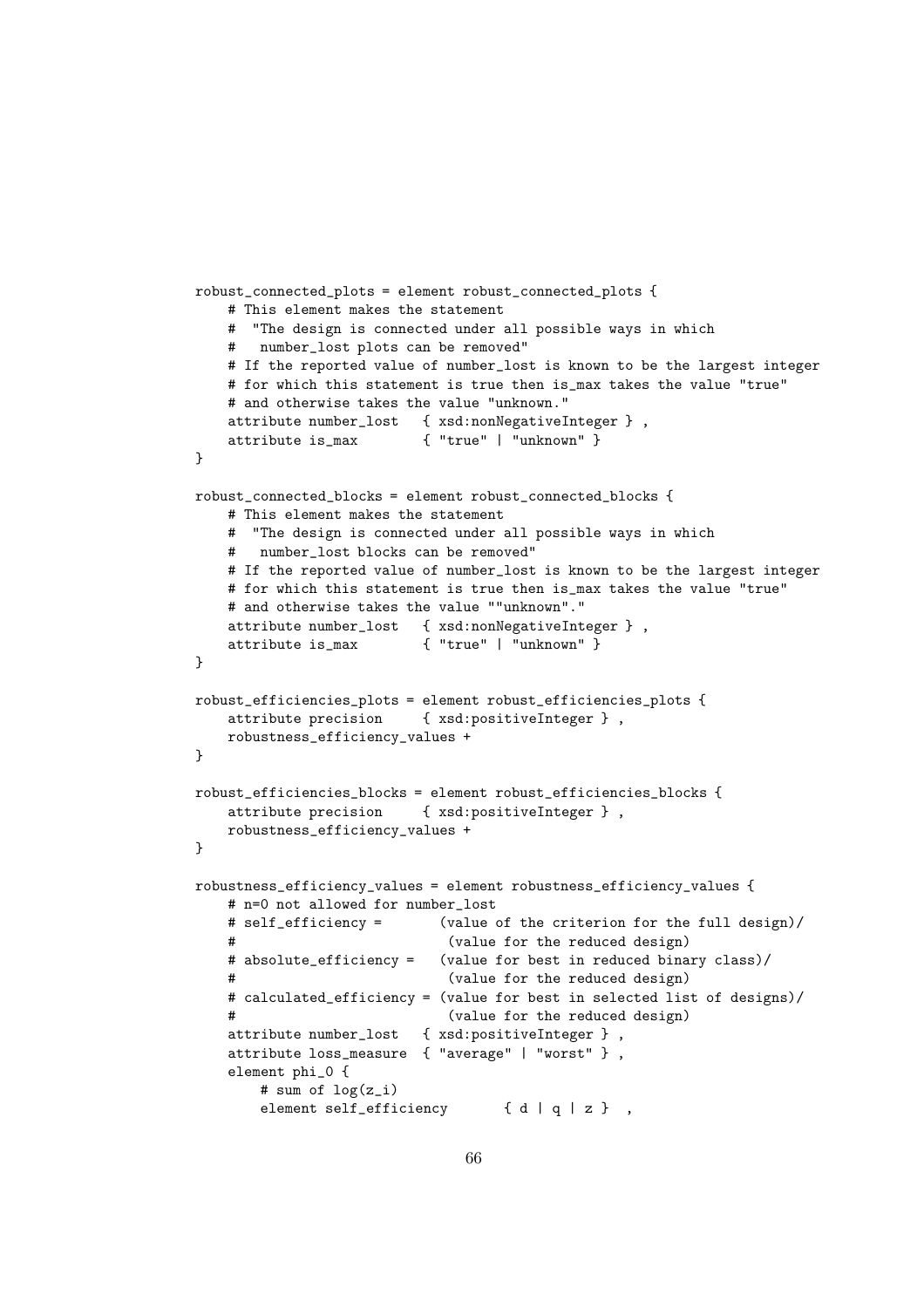```
element absolute_efficiency { d | q | z | unknown } ? ,
       element calculated_efficiency { d | q | z | unknown } ?
   } ?
    ,
    element phi_1 {
       # mean of the z_i
       element self_efficiency { d | q | z },
       element absolute_efficiency { d | q | z | unknown } ?,
       element calculated_efficiency { d | q | z | unknown } ?
   } ?
    ,
    element maximum_pairwise_variances {
       # largest of the v_{ij}
       element self_efficiency { d | q | z } ,
       element absolute_efficiency { d | q | z | unknown } ?,
       element calculated_efficiency { d | q | z | unknown } ?
    } ?
    ,
    element E_1 {
       # E_1=z_1 is often called "the" E-value
       element self_efficiency { d | q | z },
       element absolute_efficiency { d | q | z | unknown } ? ,
       element calculated_efficiency { d | q | z | unknown } ?
   } ?
}
alternative_representations = element alternative_representations {
    incidence_matrix
   # ... to be extended as needed
}
incidence_matrix = element incidence_matrix {
   attribute shape { "points_by_blocks" } ,
   matrix
}
# latin square
# (place holder only, to be defined later)
latin_square = element latin_square { empty }
# vi: set syntax=rnc:
# vi: set expandtab:
```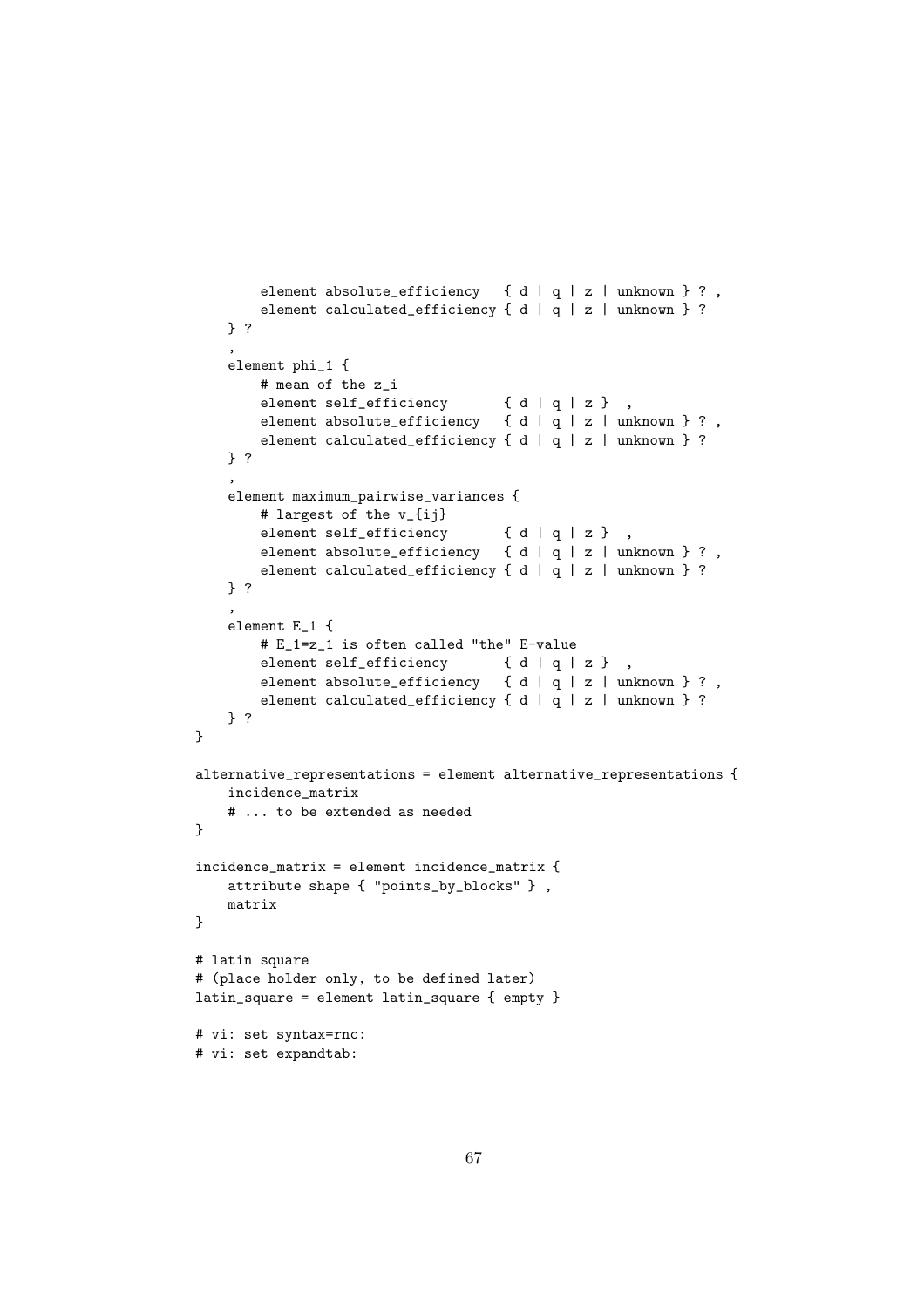# B An example

Here in its entirety is the example which we have seen in parts throughout this document.

```
<?xml version="1.0"?>
<list_of_designs design_type="block_design" dtrs_protocol="1.1" no_designs="1"
pairwise_nonisomorphic="true" xmlns="http://designtheory.org/xml-namespace">
    <block_design b="7" id="t2-v7-k3-L1-1" v="7">
        <blocks ordered="true">
           <br/>block><z>0</z><z>1</z><z>2</z></block>
           <br/>block><z>0</z><z>3</z><z>4</z></block>
           <block><z>0</z><z>5</z><z>6</z></block>
           <block><z>1</z><z>3</z><z>5</z></block>

           <block><z>2</z><z>3</z><z>6</z></block>
           <block><z>2</z><z>4</z><z>5</z></block>
       </blocks>
        <indicators>
           <repeated_blocks flag="false">
           </repeated_blocks>
           <resolvable flag="false">
           </resolvable>
           <affine_resolvable flag="false">
           </affine_resolvable>
           <equireplicate flag="true" r="3">
           </equireplicate>
           <constant_blocksize flag="true" k="3">
           </constant_blocksize>
           <t_design flag="true" maximum_t="2">
           </t_design>
           <connected flag="true" no_components="1">
           </connected>
           <pairwise_balanced flag="true" lambda="1">
           </pairwise_balanced>
           <variance_balanced flag="true">
           </variance_balanced>
           <efficiency_balanced flag="true">
           </efficiency_balanced>
           <cyclic flag="true">
           </cyclic>
           <one_rotational flag="false">
           </one_rotational>
       </indicators>
```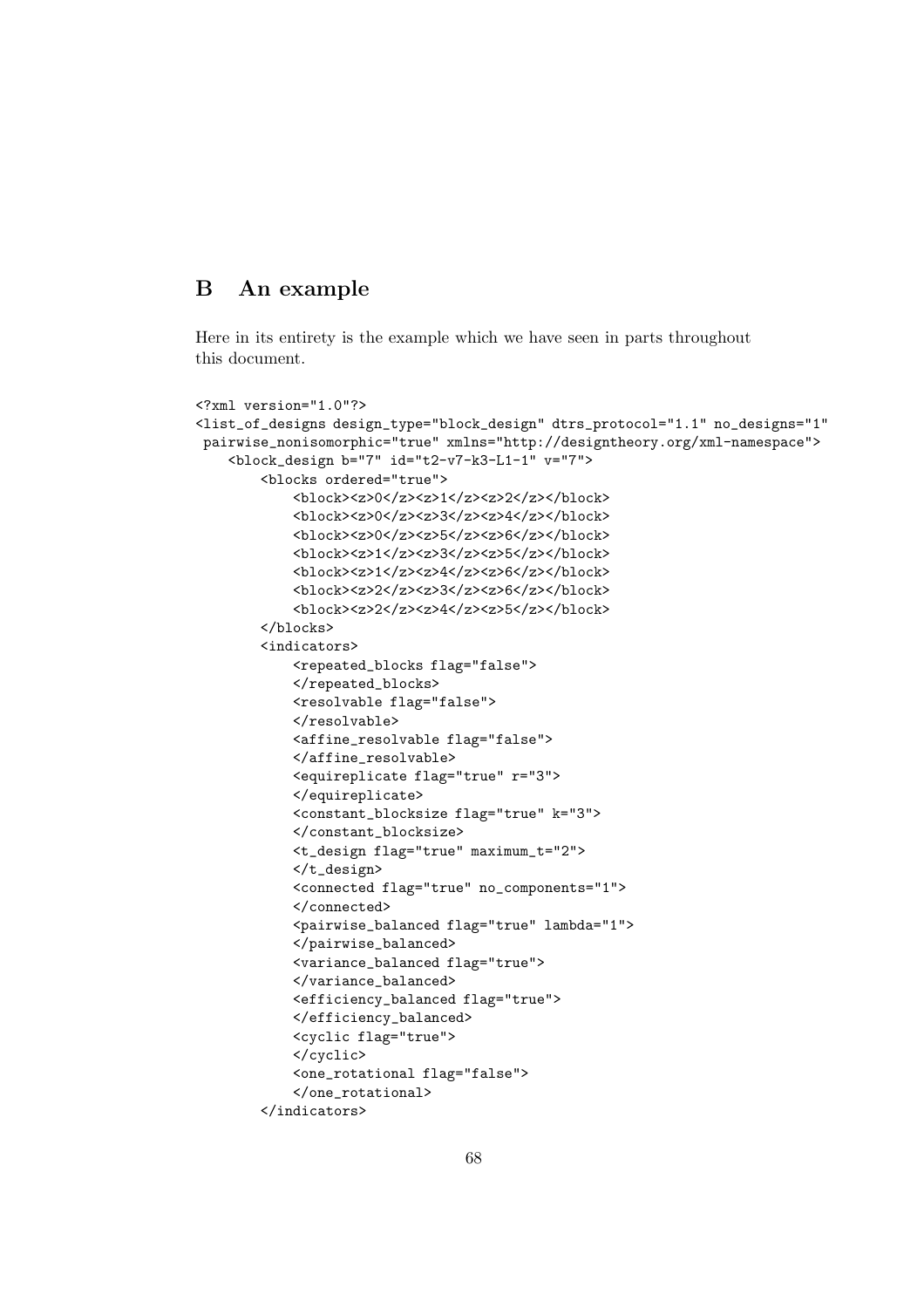```
<combinatorial_properties>
    <point_concurrences>
        <function_on_ksubsets_of_indices domain_base="points" k="1"
         n="7" ordered="true" title="replication_numbers">
            <map>
                <preimage>
                    <entire_domain>
                    </entire_domain>
                </preimage>
                <image><z>3</z></image>
            </map>
        </function_on_ksubsets_of_indices>
        <function_on_ksubsets_of_indices domain_base="points" k="2"
         n="7" ordered="true" title="pairwise_point_concurrences">
            <map>
                <preimage>
                    <entire_domain>
                    </entire_domain>
                </preimage>
                <image><z>1</z></image>
            </map>
        </function_on_ksubsets_of_indices>
    </point_concurrences>
    <block_concurrences>
        <function_on_ksubsets_of_indices domain_base="blocks" k="1"
         n="7" ordered="unknown" title="block_sizes">
            <map>
                <preimage_cardinality><z>7</z></preimage_cardinality>
                <image><z>3</z></image>
            </map>
        </function_on_ksubsets_of_indices>
        <function_on_ksubsets_of_indices domain_base="blocks" k="2"
         n="7" ordered="unknown"
         title="pairwise_block_intersection_sizes">
            <map>
                <preimage_cardinality><z>21</z></preimage_cardinality>
                <image><z>1</z></image>
            \langle/map\rangle</function_on_ksubsets_of_indices>
    </block_concurrences>
    <t_design_properties>
        <parameters b="7" k="3" lambda="1" r="3" t="2" v="7">
        </parameters>
        <square flag="true">
        </square>
```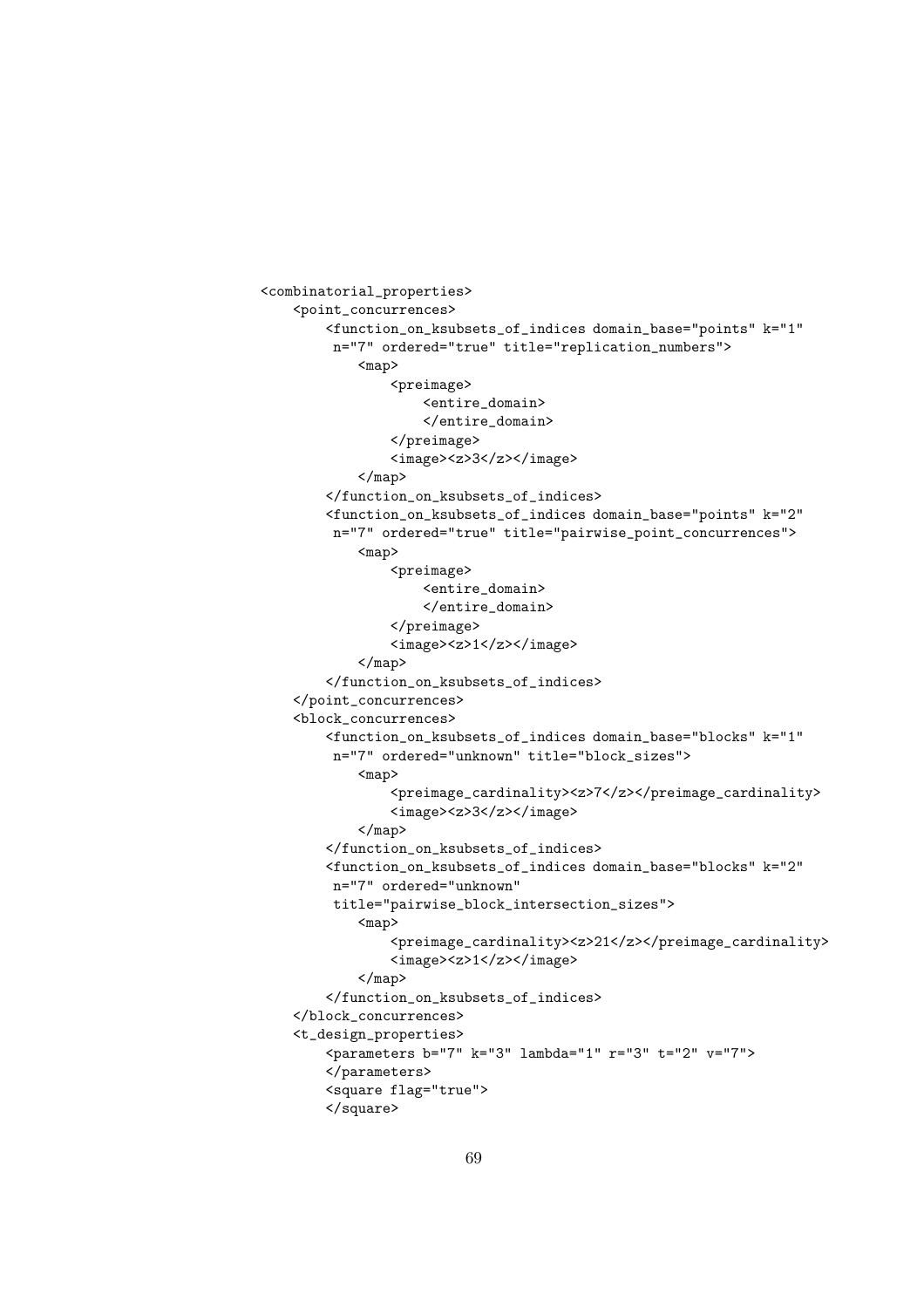```
<projective_plane flag="true">
        </projective_plane>
        <affine_plane flag="false">
        </affine_plane>
        <steiner_system flag="true" t="2">
        </steiner_system>
        <steiner_triple_system flag="true">
        </steiner_triple_system>
    </t_design_properties>
    <alpha_resolvable>
        <index_flag flag="true" index="3">
        </index_flag>
    </alpha_resolvable>
    <t_wise_balanced>
        <index_flag flag="true" index="1">
        </index_flag>
        <index_flag flag="true" index="2">
        </index_flag>
    </t_wise_balanced>
</combinatorial_properties>
<automorphism_group>
    <permutation_group degree="7" domain="points" order="168">
        <generators>
            <permutation>
                <z>1</z><z>0</z>/<z><z>2</z>
                <z>3</z>
                <z>5</z>
                <z>4</z><z><z>6</z>
            </permutation>
            <permutation>
                <z>0</z>
                <z>2</z>
                <z>1</z><z>3</z>
                <z>4</z><z><z>6</z>
                <z>5</z>
            </permutation>
            <permutation>
                <z>0</z>
                <z>3</z>
                <z>4</z><z>
```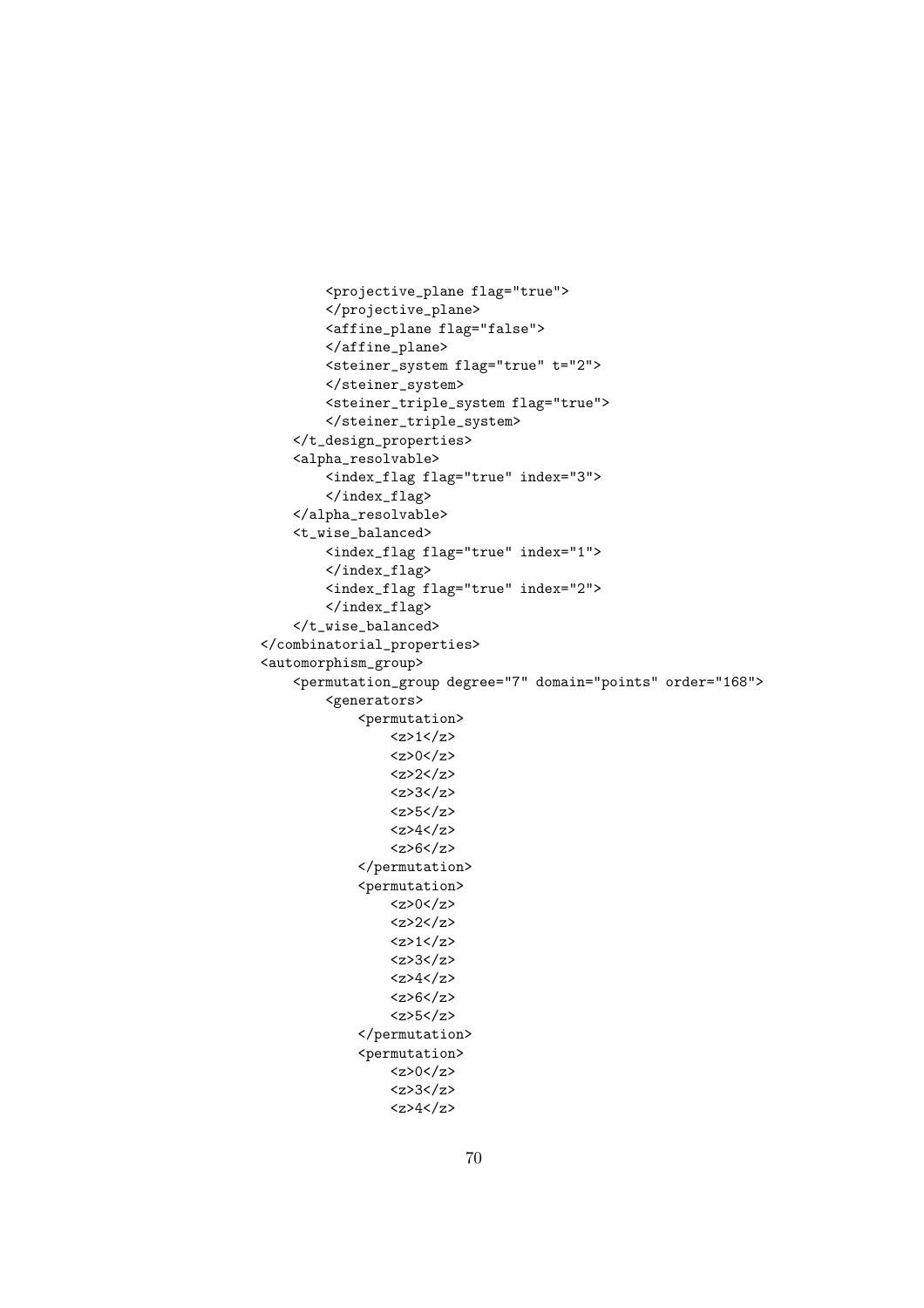```
\langle z \rangle1\langle z \rangle<z>2</z>
         <z>5</z>
         <z>6</z>
    </permutation>
    <permutation>
        <z>0</z>/<z><z>1</z>
        <z>2</z>
        <z>5</z>
         <z>6</z>
         <z>3</z>
         <z>4</z>
    </permutation>
    <permutation>
        <z>0</z>
        \langle z \rangle1\langle z \rangle<z>2</z>
         <z>4</z><z><z>3</z>
         <z>6</z>
         <z>5</z>
    </permutation>
</generators>
<permutation_group_properties>
    <primitive flag="true">
    </primitive>
    <generously_transitive flag="true">
    </generously_transitive>
    <multiplicity_free flag="true">
    </multiplicity_free>
    <stratifiable flag="true">
    \langlestratifiable>
    <no_orbits value="1">
    </no_orbits>
    <degree_transitivity value="2">
    </degree_transitivity>
    <rank value="2">
    \langle/rank\rangle<cycle_type_representatives>
         <cycle_type_representative>
             <permutation>
                  <z>1</z>
                  <z>3</z>
                  <z>5</z>
```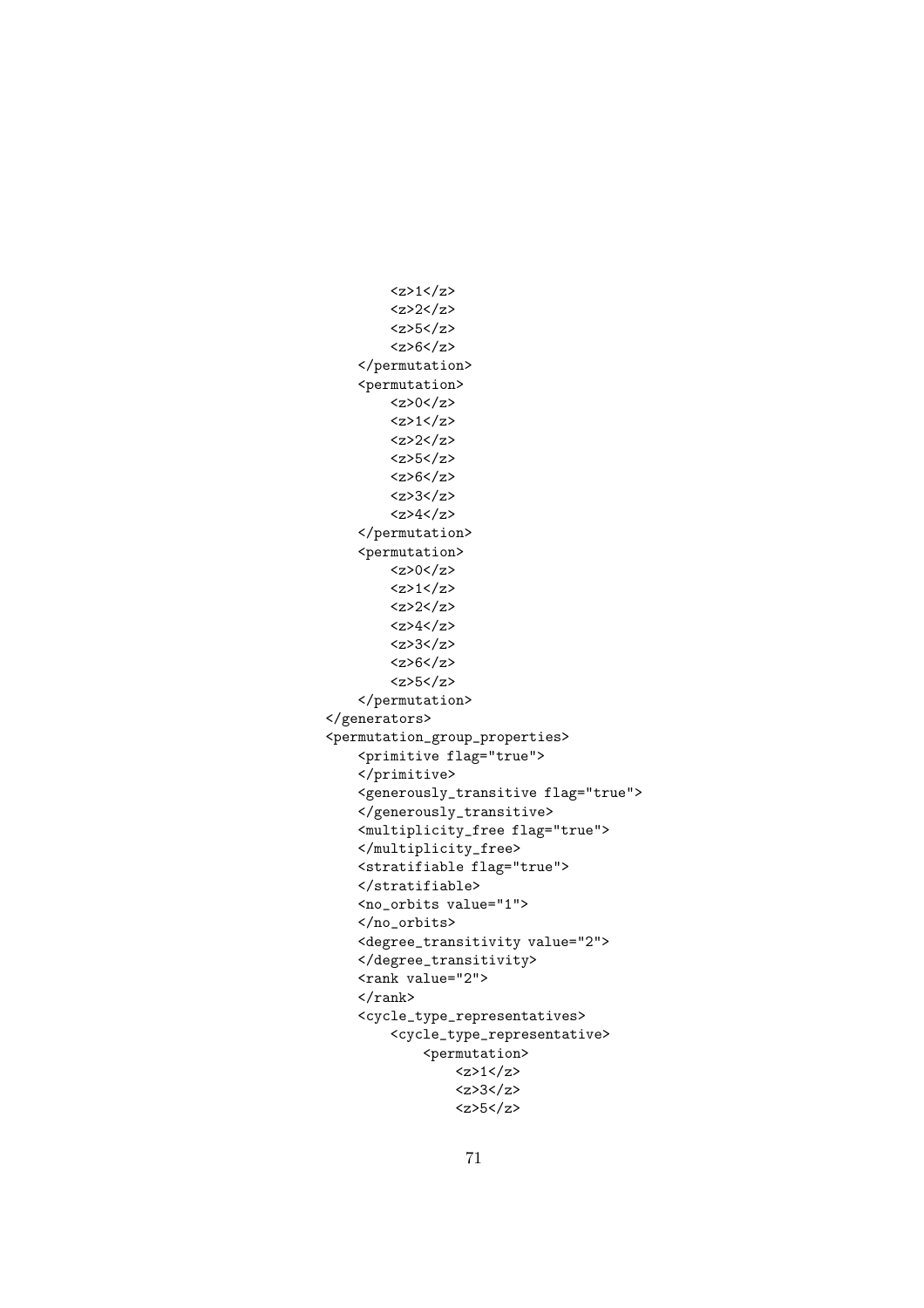<z>2</z>  $<$ z>0 $<$ /z> <z>6</z>  $<$ z>4 $<$ /z> </permutation> <cycle\_type ordered="true"> <z>7</z> </cycle\_type> <no\_having\_cycle\_type> <z>48</z> </no\_having\_cycle\_type> </cycle\_type\_representative> <cycle\_type\_representative> <permutation>  $<$ z>0 $<$ /z> <z>2</z>  $1$ <z>5</z> <z>6</z> <z>4</z> <z>3</z> </permutation> <cycle\_type ordered="true">  $<$ z>1 $<$ /z> <z>2</z>  $\langle z \rangle 4 \langle z \rangle$ </cycle\_type> <no\_having\_cycle\_type>  $42z$ </no\_having\_cycle\_type> </cycle\_type\_representative> <cycle\_type\_representative> <permutation>  $<$ z>0 $<$ /z> <z>3</z>  $<$ z>4 $<$ /z> <z>5</z> <z>6</z>  $\langle z \rangle$ 1 $\langle z \rangle$ <z>2</z> </permutation> <cycle\_type ordered="true">  $<$ z>1 $<$ /z> <z>3</z> <z>3</z>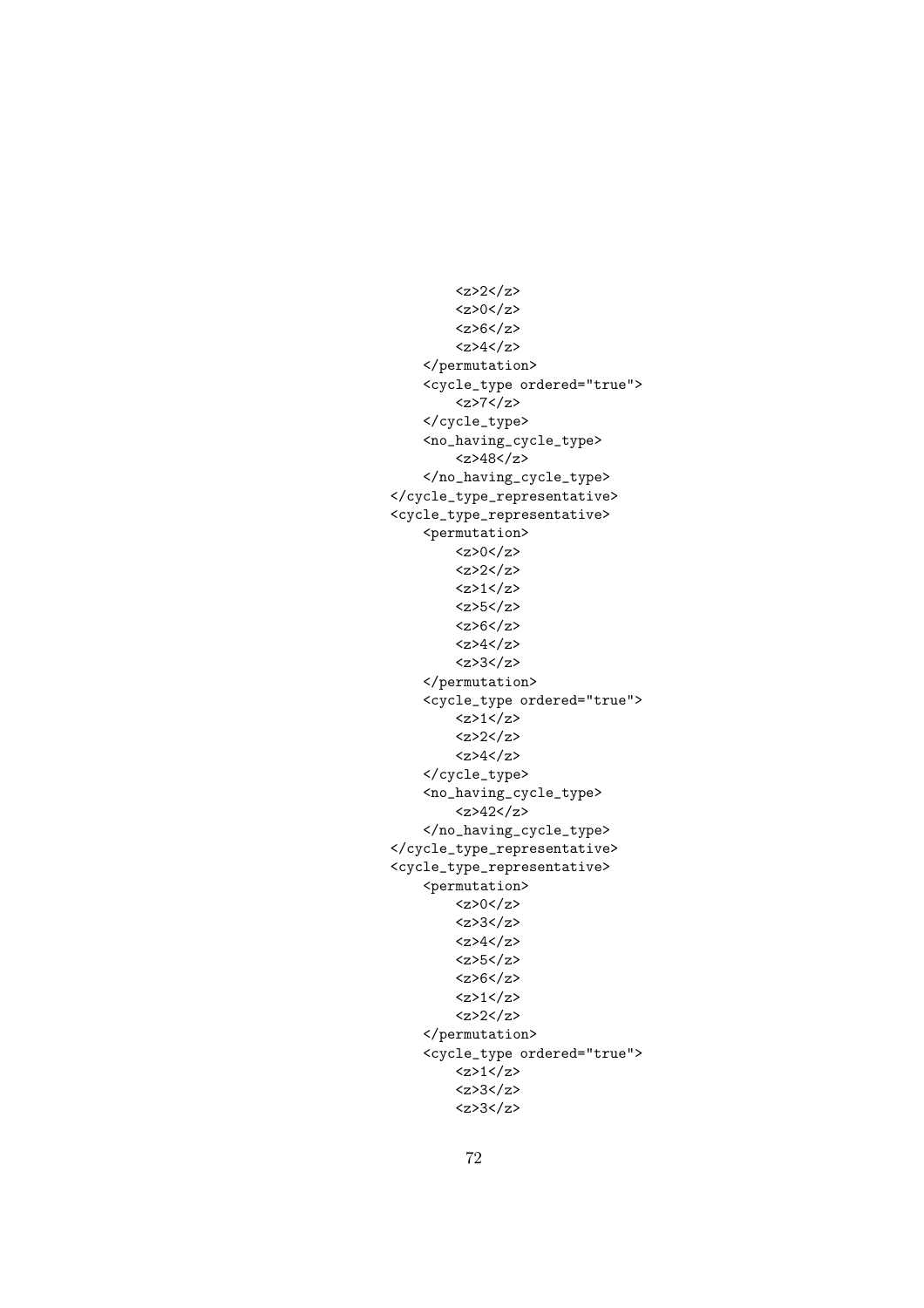```
</cycle_type>
    <no_having_cycle_type>
         <z>56</z>
    </no_having_cycle_type>
</cycle_type_representative>
<cycle_type_representative>
    <permutation>
        <z>0</z>
         <z>1</z><z>2</z>
         <z>4</z>
         <z>3</z>
         <z>6</z>
         <z>5</z>
    </permutation>
    <cycle_type ordered="true">
         <z>1</z><z>1</z>\langle z \rangle1\langle z \rangle<z>2</z>
         <z>2</z>
    </cycle_type>
    <no_having_cycle_type>
         <z>21</z>
    </no_having_cycle_type>
</cycle_type_representative>
<cycle_type_representative>
    <permutation>
        <z>0</z>/<z><z>1</z><z>2</z>
         <z>3</z>
         <z>4</z><z><z>5</z>
         <z>6</z>
    </permutation>
    <cycle_type ordered="true">
        \langle z \rangle1\langle z \rangle<z>1</z>
         <z>1</z><z>1</z>
         <z>1</z><z>1</sub><z>z<z>1</z></cycle_type>
```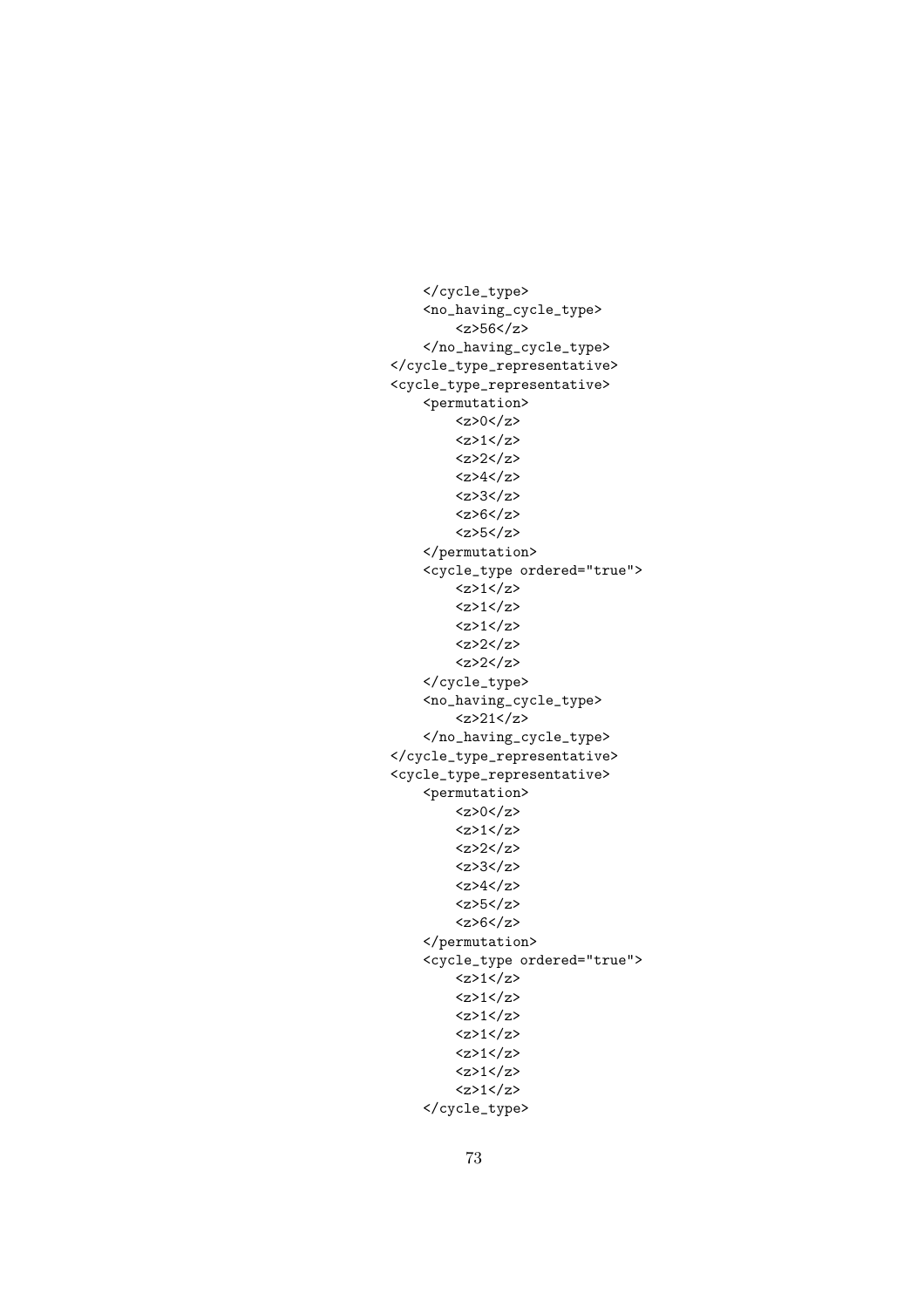```
<no_having_cycle_type>
                         <z>1</z>
                    </no_having_cycle_type>
                </cycle_type_representative>
            </cycle_type_representatives>
        </permutation_group_properties>
    </permutation_group>
    <automorphism_group_properties>
        <block_primitive flag="true">
        </block_primitive>
        <no_block_orbits value="1">
        </no_block_orbits>
        <degree_block_transitivity value="2">
        </degree_block_transitivity>
    </automorphism_group_properties>
</automorphism_group>
<statistical_properties precision="9">
    <canonical_variances no_distinct="1" ordered="true">
        <value multiplicity="6"><d>0.428571429</d></value>
    </canonical_variances>
    <pairwise_variances>
        <function_on_ksubsets_of_indices domain_base="points" k="2"
         n="7" ordered="true">
            <map>
                <preimage>
                    <entire_domain>
                    </entire_domain>
                </preimage>
                <image><d>0.857142857</d></image>
            </map>
        </function_on_ksubsets_of_indices>
    </pairwise_variances>
    <optimality_criteria>
        <sub>phi_0</sub></sub>
            <value><d>-5.08378716</d></value>
            <absolute_efficiency><z>1</z></absolute_efficiency>
            <calculated_efficiency><z>1</z></calculated_efficiency>
        \langle/phi_0>

            <value><d>0.428571429</d></value>
            <absolute_efficiency><z>1</z></absolute_efficiency>
            <calculated_efficiency><z>1</z></calculated_efficiency>
        \langle/phi_1>
        <sub>phi_2</sub></sub>
            <value><d>0.183673469</d></value>
```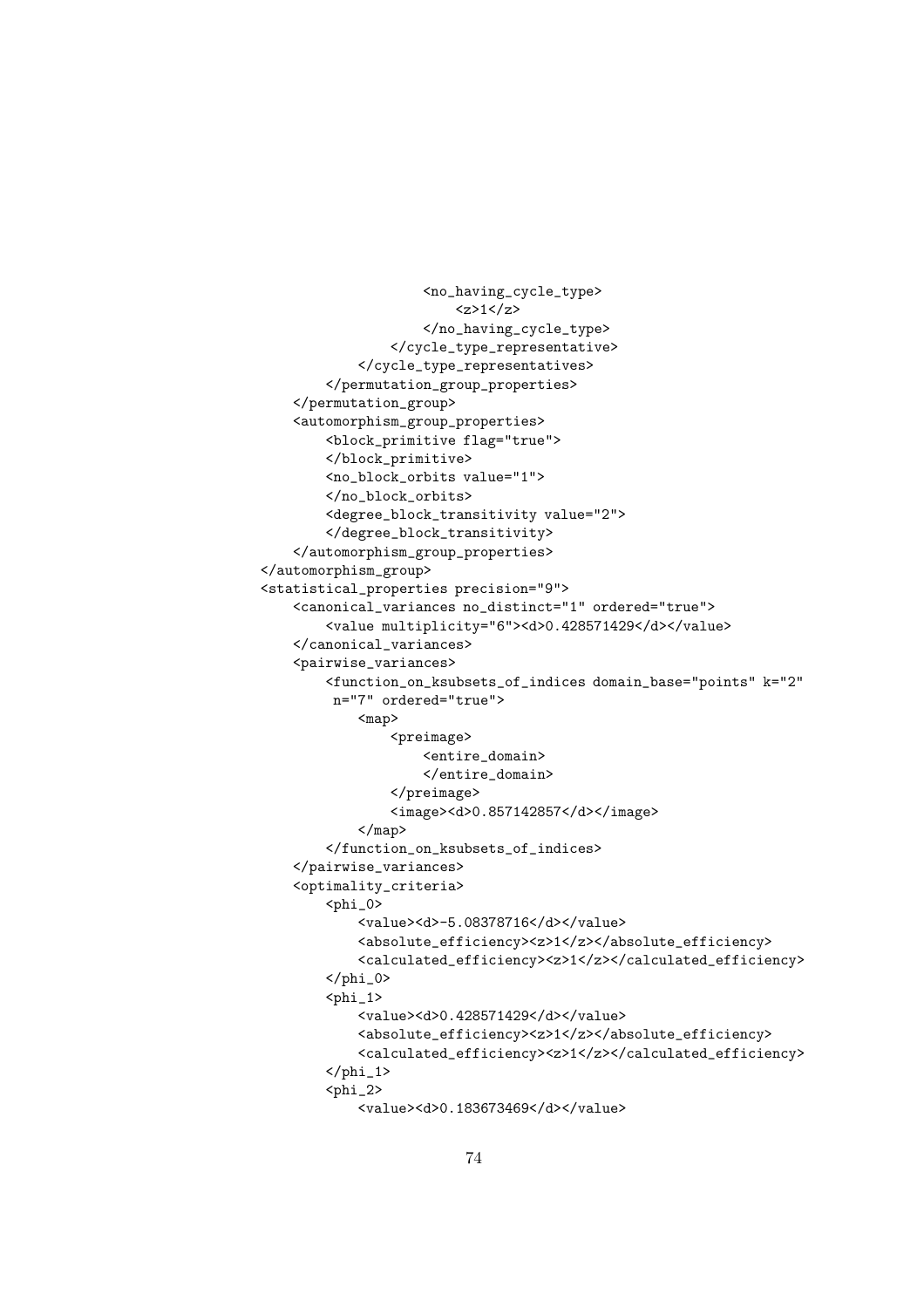```
<absolute_efficiency><z>1</z></absolute_efficiency>
        <calculated_efficiency><z>1</z></calculated_efficiency>
    \langle/phi_2>
    <maximum_pairwise_variances>
        <value><d>0.857142857</d></value>
        <absolute_efficiency><z>1</z></absolute_efficiency>
        <calculated_efficiency><z>1</z></calculated_efficiency>
    </maximum_pairwise_variances>
    <E_criteria>
        <E_value index="1">
            <value><d>0.428571429</d></value>
            <absolute_efficiency><z>1</z></absolute_efficiency>
            <calculated_efficiency><z>1</z></calculated_efficiency>
        </E_value>
        <E_value index="2">
            <value><d>0.857142857</d></value>
            <absolute_efficiency><z>1</z></absolute_efficiency>
            <calculated_efficiency><z>1</z></calculated_efficiency>
        </E_value>
        <E_value index="3">
            <value><d>1.28571429</d></value>
            <absolute_efficiency><z>1</z></absolute_efficiency>
            <calculated_efficiency><z>1</z></calculated_efficiency>
        </E_value>
        <E_value index="4">
            <value><d>1.71428571</d></value>
            <absolute_efficiency><z>1</z></absolute_efficiency>
            <calculated_efficiency><z>1</z></calculated_efficiency>
        </E_value>
        <E_value index="5">
            <value><d>2.14285714</d></value>
            <absolute_efficiency><z>1</z></absolute_efficiency>
            <calculated_efficiency><z>1</z></calculated_efficiency>
        </E_value>
        <E_value index="6">
            <value><d>2.57142857</d></value>
            <absolute_efficiency><z>1</z></absolute_efficiency>
            <calculated_efficiency><z>1</z></calculated_efficiency>
        </E_value>
    </E_criteria>
</optimality_criteria>
<other_ordering_criteria>
    <trace_of_square_of_C>
        <value><d>32.6666667</d></value>
        <absolute_comparison><z>1</z></absolute_comparison>
```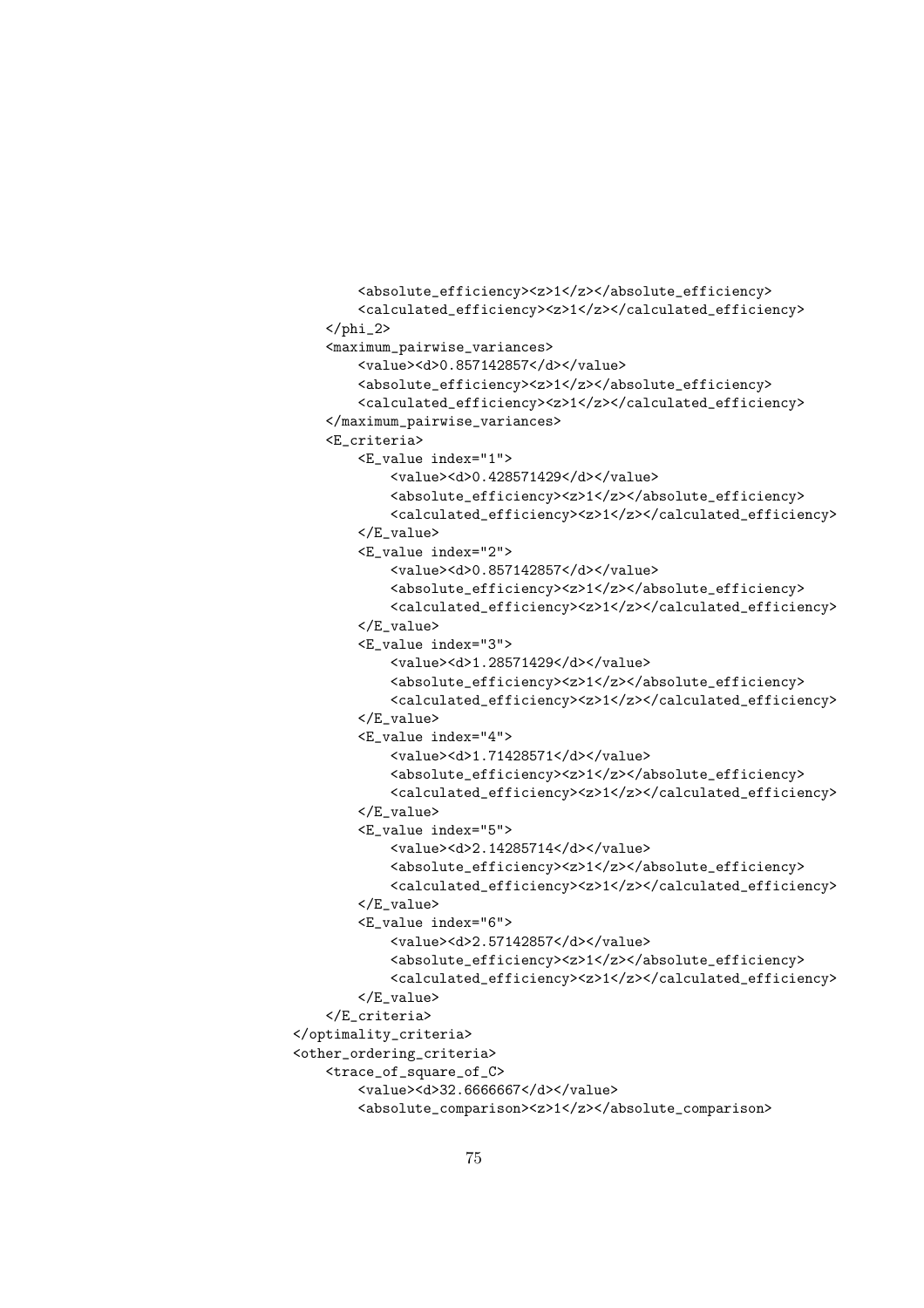```
<calculated_comparison><z>1</z></calculated_comparison>
            </trace_of_square_of_C>
            <max_min_ratio_canonical_variances>
                <value><d>1.0</d></value>
                <absolute_comparison><z>1</z></absolute_comparison>
                <calculated_comparison><z>1</z></calculated_comparison>
            </max_min_ratio_canonical_variances>
            <max_min_ratio_pairwise_variances>
                <value><d>1.0</d></value>
                <absolute_comparison><z>1</z></absolute_comparison>
                <calculated_comparison><z>1</z></calculated_comparison>
            </max_min_ratio_pairwise_variances>
            <no_distinct_canonical_variances>
                <value><z>1</z></value>
                <absolute_comparison><z>1</z></absolute_comparison>
                <calculated_comparison><z>1</z></calculated_comparison>
            </no_distinct_canonical_variances>
            <no_distinct_pairwise_variances>
                <value><z>1</z></value>
                <absolute_comparison><z>1</z></absolute_comparison>
                <calculated_comparison><z>1</z></calculated_comparison>
            </no_distinct_pairwise_variances>
        </other_ordering_criteria>
        <canonical_efficiency_factors no_distinct="1" ordered="true">
            <value multiplicity="6"><d>0.777777778</d></value>
        </canonical_efficiency_factors>
        <functions_of_efficiency_factors>
            <harmonic_mean alias="A">
                <value><d>0.777777778</d></value>
            </harmonic_mean>
            <geometric_mean alias="D">
                <value><d>0.777777778</d></value>
           </geometric_mean>
            <minimum alias="E">
                <value><d>0.777777778</d></value>
            </minimum>
        </functions_of_efficiency_factors>
   </statistical_properties>
</block_design>
<info>
   <creator>
        <software>
           bdstat 0.5/13
        </software>
   </creator>
```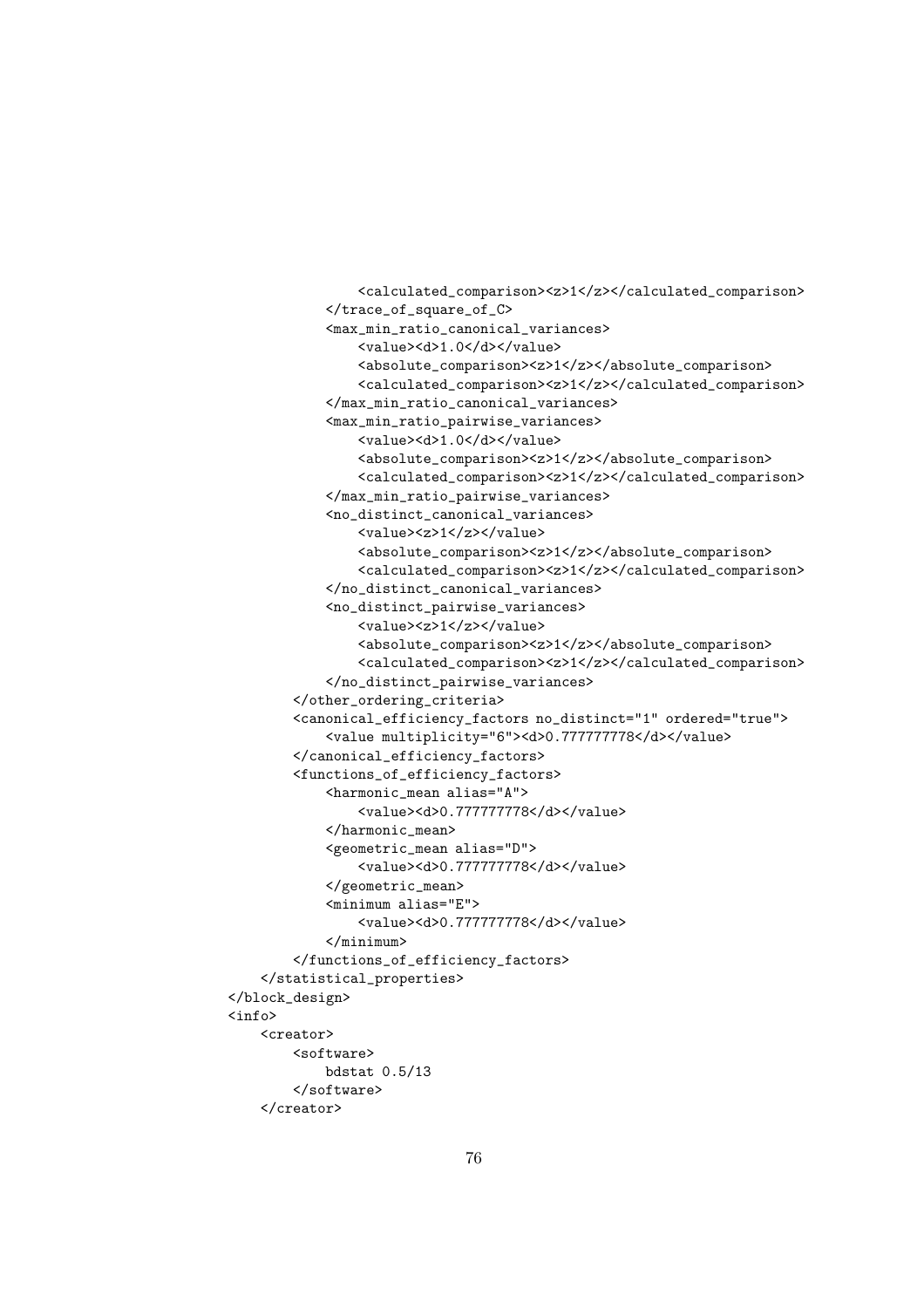```
<creator>
             <software>
                Design 1.0rev8/51
             </software>
        </creator>
        <reference>
            Any book on combinatorial design theory
        \langle/reference>
        <note>
            Fano plane
        </note>
        <note>
             The unique 2-(7,3,1) up to isomorphism
        \langle/note>
    \langle\, \rangle</list_of_designs>
```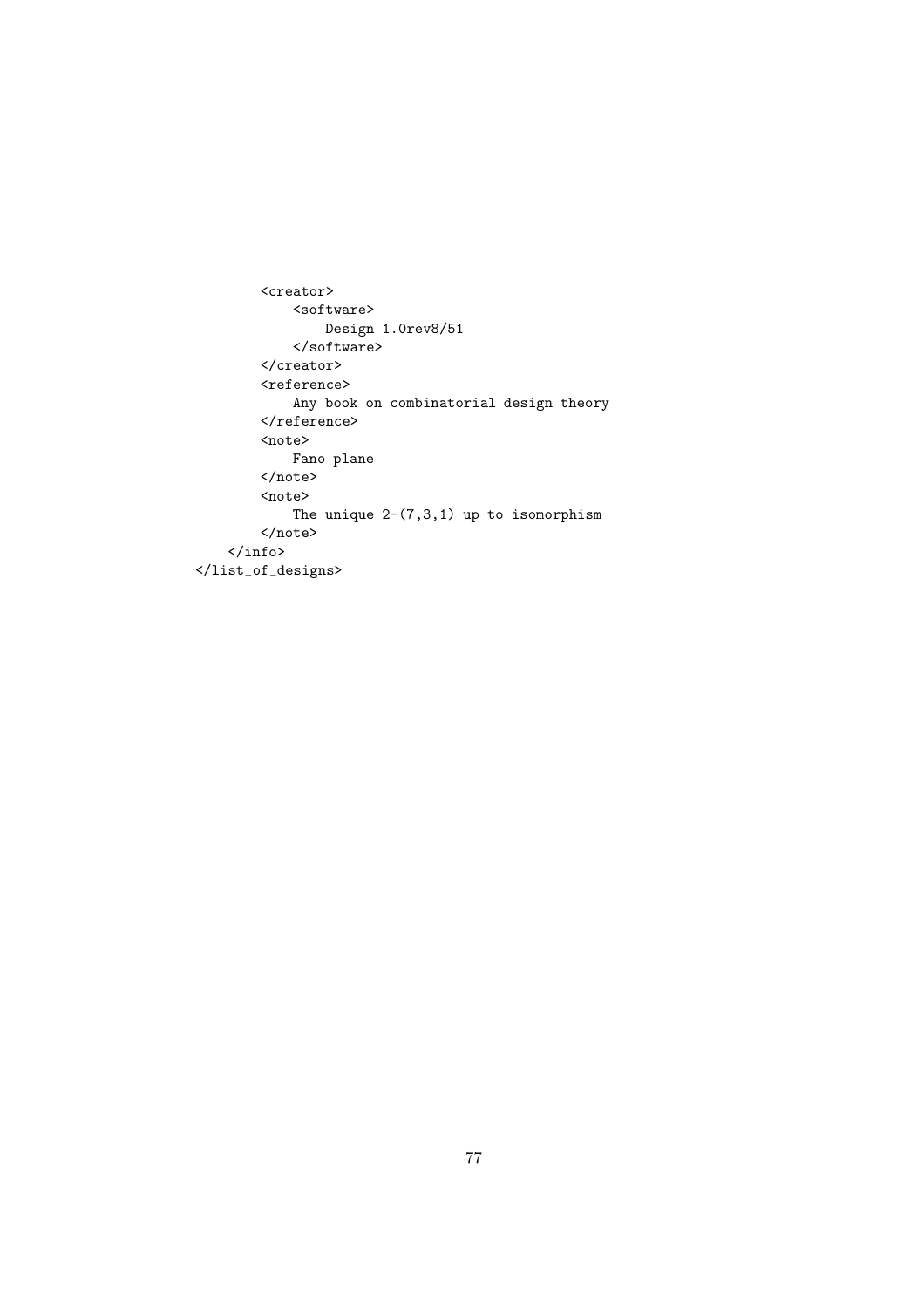# C GNU Free Documentation License

#### GNU Free Documentation License Version 1.2, November 2002

Copyright (C) 2000,2001,2002 Free Software Foundation, Inc. 59 Temple Place, Suite 330, Boston, MA 02111-1307 USA Everyone is permitted to copy and distribute verbatim copies of this license document, but changing it is not allowed.

# 0. PREAMBLE

The purpose of this License is to make a manual, textbook, or other functional and useful document "free" in the sense of freedom: to assure everyone the effective freedom to copy and redistribute it, with or without modifying it, either commercially or noncommercially.<br>Secondarily, this License preserves for the author and publisher a way<br>to get credit for their work, while not being considered responsible for modifications made by others.

This License is a kind of "copyleft", which means that derivative works of the document must themselves be free in the same sense. It complements the GNU General Public License, which is a copyleft license designed for free software.

We have designed this License in order to use it for manuals for free software, because free software needs free documentation: a free program should come with manuals providing the same freedoms that the software does. But this License is not limited to software manuals;<br>it can be used for any textual work, regardless of subject matter or<br>whether it is published as a printed book. We recommend this License principally for works whose purpose is instruction or reference.

#### 1. APPLICABILITY AND DEFINITIONS

This License applies to any manual or other work, in any medium, that contains a notice placed by the copyright holder saying it can be distributed under the terms of this License. Such a notice grants a<br>world-wide, royalty-free license, unlimited in duration, to use that<br>work under the conditions stated herein. The "Document", below,<br>refers to any such ma under copyright law.

A "Modified Version" of the Document means any work containing the Document or a portion of it, either copied verbatim, or with modifications and/or translated into another language.

A "Secondary Section" is a named appendix or a front-matter section of the Document that deals exclusively with the relationship of the publishers or authors of the Document to the Document's overall subject (or to related matters) and contains nothing that could fall directly within that overall subject. (Thus, if the Document is in part a<br>textbook of mathematics, a Secondary Section may not explain any<br>mathematics.) The relationship could be a matter of historical<br>connection with the subject o them.

The "Invariant Sections" are certain Secondary Sections whose titles<br>are designated, as being those of Invariant Sections, in the notice<br>that says that the Document is released under this License. If a<br>section does not fit allowed to be designated as Invariant. The Document may contain zero Invariant Sections. If the Document does not identify any Invariant Sections then there are none.

The "Cover Texts" are certain short passages of text that are listed, as Front-Cover Texts or Back-Cover Texts, in the notice that says that the Document is released under this License. A Front-Cover Text may be at most 5 words, and a Back-Cover Text may be at most 25 words.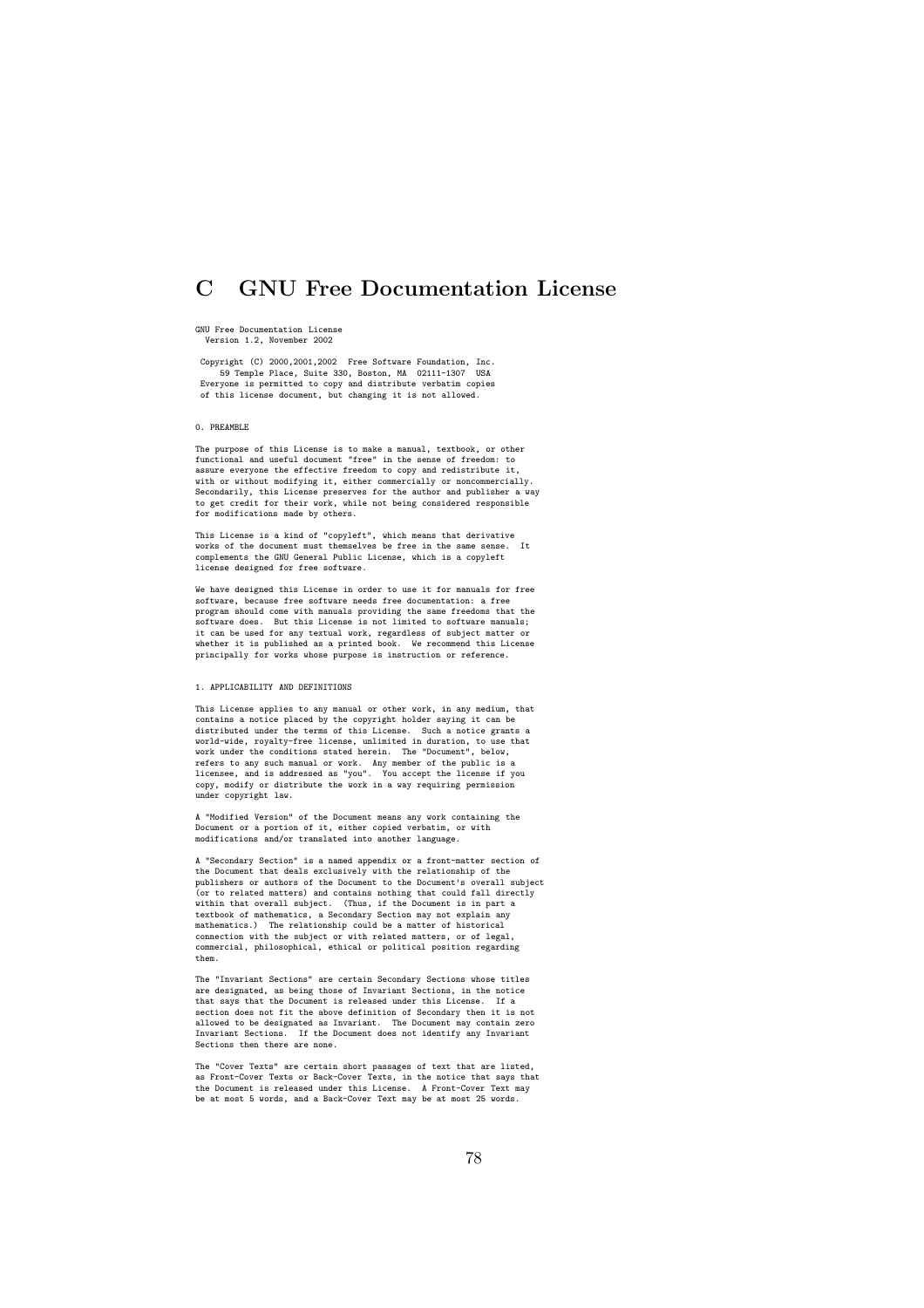A "Transparent" copy of the Document means a machine-readable copy, represented in a format whose specification is available to the general public, that is suitable for revising the document straightforwardly with generic text editors or (for images composed of pixels) generic paint programs or (for drawings) some widely available drawing editor, and that is suitable for input to text formatters or for automatic translation to a variety of formats suitable for input to text formatters. A copy made in an otherwise Transparent file format whose markup, or absence of markup, has been arranged to thwart or discourage subsequent modification by readers is not Transparent. An image format is not Transparent if used for any substantial amount of text. A copy that is not "Transparent" is called "Opaque".

Examples of suitable formats for Transparent copies include plain ASCII without markup, Texinfo input format, LaTeX input format, SGML or XML using a publicly available DTD, and standard-conforming simple HTML, PostScript or PDF designed for human modification. Examples of transparent image formats include PNG, XCF and JPG. Opaque formats include proprietary formats that can be read and edited only by proprietary word processors, SGML or XML for which the DTD and/or processing tools are not generally available, and the machine-generated HTML, PostScript or PDF produced by some word processors for output purposes only.

The "Title Page" means, for a printed book, the title page itself, plus such following pages as are needed to hold, legibly, the material this License requires to appear in the title page. For works in formats which do not have any title page as such, "Title Page" means the text near the most prominent appearance of the work's title, preceding the beginning of the body of the text.

A section "Entitled XYZ" means a named subunit of the Document whose title either is precisely XYZ or contains XYZ in parentheses following text that translates XYZ in another language. (Here XYZ stands for a specific section name mentioned below, such as "Acknowledgements", "Dedications", "Endorsements", or "History".) To "Preserve the Title"<br>of such a section when you modify the Document means that it remains a<br>section "Entit

The Document may include Warranty Disclaimers next to the notice which states that this License applies to the Document. These Warranty Disclaimers are considered to be included by reference in this License, but only as regards disclaiming warranties: any other implication that these Warranty Disclaimers may have is void and has no effect on the meaning of this License.

#### 2. VERBATIM COPYING

You may copy and distribute the Document in any medium, either commercially or noncommercially, provided that this License, the copyright notices, and the license notice saying this License applies to the Document are reproduced in all copies, and that you add no other conditions whatsoever to those of this License. You may not use technical measures to obstruct or control the reading or further copying of the copies you make or distribute. However, you may accept compensation in exchange for copies. If you distribute a large enough number of copies you must also follow the conditions in section 3.

You may also lend copies, under the same conditions stated above, and you may publicly display copies.

## 3. COPYING IN QUANTITY

If you publish printed copies (or copies in media that commonly have printed covers) of the Document, numbering more than 100, and the Document's license notice requires Cover Texts, you must enclose the<br>copies in covers that carry, clearly and legibly, all these Cover<br>Texts: Front-Cover Texts on the front cover, and Back-Cover Texts on<br>the back cover. Bo you as the publisher of these copies. The front cover must present the full title with all words of the title equally prominent and visible. You may add other material on the covers in addition. Copying with changes limited to the covers, as long as they preserve the title of the Document and satisfy these conditions, can be treated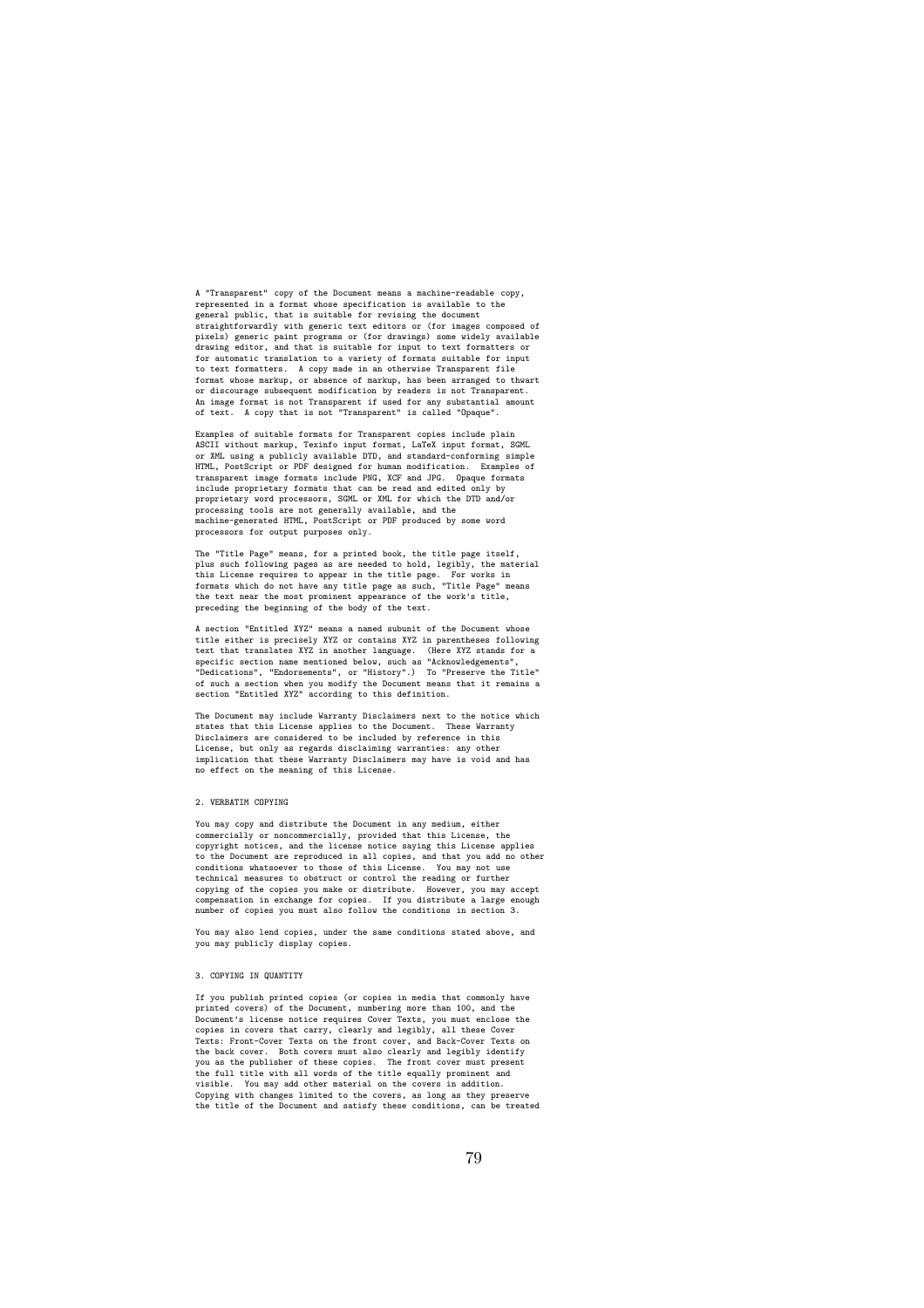as verbatim copying in other respects.

If the required texts for either cover are too voluminous to fit legibly, you should put the first ones listed (as many as fit reasonably) on the actual cover, and continue the rest onto adjacent pages.

If you publish or distribute Opaque copies of the Document numbering more than 100, you must either include a machine-readable Transparent copy along with each Opaque copy, or state in or with each Opaque copy a computer-network location from which the general network-using public has access to download using public-standard network protocols a complete Transparent copy of the Document, free of added material. If you use the latter option, you must take reasonably prudent steps, when you begin distribution of Opaque copies in quantity, to ensure that this Transparent copy will remain thus accessible at the stated location until at least one year after the last time you distribute an Opaque copy (directly or through your agents or retailers) of that edition to the public.

It is requested, but not required, that you contact the authors of the Document well before redistributing any large number of copies, to give them a chance to provide you with an updated version of the Document.

#### 4. MODIFICATIONS

You may copy and distribute a Modified Version of the Document under the conditions of sections 2 and 3 above, provided that you release the Modified Version under precisely this License, with the Modified Version filling the role of the Document, thus licensing distribution and modification of the Modified Version to whoever possesses a copy of it. In addition, you must do these things in the Modified Version:

- A. Use in the Title Page (and on the covers, if any) a title distinct from that of the Document, and from those of previous versions (which should, if there were any, be listed in the History section of the Document). You may use the same title as a previous version if the original publisher of that version gives permission.
- B. List on the Title Page, as authors, one or more persons or entities responsible for authorship of the modifications in the Modified Version, together with at least five of the principal authors of the Document (all of its principal authors, if it has fewer than five), unless they release you from this requirement.
- C. State on the Title page the name of the publisher of the Modified Version, as the publisher. D. Preserve all the copyright notices of the Document.
- 
- E. Add an appropriate copyright notice for your modifications
- adjacent to the other copyright notices. F. Include, immediately after the copyright notices, a license notice giving the public permission to use the Modified Version under the terms of this License, in the form shown in the Addendum below. G. Preserve in that license notice the full lists of Invariant Sections
- and required Cover Texts given in the Document's license notice.
- 
- H. Include an unaltered copy of this License.<br>I. Preserve the section Entitled "History", Preserve its Title, and add<br>to it an item stating at least the title, year, new authors, and<br>publisher of the Modified Version as gi there is no section Entitled "History" in the Document, create one stating the title, year, authors, and publisher of the Document as given on its Title Page, then add an item describing the Modified<br>Version as stated in the previous sentence.<br>J. Preserve the network location, if any, given in the Document for<br>D. Preserve the network location, if any, gi
- the network locations given in the Document for previous versions it was based on. These may be placed in the "History" section. You may omit a network location for a work that was published at least four years before the Document itself, or if the original<br>publisher of the version it refers to gives permission.<br>For any section Entitled "Acknowledgements" or "Dedications",<br>Preserve the Title of the section, and p
- the substance and tone of each of the contributor acknowledgements and/or dedications given therein.
- L. Preserve all the Invariant Sections of the Document, unaltered in their text and in their titles. Section numbers or the equivalent are not considered part of the section titles.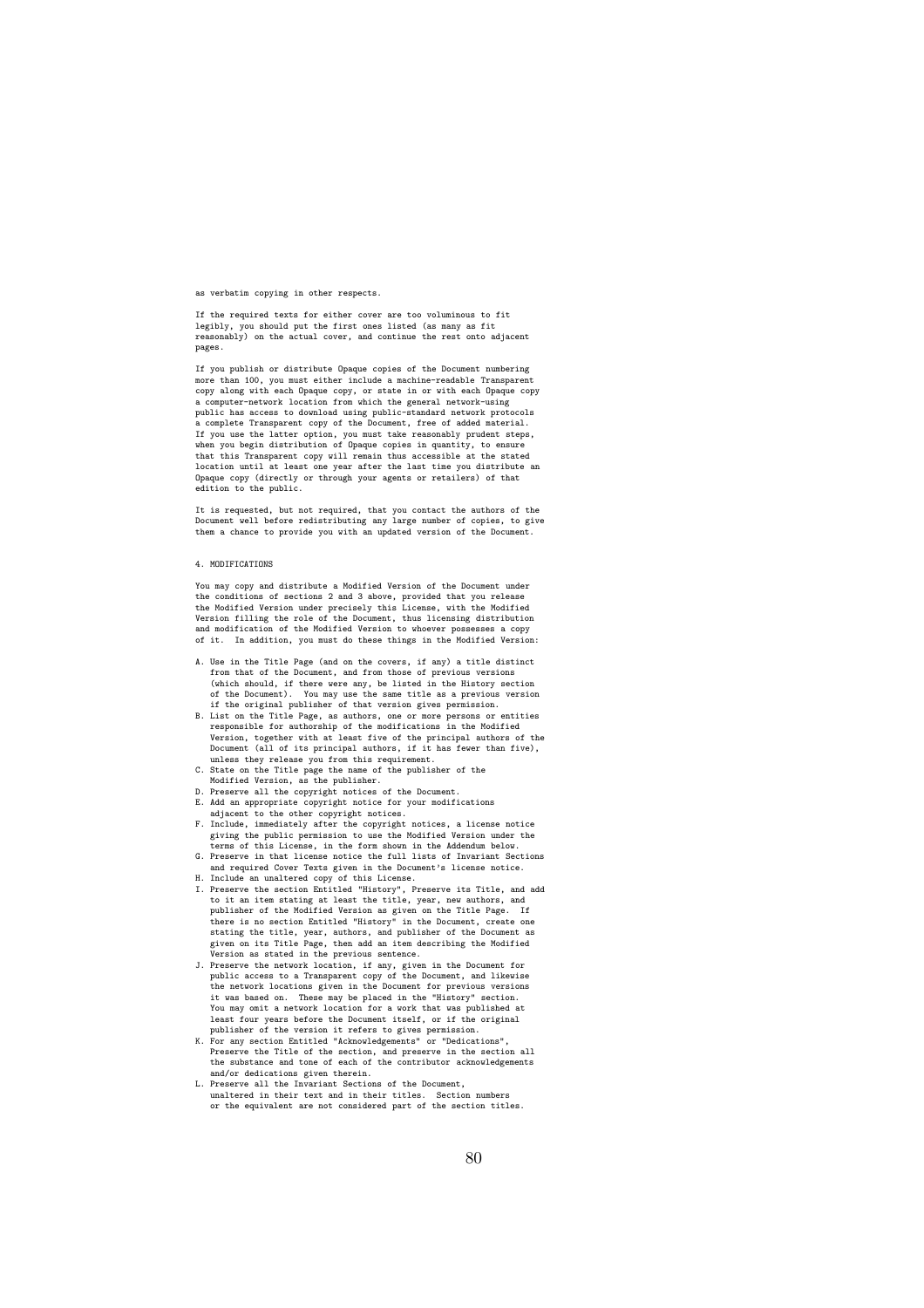- M. Delete any section Entitled "Endorsements". Such a section may not be included in the Modified Version.
- N. Do not retitle any existing section to be Entitled "Endorsements" or to conflict in title with any Invariant Section.
- O. Preserve any Warranty Disclaimers.

If the Modified Version includes new front-matter sections or appendices that qualify as Secondary Sections and contain no material<br>copied from the Document, you may at your option designate some or all<br>of these sections as invariant. To do this, add their titles to the<br>list of Invar These titles must be distinct from any other section titles.

You may add a section Entitled "Endorsements", provided it contains nothing but endorsements of your Modified Version by various parties--for example, statements of peer review or that the text has been approved by an organization as the authoritative definition of a standard.

You may add a passage of up to five words as a Front-Cover Text, and a passage of up to 25 words as a Back-Cover Text, to the end of the list of Cover Texts in the Modified Version. Only one passage of Front-Cover Text and one of Back-Cover Text may be added by (or through arrangements made by) any one entity. If the Document already includes a cover text for the same cover, previously added by you or by arrangement made by the same entity you are acting on behalf of, you may not add another; but you may replace the old one, on explicit permission from the previous publisher that added the old one.

The author(s) and publisher(s) of the Document do not by this License give permission to use their names for publicity for or to assert or imply endorsement of any Modified Version.

#### 5. COMBINING DOCUMENTS

You may combine the Document with other documents released under this License, under the terms defined in section 4 above for modified versions, provided that you include in the combination all of the<br>Invariant Sections of all of the original documents, unmodified, and<br>list them all as Invariant Sections of your combined work in its license notice, and that you preserve all their Warranty Disclaimers.

The combined work need only contain one copy of this License, and multiple identical Invariant Sections may be replaced with a single copy. If there are multiple Invariant Sections with the same name but different contents, make the title of each such section unique by adding at the end of it, in parentheses, the name of the original author or publisher of that section if known, or else a unique number. Make the same adjustment to the section titles in the list of Invariant Sections in the license notice of the combined work.

In the combination, you must combine any sections Entitled "History" in the various original documents, forming one section Entitled "History"; likewise combine any sections Entitled "Acknowledgements", and any sections Entitled "Dedications". You must delete all sections Entitled "Endorsements".

#### 6. COLLECTIONS OF DOCUMENTS

You may make a collection consisting of the Document and other documents released under this License, and replace the individual copies of this License in the various documents with a single copy that is included in the collection, provided that you follow the rules of this License for verbatim copying of each of the documents in all other respects.

You may extract a single document from such a collection, and distribute<br>it individually under this License, provided you insert a copy of this<br>License into the extracted document, and follow this License in all<br>other resp

### 7. AGGREGATION WITH INDEPENDENT WORKS

A compilation of the Document or its derivatives with other separate